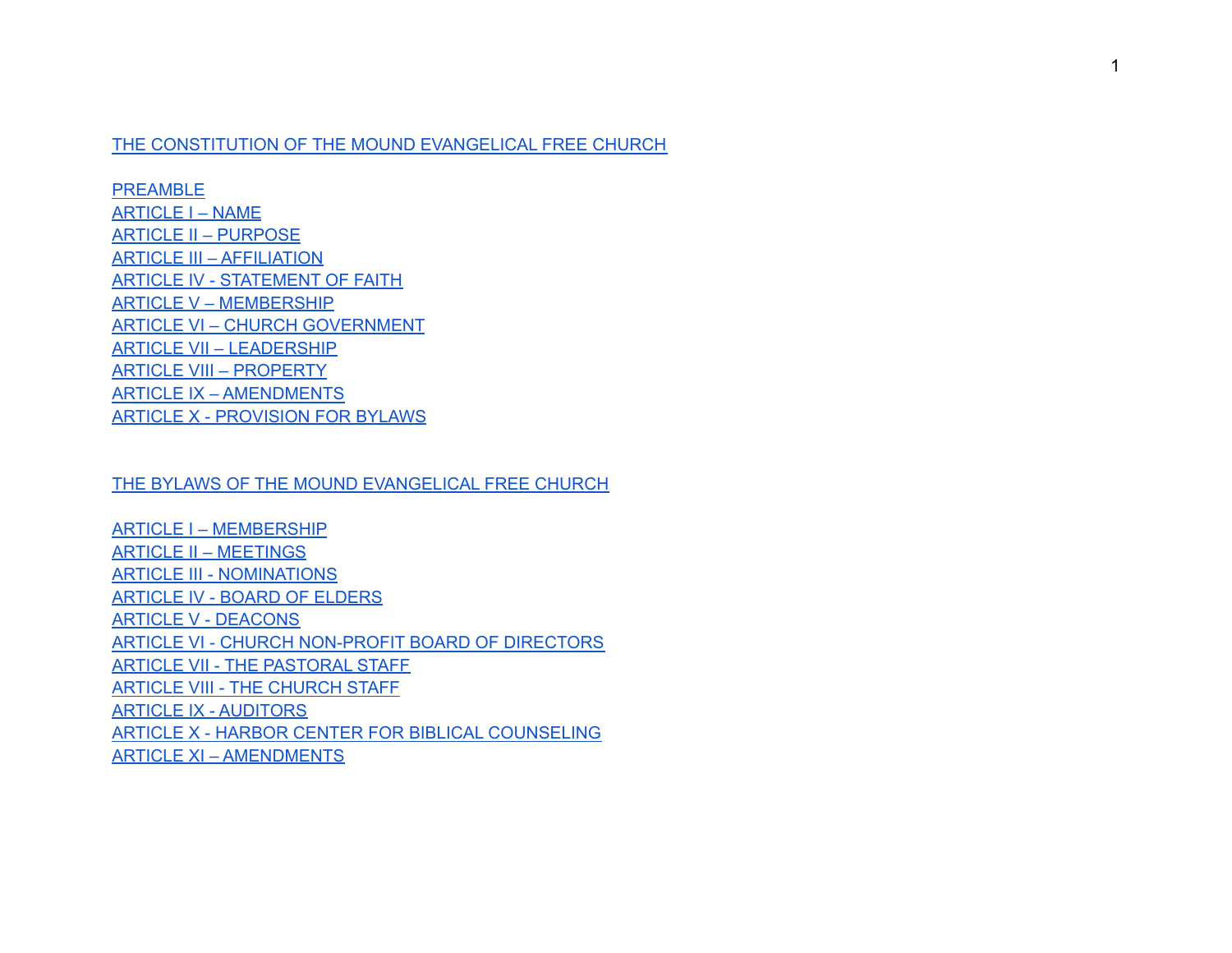<span id="page-1-4"></span><span id="page-1-3"></span><span id="page-1-2"></span><span id="page-1-1"></span><span id="page-1-0"></span>

| THE CONSTITUTION OF THE MOUND EVANGELICAL<br><b>FREE CHURCH</b>                                                                                                                                                                                                                                                                                                            | THE CONSTITUTION OF THE MOUND EVANGELICAL<br><b>FREE CHURCH</b>                                                                                                                                                                                                                                                                                                            |
|----------------------------------------------------------------------------------------------------------------------------------------------------------------------------------------------------------------------------------------------------------------------------------------------------------------------------------------------------------------------------|----------------------------------------------------------------------------------------------------------------------------------------------------------------------------------------------------------------------------------------------------------------------------------------------------------------------------------------------------------------------------|
| <b>PREAMBLE</b>                                                                                                                                                                                                                                                                                                                                                            | <b>PREAMBLE</b>                                                                                                                                                                                                                                                                                                                                                            |
| We the members of the Mound Evangelical Free Church, in order to<br>carry out more efficiently the commission given by Jesus Christ to His<br>Church, do ordain and establish the following constitution to which we<br>voluntarily submit ourselves.                                                                                                                      | We the members of the Mound Evangelical Free Church, in order to<br>carry out more efficiently the commission given by Jesus Christ to His<br>Church, do ordain and establish the following constitution to which we<br>voluntarily submit ourselves.                                                                                                                      |
| ARTICLE I - NAME                                                                                                                                                                                                                                                                                                                                                           | ARTICLE I - NAME                                                                                                                                                                                                                                                                                                                                                           |
| The name of this church shall be the MOUND EVANGELICAL FREE<br>CHURCH.                                                                                                                                                                                                                                                                                                     | The name of this church shall be the MOUND EVANGELICAL FREE<br>CHURCH.                                                                                                                                                                                                                                                                                                     |
| ARTICLE II - PURPOSE                                                                                                                                                                                                                                                                                                                                                       | <b>ARTICLE II - PURPOSE</b>                                                                                                                                                                                                                                                                                                                                                |
| The purpose of this church shall be to worship and glorify God, to<br>spread the Gospel of Jesus Christ in every way prescribed and<br>approved by the Holy Scriptures, and to engage in religious,<br>educational, charitable and benevolent work.                                                                                                                        | The purpose of this church shall be to worship and glorify God, to<br>spread the Gospel of Jesus Christ in every way prescribed and<br>approved by the Holy Scriptures, and to engage in religious,<br>educational, charitable and benevolent work.                                                                                                                        |
| <b>ARTICLE III - AFFILIATION</b>                                                                                                                                                                                                                                                                                                                                           | <b>ARTICLE III - AFFILIATION</b>                                                                                                                                                                                                                                                                                                                                           |
| This church shall be affiliated with the Evangelical Free Church of<br>America and with its North Central District and shall, whenever possible,<br>send delegates to their conferences, support their home and foreign<br>missions and unite in all mutual efforts for the furtherance of the Gospel<br>of Christ in the measure that the congregation itself may decide. | This church shall be affiliated with the Evangelical Free Church of<br>America and with its North Central District and shall, whenever possible,<br>send delegates to their conferences, support their home and foreign<br>missions and unite in all mutual efforts for the furtherance of the Gospel<br>of Christ in the measure that the congregation itself may decide. |
|                                                                                                                                                                                                                                                                                                                                                                            |                                                                                                                                                                                                                                                                                                                                                                            |
|                                                                                                                                                                                                                                                                                                                                                                            |                                                                                                                                                                                                                                                                                                                                                                            |
|                                                                                                                                                                                                                                                                                                                                                                            |                                                                                                                                                                                                                                                                                                                                                                            |
|                                                                                                                                                                                                                                                                                                                                                                            |                                                                                                                                                                                                                                                                                                                                                                            |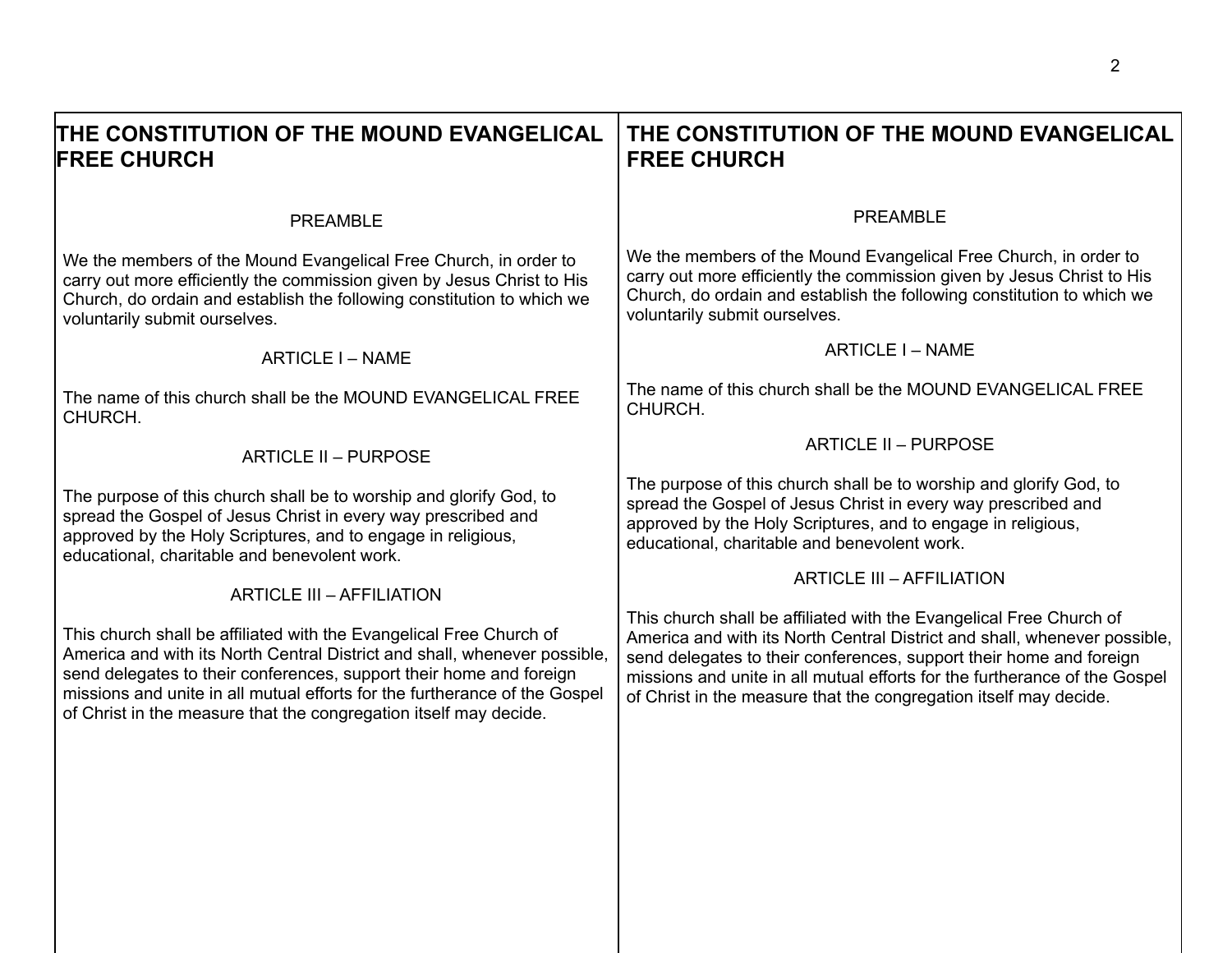<span id="page-2-0"></span>

| ARTICLE IV - STATEMENT OF FAITH                                                                                                                                                                                                                                                                                                                                                                                                                                                                                                                                                                                                                                                                                                                                                                                                                                                                                                                                                                                                                                                                                                                                                                                                                                                                                                                                                                                                                                                                                                                                                        | ARTICLE IV - STATEMENT OF FAITH                                                                                                                                                                                                                                                                                                                                                                                                                                                                                                                                                                                                                                                                                                                                                                                                                                                                                                                                                                                                                                                                                                                                                                                                                                                                                                                                                                                                                                                                                                                                                                                                                                                        |
|----------------------------------------------------------------------------------------------------------------------------------------------------------------------------------------------------------------------------------------------------------------------------------------------------------------------------------------------------------------------------------------------------------------------------------------------------------------------------------------------------------------------------------------------------------------------------------------------------------------------------------------------------------------------------------------------------------------------------------------------------------------------------------------------------------------------------------------------------------------------------------------------------------------------------------------------------------------------------------------------------------------------------------------------------------------------------------------------------------------------------------------------------------------------------------------------------------------------------------------------------------------------------------------------------------------------------------------------------------------------------------------------------------------------------------------------------------------------------------------------------------------------------------------------------------------------------------------|----------------------------------------------------------------------------------------------------------------------------------------------------------------------------------------------------------------------------------------------------------------------------------------------------------------------------------------------------------------------------------------------------------------------------------------------------------------------------------------------------------------------------------------------------------------------------------------------------------------------------------------------------------------------------------------------------------------------------------------------------------------------------------------------------------------------------------------------------------------------------------------------------------------------------------------------------------------------------------------------------------------------------------------------------------------------------------------------------------------------------------------------------------------------------------------------------------------------------------------------------------------------------------------------------------------------------------------------------------------------------------------------------------------------------------------------------------------------------------------------------------------------------------------------------------------------------------------------------------------------------------------------------------------------------------------|
| The Statement of Faith of this church shall be the same as that of the<br>Evangelical Free Church of America which reads as follows:                                                                                                                                                                                                                                                                                                                                                                                                                                                                                                                                                                                                                                                                                                                                                                                                                                                                                                                                                                                                                                                                                                                                                                                                                                                                                                                                                                                                                                                   | The Statement of Faith of this church shall be reads as follows:                                                                                                                                                                                                                                                                                                                                                                                                                                                                                                                                                                                                                                                                                                                                                                                                                                                                                                                                                                                                                                                                                                                                                                                                                                                                                                                                                                                                                                                                                                                                                                                                                       |
| The Evangelical Free Church of America is an association of<br>autonomous churches united around these theological convictions:<br>God<br>1. We believe in one God, Creator of all things, holy, infinitely perfect,<br>and eternally existing in a loving unity of three equally divine Persons:<br>the Father, the Son and the Holy Spirit. Having limitless knowledge and<br>sovereign power, God has graciously purposed from eternity to redeem<br>a people for Himself and to make all things new for His own glory.<br>The Bible<br>2. We believe that God has spoken in the Scriptures, both Old and New<br>Testaments, through the words of human authors. As the verbally<br>inspired Word of God, the Bible is without error in the original writings,<br>the complete revelation of His will for salvation, and the ultimate<br>authority by which every realm of human knowledge and endeavor<br>should be judged. Therefore, it is to be believed in all that it teaches,<br>obeyed in all that it requires, and trusted in all that it promises.<br>The Human Condition<br>3. We believe that God created Adam and Eve in His image, but they<br>sinned when tempted by Satan. In union with Adam, human beings are<br>sinners by nature and by choice, alienated from God, and under His<br>wrath. Only through God's saving work in Jesus Christ can we be<br>rescued, reconciled and renewed.<br><b>Jesus Christ</b><br>4. We believe that Jesus Christ is God incarnate, fully God and fully<br>man, one Person in two natures. Jesus-Israel's promised Messiah-was | God<br>1. We believe in one God, Creator of all things, holy, infinitely perfect,<br>and eternally existing in a loving unity of three equally divine Persons:<br>the Father, the Son and the Holy Spirit. Having limitless knowledge and<br>sovereign power, God has graciously purposed from eternity to redeem<br>a people for Himself and to make all things new for His own glory.<br>The Bible<br>2. We believe that God has spoken in the Scriptures, both Old and New<br>Testaments, through the words of human authors. As the verbally<br>inspired Word of God, the Bible is without error in the original writings,<br>the complete revelation of His will for salvation, and the ultimate<br>authority by which every realm of human knowledge and endeavor<br>should be judged. Therefore, it is to be believed in all that it teaches,<br>obeyed in all that it requires, and trusted in all that it promises.<br>The Human Condition<br>3. We believe that God created Adam and Eve in His image, but they<br>sinned when tempted by Satan. In union with Adam, human beings are<br>sinners by nature and by choice, alienated from God, and under His<br>wrath. Only through God's saving work in Jesus Christ can we be<br>rescued, reconciled and renewed.<br><b>Jesus Christ</b><br>4. We believe that Jesus Christ is God incarnate, fully God and fully<br>man, one Person in two natures. Jesus-Israel's promised Messiah-was<br>conceived through the Holy Spirit and born of the virgin Mary. He lived a<br>sinless life, was crucified under Pontius Pilate, arose bodily from the<br>dead, ascended into heaven and sits at the right hand of God the Father |
| conceived through the Holy Spirit and born of the virgin Mary. He lived a<br>sinless life, was crucified under Pontius Pilate, arose bodily from the                                                                                                                                                                                                                                                                                                                                                                                                                                                                                                                                                                                                                                                                                                                                                                                                                                                                                                                                                                                                                                                                                                                                                                                                                                                                                                                                                                                                                                   | as our High Priest and Advocate.<br>The Work of Christ                                                                                                                                                                                                                                                                                                                                                                                                                                                                                                                                                                                                                                                                                                                                                                                                                                                                                                                                                                                                                                                                                                                                                                                                                                                                                                                                                                                                                                                                                                                                                                                                                                 |
| dead, ascended into heaven and sits at the right hand of God the Father<br>as our High Priest and Advocate.                                                                                                                                                                                                                                                                                                                                                                                                                                                                                                                                                                                                                                                                                                                                                                                                                                                                                                                                                                                                                                                                                                                                                                                                                                                                                                                                                                                                                                                                            | 5. We believe that Jesus Christ, as our representative and substitute,<br>shed His blood on the cross as the perfect, all-sufficient sacrifice for our                                                                                                                                                                                                                                                                                                                                                                                                                                                                                                                                                                                                                                                                                                                                                                                                                                                                                                                                                                                                                                                                                                                                                                                                                                                                                                                                                                                                                                                                                                                                 |
| The Work of Christ                                                                                                                                                                                                                                                                                                                                                                                                                                                                                                                                                                                                                                                                                                                                                                                                                                                                                                                                                                                                                                                                                                                                                                                                                                                                                                                                                                                                                                                                                                                                                                     |                                                                                                                                                                                                                                                                                                                                                                                                                                                                                                                                                                                                                                                                                                                                                                                                                                                                                                                                                                                                                                                                                                                                                                                                                                                                                                                                                                                                                                                                                                                                                                                                                                                                                        |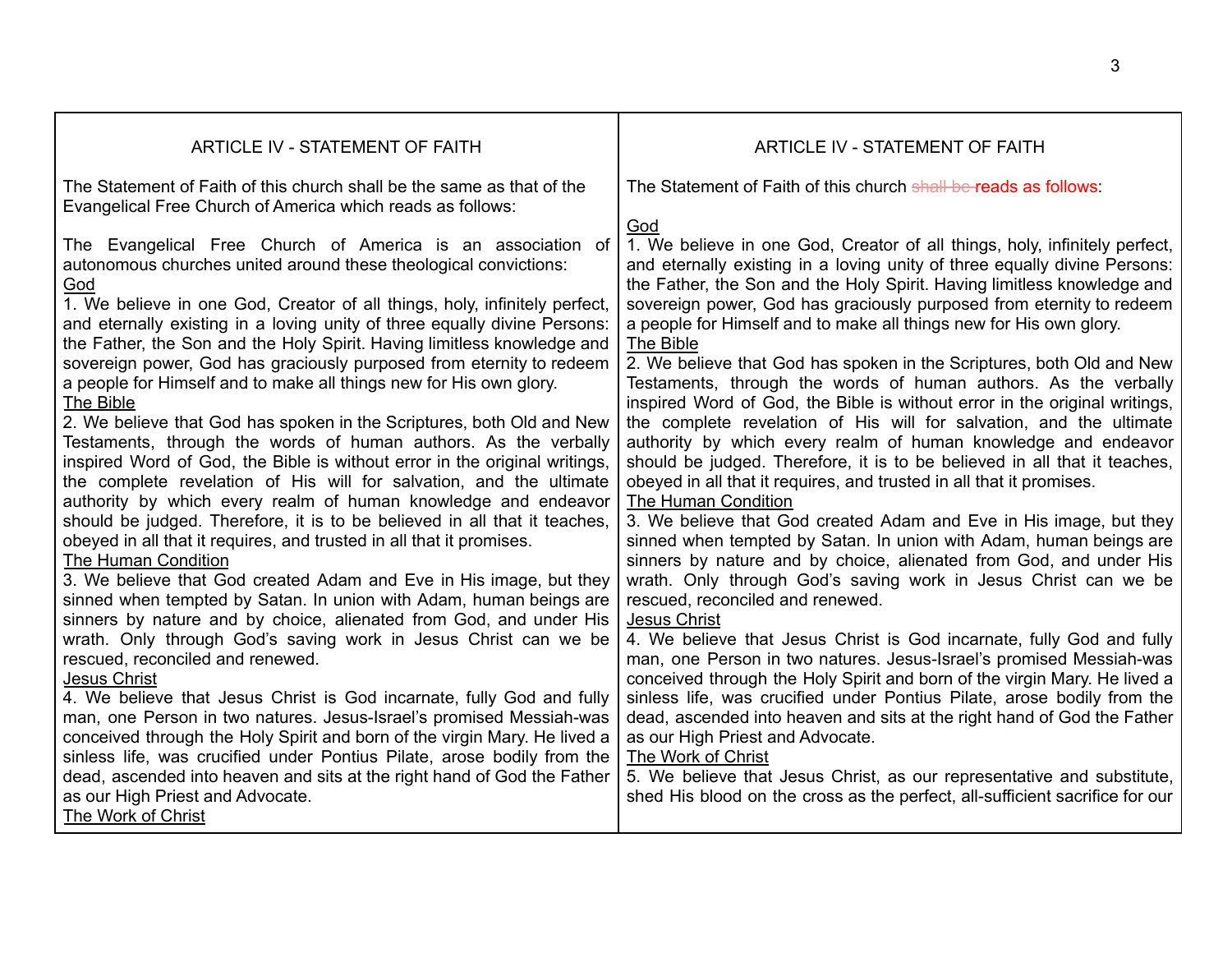| 5. We believe that Jesus Christ, as our representative and substitute,                                                                      | sins. His atoning death and victorious resurrection constitute the only                                                                                                           |
|---------------------------------------------------------------------------------------------------------------------------------------------|-----------------------------------------------------------------------------------------------------------------------------------------------------------------------------------|
| shed His blood on the cross as the perfect, all-sufficient sacrifice for our                                                                | ground for salvation.                                                                                                                                                             |
| sins. His atoning death and victorious resurrection constitute the only                                                                     | <b>The Holy Spirit</b>                                                                                                                                                            |
| ground for salvation.                                                                                                                       | 6. We believe that the Holy Spirit, in all that He does, glorifies the Lord                                                                                                       |
| The Holy Spirit                                                                                                                             | Jesus Christ. He convicts the world of its guilt. He regenerates sinners,                                                                                                         |
| 6. We believe that the Holy Spirit, in all that He does, glorifies the Lord                                                                 | and in Him they are baptized into union with Christ and adopted as heirs                                                                                                          |
| Jesus Christ. He convicts the world of its guilt. He regenerates sinners,                                                                   | in the family of God. He also indwells, illuminates, guides, equips and                                                                                                           |
| and in Him they are baptized into union with Christ and adopted as heirs                                                                    | empowers believers for Christ-like living and service.                                                                                                                            |
| in the family of God. He also indwells, illuminates, guides, equips and                                                                     | <b>The Church</b>                                                                                                                                                                 |
| empowers believers for Christ-like living and service.                                                                                      | 7. We believe that the true church comprises all who have been justified                                                                                                          |
| The Church                                                                                                                                  | by God's grace through faith alone in Christ alone. They are united by                                                                                                            |
| 7. We believe that the true church comprises all who have been justified                                                                    | the Holy Spirit in the body of Christ, of which He is the Head. The true                                                                                                          |
| by God's grace through faith alone in Christ alone. They are united by                                                                      | church is manifest in local churches, whose membership should be                                                                                                                  |
| the Holy Spirit in the body of Christ, of which He is the Head. The true                                                                    | composed only of believers. The Lord Jesus mandated two ordinances,                                                                                                               |
| church is manifest in local churches, whose membership should be                                                                            | baptism and the Lord's Supper, which visibly and tangibly express the                                                                                                             |
| composed only of believers. The Lord Jesus mandated two ordinances,                                                                         | gospel. Though they are not the means of salvation, when celebrated by                                                                                                            |
| baptism and the Lord's Supper, which visibly and tangibly express the                                                                       | the church in genuine faith, these ordinances confirm and nourish the                                                                                                             |
| gospel. Though they are not the means of salvation, when celebrated by                                                                      | believer.                                                                                                                                                                         |
| the church in genuine faith, these ordinances confirm and nourish the                                                                       | <b>Christian Living</b>                                                                                                                                                           |
| believer.                                                                                                                                   | 8. We believe that God's justifying grace must not be separated from                                                                                                              |
| <b>Christian Living</b>                                                                                                                     | His sanctifying power and purpose. God commands us to love Him                                                                                                                    |
| 8. We believe that God's justifying grace must not be separated from                                                                        | supremely and others sacrificially, and to live out our faith with care for                                                                                                       |
| His sanctifying power and purpose. God commands us to love Him                                                                              | one another, compassion toward the poor and justice for the oppressed.                                                                                                            |
| supremely and others sacrificially, and to live out our faith with care for                                                                 | With God's Word, the Spirit's power, and fervent prayer in Christ's                                                                                                               |
| one another, compassion toward the poor and justice for the oppressed.                                                                      | name, we are to combat the spiritual forces of evil. In obedience to                                                                                                              |
| With God's Word, the Spirit's power, and fervent prayer in Christ's                                                                         | Christ's commission, we are to make disciples among all people, always                                                                                                            |
| name, we are to combat the spiritual forces of evil. In obedience to                                                                        | bearing witness to the gospel in word and deed.                                                                                                                                   |
| Christ's commission, we are to make disciples among all people, always                                                                      | Christ's Return                                                                                                                                                                   |
| bearing witness to the gospel in word and deed.                                                                                             | 9. We believe in the personal, bodily and glorious return of our Lord                                                                                                             |
| Christ's Return                                                                                                                             | Jesus Christ. The coming of Christ, at a time known only to God,                                                                                                                  |
| 9. We believe in the personal, bodily and premillennial return of our Lord                                                                  | demands constant expectancy and, as our blessed hope, motivates the                                                                                                               |
| Jesus Christ. The coming of Christ, at a time known only to God,                                                                            | believer to godly living, sacrificial service and energetic mission.                                                                                                              |
| demands constant expectancy and, as our blessed hope, motivates the<br>believer to godly living, sacrificial service and energetic mission. | <b>Response and Eternal Destiny</b><br>10. We believe that God commands everyone everywhere to believe the<br>gospel by turning to Him in repentance and receiving the Lord Jesus |
| <b>Response and Eternal Destiny</b>                                                                                                         | Christ. We believe that God will raise the dead bodily and judge the                                                                                                              |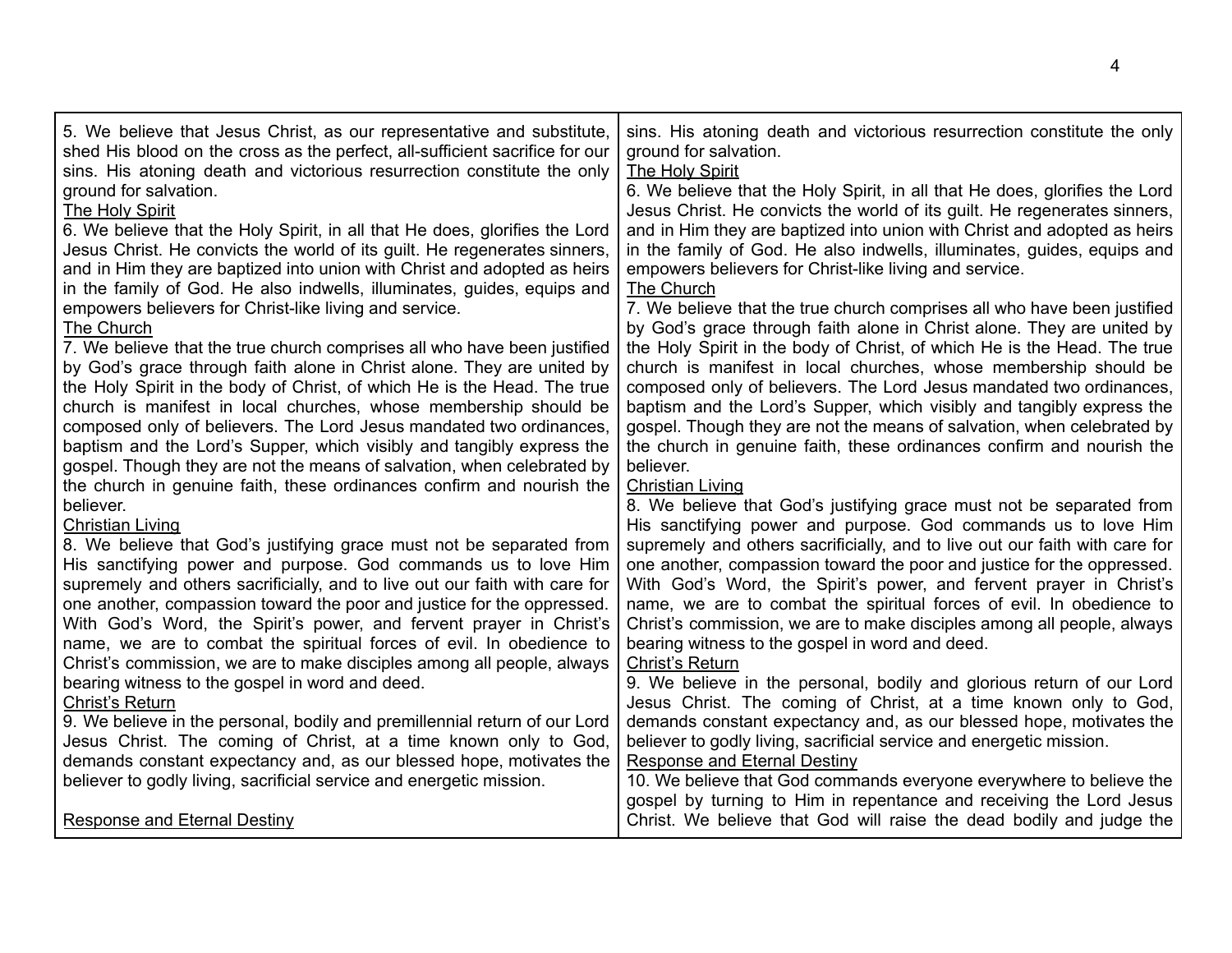<span id="page-4-2"></span><span id="page-4-1"></span><span id="page-4-0"></span>

| 10. We believe that God commands everyone everywhere to believe the<br>gospel by turning to Him in repentance and receiving the Lord Jesus<br>Christ. We believe that God will raise the dead bodily and judge the<br>world, assigning the unbeliever to condemnation and eternal conscious                                                                                                                                                                                                                                                                                                                                                                                                                                                                                                                                                                                                            | world, assigning the unbeliever to condemnation and eternal conscious<br>punishment and the believer to eternal blessedness and joy with the<br>Lord in the new heaven and the new earth, to the praise of His glorious<br>grace. Amen.                                                                                                                                                                                                                                                                                                                                                                                                                                                                                                                                           |
|--------------------------------------------------------------------------------------------------------------------------------------------------------------------------------------------------------------------------------------------------------------------------------------------------------------------------------------------------------------------------------------------------------------------------------------------------------------------------------------------------------------------------------------------------------------------------------------------------------------------------------------------------------------------------------------------------------------------------------------------------------------------------------------------------------------------------------------------------------------------------------------------------------|-----------------------------------------------------------------------------------------------------------------------------------------------------------------------------------------------------------------------------------------------------------------------------------------------------------------------------------------------------------------------------------------------------------------------------------------------------------------------------------------------------------------------------------------------------------------------------------------------------------------------------------------------------------------------------------------------------------------------------------------------------------------------------------|
| punishment and the believer to eternal blessedness and joy with the<br>Lord in the new heaven and the new earth, to the praise of His glorious<br>grace. Amen.                                                                                                                                                                                                                                                                                                                                                                                                                                                                                                                                                                                                                                                                                                                                         | <b>ARTICLE V - MEMBERSHIP</b>                                                                                                                                                                                                                                                                                                                                                                                                                                                                                                                                                                                                                                                                                                                                                     |
| <b>ARTICLE V - MEMBERSHIP</b>                                                                                                                                                                                                                                                                                                                                                                                                                                                                                                                                                                                                                                                                                                                                                                                                                                                                          | The membership of this church shall consist of persons who profess<br>belief on the Lord Jesus Christ as personal Savior; whose character,<br>conduct and reputation conform therewith; and who will abide by the                                                                                                                                                                                                                                                                                                                                                                                                                                                                                                                                                                 |
| The membership of this church shall consist of persons who profess<br>belief on the Lord Jesus Christ as personal Savior; whose character,                                                                                                                                                                                                                                                                                                                                                                                                                                                                                                                                                                                                                                                                                                                                                             | Constitution and By-Laws-Bylaws of this church.                                                                                                                                                                                                                                                                                                                                                                                                                                                                                                                                                                                                                                                                                                                                   |
| conduct and reputation conform therewith; and who will abide by the<br>Constitution and By-Laws of this church.                                                                                                                                                                                                                                                                                                                                                                                                                                                                                                                                                                                                                                                                                                                                                                                        | <b>ARTICLE VI - CHURCH GOVERNMENT</b>                                                                                                                                                                                                                                                                                                                                                                                                                                                                                                                                                                                                                                                                                                                                             |
| <b>ARTICLE VI - CHURCH GOVERNMENT</b>                                                                                                                                                                                                                                                                                                                                                                                                                                                                                                                                                                                                                                                                                                                                                                                                                                                                  | This church shall remain free and independent of any external authority.<br>The congregation, by action of its voting members at any regular or<br>special business members' meeting, is the governing body of this                                                                                                                                                                                                                                                                                                                                                                                                                                                                                                                                                               |
| This church shall remain free and independent of any external authority.<br>The congregation, by action of its voting members at any regular or<br>special business meeting, is the governing body of this church. All<br>actions taken on behalf of the congregation shall be subject to review,<br>confirmation, modification, postponement, or rescission by the<br>congregation. The congregation shall have the exclusive authority to<br>take the following actions:<br>A. To admit new members<br>B. To approve the annual budget<br>C. To approve the amendments to the budget and expenditures<br>not provided<br>D. To call or dismiss a member of the pastoral staff<br>E. To select or remove Elders<br>To purchase, dispose of, or mortgage real property or build<br>F.<br>improvements thereon<br>To amend this Constitution and By-Laws of the Mound<br>G.<br>Evangelical Free Church. | church. All actions taken on behalf of the congregation church shall be<br>subject to review, confirmation, modification, postponement, or<br>rescission by the congregation-church. The congregation-church shall<br>have the exclusive authority to take the following actions:<br>A. To admit new-and remove members<br>B. To approve the annual budget<br>C. To approve the amendments to the budget and expenditures<br>not provided<br>D. To call or dismiss a member of the pastoral staff<br>E. To select-appoint or remove an Elders or Deacon<br>F. To purchase, dispose of, or mortgage real property or build<br>improvements thereon<br>G. To amend this Constitution and By-Laws Bylaws of the Mound<br>Evangelical Free Church.<br><b>ARTICLE VII - LEADERSHIP</b> |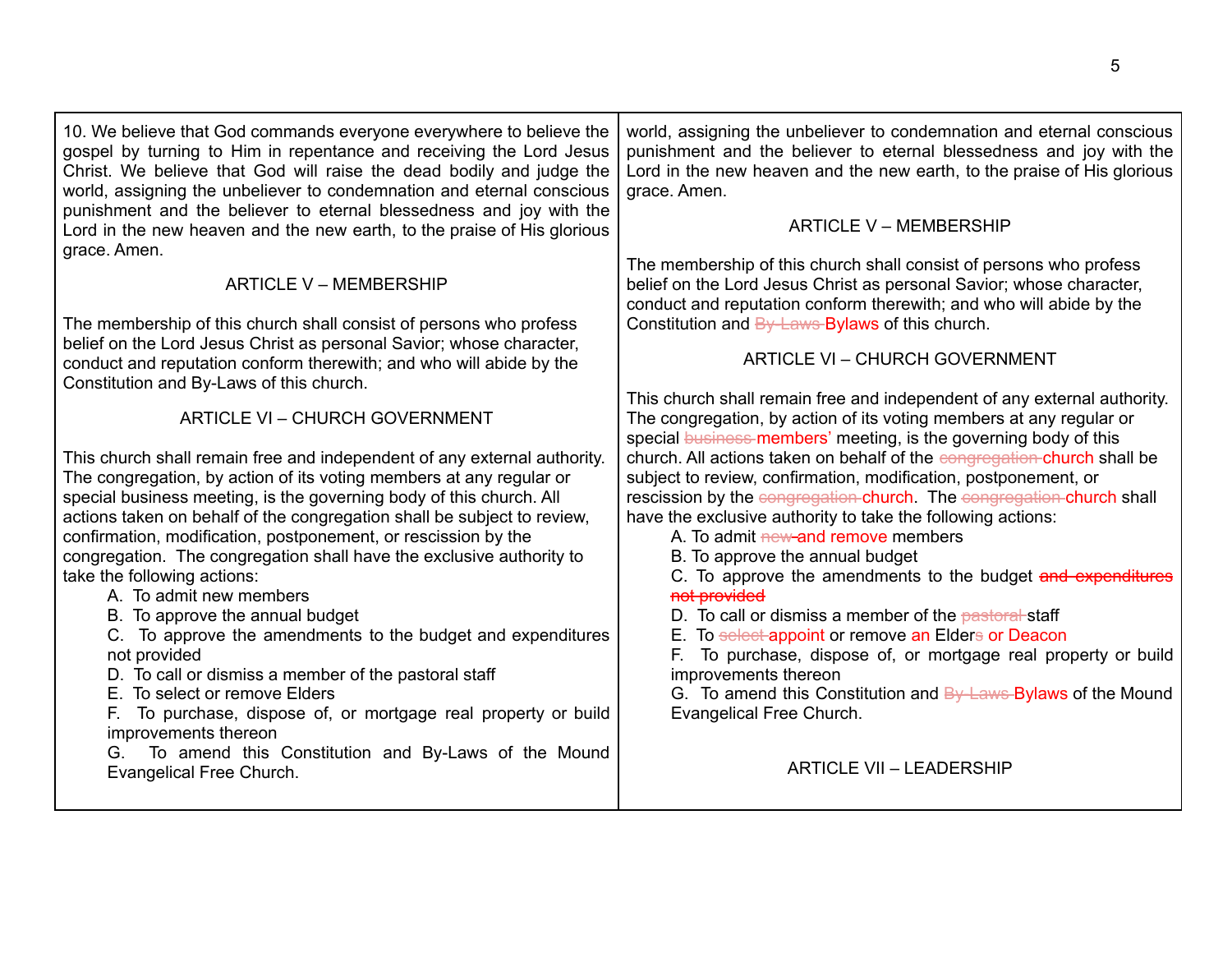## ARTICLE VII – LEADERSHIP

The leadership of this church shall be vested in the Elder Board. The Elder Board shall be elected by the membership to oversee and guide the church, under the authority of Christ and teaching of scripture, in turn, the congregation shall "obey their leaders and submit to their authority as men who must give account" 2 Hebrews 13:17 to God. No organization shall be formed within or considered to be part of the church activities before the sponsors have submitted their plans to the Elder Board for approval and sanction.

ARTICLE VIII – PROPERTY

The members of this church who are loyal to and abide by the Constitution and By-Laws of the Mound Evangelical Free Church have the right to ownership and control of the property of this church. Should any controversy arise as to whether such loyalty exists, the question shall be submitted to the North Central District board of the Evangelical Free Church of America; and the decision of that board shall be final. In the case of dissolution, the property of the church shall be assigned to the North Central District of the Evangelical Free Church of America.

## ARTICLE IX – AMENDMENTS

Proposed amendments to this Constitution may be introduced in writing at an annual business meeting of the church and must receive a three/fourths vote of approval of the members voting. However, such amendments will not become effective unless and until the next annual meeting passes on the amendment with an affirmative vote of at least three/fourths of the members voting.

The leadership of this church shall be vested in the Elders Board. The Elders Board shall be elected by the membership to oversee and guide the church, under the authority of Christ and teaching of scripture. $\div$ In turn, the congregation church shall "obey their leaders and submit to their authority as men who must give account" to God  $2$  (Hebrews 13:17) to God. No organization shall be formed within or considered to be part of the church activities before the sponsors have submitted their plans to the Elders-Board for approval and sanction.

#### ARTICLE VIII – PROPERTY

<span id="page-5-0"></span>The members of this church who are loyal to and abide by the Constitution and By Laws Bylaws of the Mound Evangelical Free Church have the right to ownership and control of the property of this church. Should any controversy arise as to whether such loyalty exists, the question shall be submitted to the North Central District board of the Evangelical Free Church of America; and the decision of that board shall be final. In the case of dissolution, the property of the church shall be assigned to the North Central District of the Evangelical Free Church of America.

## ARTICLE IX – AMENDMENTS

<span id="page-5-1"></span>Proposed amendments to this Constitution may be introduced in writing at an annual business the last members' meeting of the church of the year. and must receiveAn amendment will be adopted upon a three/-fourths vote of approval of the members voting. However, such amendments will not become effective unless and until the next annual meeting passes on the amendment with an affirmative vote of at least three/fourths of the members voting. at two consecutive annual members' meetings

#### <span id="page-5-2"></span>ARTICLE X - PROVISION FOR BY LAWS-BYLAWS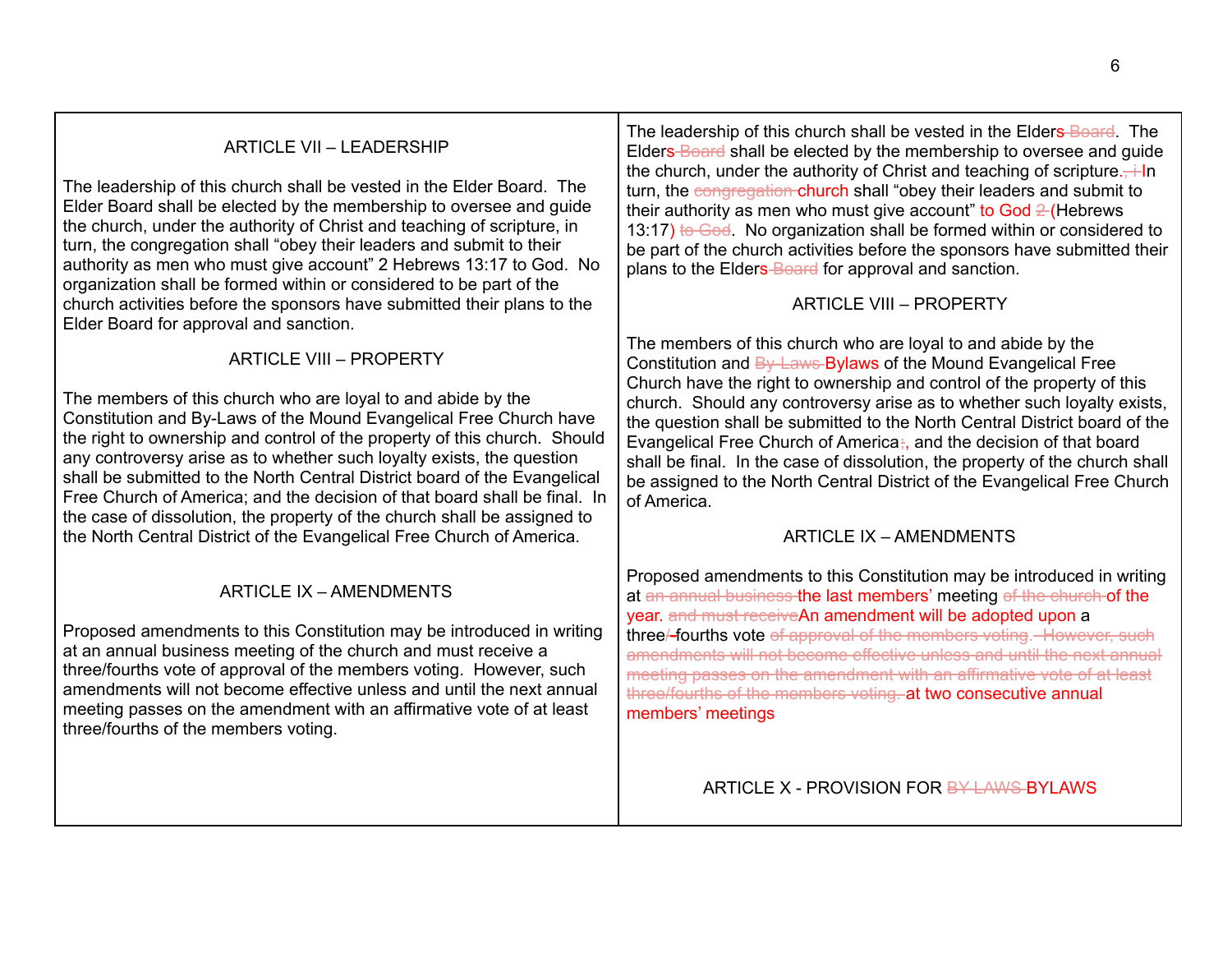| ARTICLE X - PROVISION FOR BY-LAWS                                                                                                                      | This church shall provide By Laws Bylaws for its government and<br>administration. They shall not conflict with the Word of God or with this |
|--------------------------------------------------------------------------------------------------------------------------------------------------------|----------------------------------------------------------------------------------------------------------------------------------------------|
| This church shall provide By-Laws for its government and<br>administration. They shall not conflict with the Word of God or with this<br>Constitution. | Constitution.                                                                                                                                |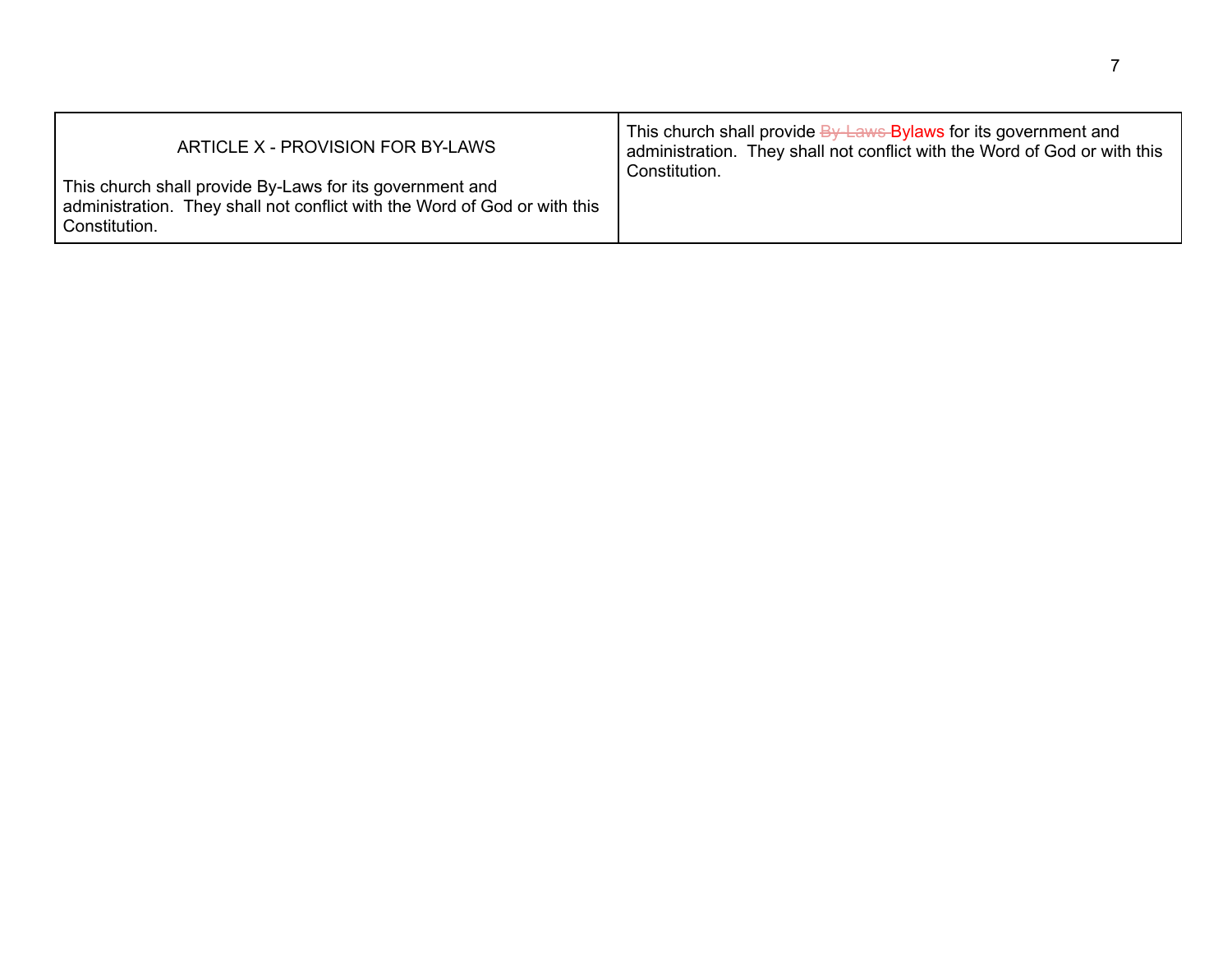# **THE BY-LAWS OF THE MOUND EVANGELICAL FREE CHURCH**

Revised by the membership on October 26, 2020.

ARTICLE I – MEMBERSHIP

#### **A. Membership Covenant**

The Membership Covenant shall read as follows,

Having been lead, as we believe, by the Spirit of God, to receive Jesus Christ as the Lord, Savior, and supreme Treasure of our lives, baptized as a visible and tangible expression of the gospel, and desiring to fully engage in this church's mission to be and make disciples of Jesus Christ, we do now most solemnly and joyfully enter into covenant with one another as one body in Christ.

With God's gracious help, as fellow members of this local church zealous to manifest the work of the gospel in our lives, we will love one another with brotherly affection (Romans 12:10), consider others more significant than ourselves (Philippians 2:3), rejoice with those who rejoice (Romans 12:15), weep with those who weep (Romans 12:15), be at peace with one another (Mark 9:50), speak the truth to one another (Ephesians 4:25), confess our sins to one another (James 5:16), pray for one another (James 5:16), instruct one another (Romans 15:14), build one another up (1 Thessalonians 5:11), seek to do good to one another (1 Thessalonians 5:15), outdo one another in showing honor (Romans 12:10), and offer hospitality to one another with a glad heart (1 Peter 4:9).

Furthermore, as an expression of our sincere desire to support the vitality of the ministries of this fellowship, we eagerly resolve to attend weekly worship gatherings (Hebrews 10:25), confirm and nourish our faith in the taking of the Lord's Supper in a worthy manner (1 Corinthians 11:17-34), participate in community group life

# <span id="page-7-0"></span>**THE BY-LAWS BYLAWS OF THE MOUND EVANGELICAL FREE CHURCH**

<span id="page-7-1"></span>Revised by the membership on #, # 2003; #, # 2006; #, # 2012; #, # 2013; #, # 2015; October 26, 2020.

ARTICLE I – MEMBERSHIP

#### **A. Membership Covenant**

The Membership Covenant shall reads as follows.

Having been lead, as we believe, by the Spirit of God, to receive Jesus Christ as the Lord, Savior, and supreme Treasure of our lives, baptized as a visible and tangible expression of the gospel, and desiring to fully engage in this church's mission to be and make disciples of Jesus Christ, we do now most solemnly and joyfully enter into covenant with one another as one body in Christ.

With God's gracious help, as fellow members of this local church zealous to manifest the work of the gospel in our lives, we will love one another with brotherly affection (Romans 12:10), consider others more significant than ourselves (Philippians 2:3), rejoice with those who rejoice (Romans 12:15), weep with those who weep (Romans 12:15), be at peace with one another (Mark 9:50), speak the truth to one another (Ephesians 4:25), confess our sins to one another (James 5:16), pray for one another (James 5:16), instruct one another (Romans 15:14), build one another up (1 Thessalonians 5:11), seek to do good to one another (1 Thessalonians 5:15), outdo one another in showing honor (Romans 12:10), and offer hospitality to one another with a glad heart (1 Peter 4:9).

Furthermore, as an expression of our sincere desire to support the vitality of the ministries of this fellowship, we eagerly resolve to attend weekly worship gatherings (Hebrews 10:25), confirm and nourish our faith in the taking of the Lord's Supper in a worthy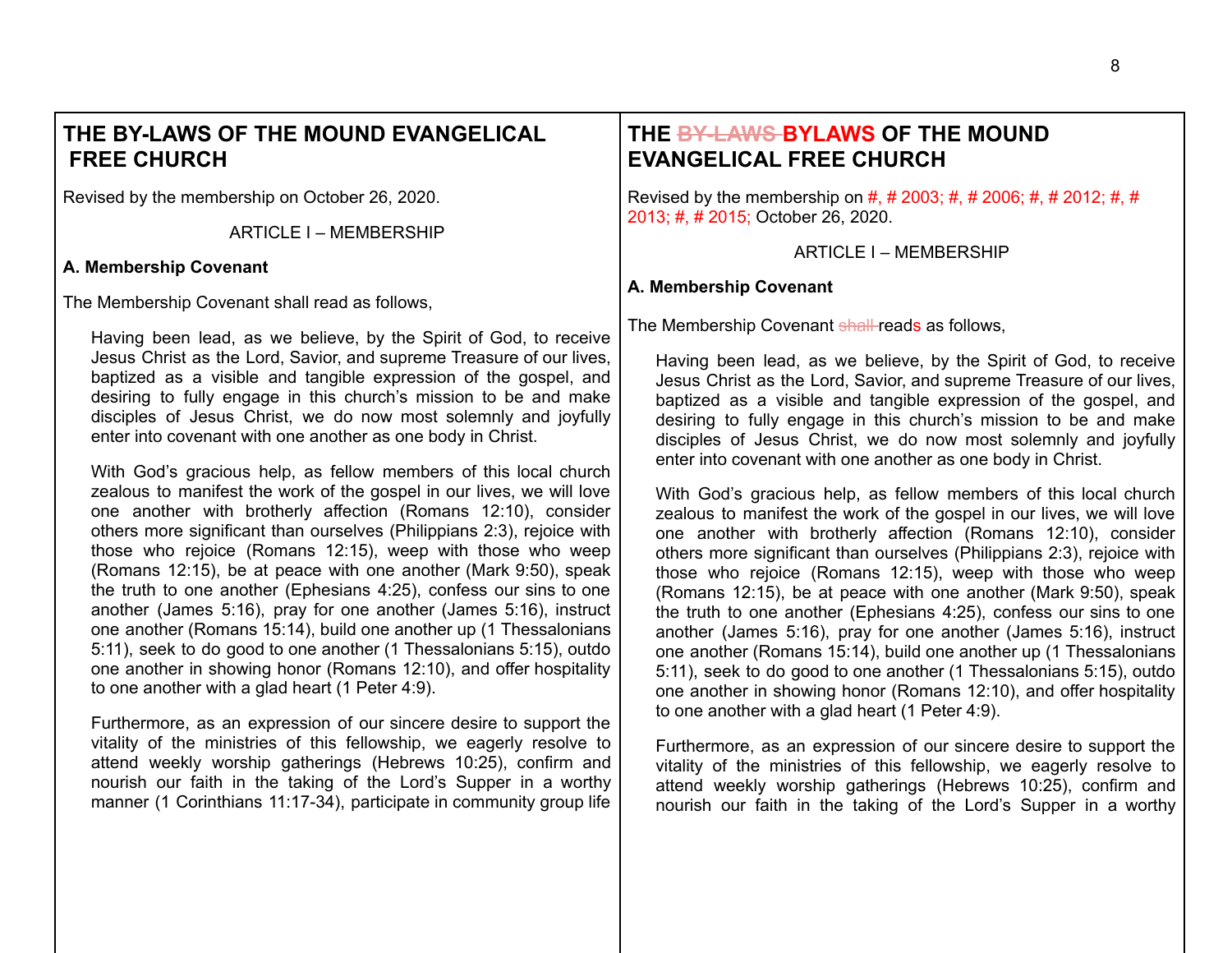| service (1 Peter 4:10-11), contribute cheerfully and sacrificially of our<br>financial resources to the advance of the gospel through this local<br>church (2 Corinthians 8-9), obey our leaders and seek to hold them<br>accountable for their leadership (Hebrews 13:17; Acts 17:11), and<br>engage in personal evangelism with those in our sphere of influence<br>(Colossians 4:2-6; 1 Peter 3:15). If we move from this place, we will,<br>as soon as possible, unite with another church where we can carry<br>out the spirit of this covenant.<br>May the grace of the Lord Jesus Christ, and the love of God, and the<br>fellowship of the Holy Spirit be with us all. Amen (2 Corinthians<br>$13:14$ ). | (Acts 2:42-47), discover and deploy our spiritual gifts in loving<br>service (1 Peter 4:10-11), contribute cheerfully and sacrificially of our<br>financial resources to the advance of the gospel through this local<br>church (2 Corinthians 8-9), obey our leaders and seek to hold them<br>accountable for their leadership (Hebrews 13:17; Acts 17:11), and<br>engage in personal evangelism with those in our sphere of influence<br>(Colossians 4:2-6; 1 Peter 3:15). If we move from this place, we will,<br>as soon as possible, unite with another church where we can carry<br>out the spirit of this covenant.<br>May the grace of the Lord Jesus Christ, and the love of God, and the<br>fellowship of the Holy Spirit be with us all. Amen (2 Corinthians |
|------------------------------------------------------------------------------------------------------------------------------------------------------------------------------------------------------------------------------------------------------------------------------------------------------------------------------------------------------------------------------------------------------------------------------------------------------------------------------------------------------------------------------------------------------------------------------------------------------------------------------------------------------------------------------------------------------------------|-------------------------------------------------------------------------------------------------------------------------------------------------------------------------------------------------------------------------------------------------------------------------------------------------------------------------------------------------------------------------------------------------------------------------------------------------------------------------------------------------------------------------------------------------------------------------------------------------------------------------------------------------------------------------------------------------------------------------------------------------------------------------|
|                                                                                                                                                                                                                                                                                                                                                                                                                                                                                                                                                                                                                                                                                                                  | $13:14$ ).                                                                                                                                                                                                                                                                                                                                                                                                                                                                                                                                                                                                                                                                                                                                                              |
| <b>B. Admission to Membership</b><br>1. Qualifications.                                                                                                                                                                                                                                                                                                                                                                                                                                                                                                                                                                                                                                                          | <b>B. Admission to Membership</b>                                                                                                                                                                                                                                                                                                                                                                                                                                                                                                                                                                                                                                                                                                                                       |
| Any person desiring to become a member of this church shall meet the<br>requirements for faith and conduct set forth in Article V of the<br>Constitution of the Mound Evangelical Free Church, that the<br>membership of this church shall consist of persons:<br>1. who profess belief on the Lord Jesus Christ as personal<br>Savior;<br>2. whose character, conduct and reputation conform therewith;<br>3. and who will abide by the Constitution and By-Laws of this<br>church.<br>Further, no member of this church shall retain membership in any other<br>church.                                                                                                                                        | 4. Qualifications. Any person desiring to become a member of this<br>church shall must meet the requirements for faith and conduct set forth<br>in Article V of the Constitution and Bylaws of the Mound Evangelical<br>Free Church. <del>, that the membership of this church shall consist of</del><br>persons:<br>4. who profess belief on the Lord Jesus Christ as personal<br>Savior;<br>2. whose character, conduct and reputation conform therewith;<br>3. and who will abide by the Constitution and By Laws of this<br>ehureh.<br>Further, no member of this church shall retain A member of this church<br>is prohibited from holding membership in any other church.                                                                                         |
| 2. Process.                                                                                                                                                                                                                                                                                                                                                                                                                                                                                                                                                                                                                                                                                                      | 2. Process. The process to A person may apply for membership is as                                                                                                                                                                                                                                                                                                                                                                                                                                                                                                                                                                                                                                                                                                      |
| The process to apply for membership is as follows:<br>1. Meet with the Elder(s) for instruction and discussion about<br>church membership; complete the membership application;                                                                                                                                                                                                                                                                                                                                                                                                                                                                                                                                  | follows: 4. Meet with the Elder(s) an Elder for instruction and discussion<br>about church membership; complete the membership application; and<br>meet with Elders to give witness to one's personal faith in Jesus Christ.<br>2. The Elders shall recommend eligible applicants to the congregation<br>for a vote at a business meeting. The Elders must publish a list of                                                                                                                                                                                                                                                                                                                                                                                            |

(Acts 2:42-47), discover and deploy our spiritual gifts in loving

manner (1 Corinthians 11:17-34), participate in community group life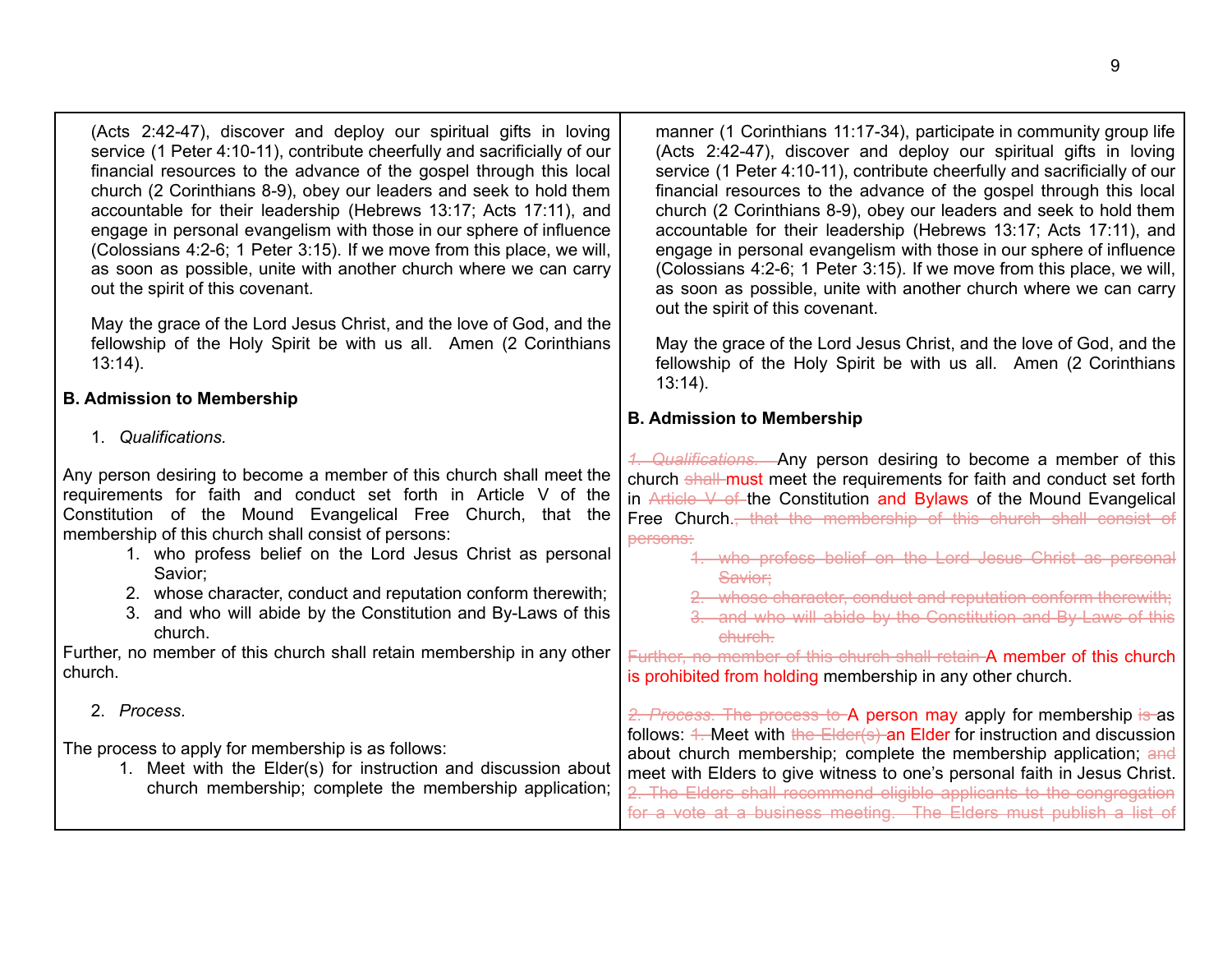and meet with Elders to give witness to one's personal faith in Jesus Christ. 2. The Elders shall recommend eligible applicants to the congregation for a vote at a business meeting. The Elders must publish a list of applicants for membership two Sundays prior to the business meeting. Any objections or questions should be discussed with the Elders during this interim. The congregation shall vote upon such recommendations before the transaction of any other business. An applicant shall be received as a member upon receiving a two-thirds vote of the members present and voting on the question at the business meeting. New members shall be welcomed publicly at a Sunday service as soon thereafter as possible. 3. *Restoration of terminated members*. A person whose membership was previously terminated on the grounds of apostasy or church discipline may be restored to membership. Jesus Christ calls unbelieving sinners to repentance and faith (Mark 1:14-15). Thus, a person who desires to be restored should meet with the Elders, to evidence sincere repentance and faith with regard to the apostasy and/or sin(s) they were disciplined for, including but not limited to the following indicators: 1. Confess their sin as evil before God (1 John 1:5-10; Psalm 51). Believe that Jesus' death and resurrection saves (Romans 10:9; John 3:16). 2. Express hatred of their sin and godly sorrow for it (2 Corinthians 7:10-13; Ezekiel 36:31). 3. Turn from their sin to trust in God's merciful grace and forgiveness through the cross of Jesus Christ (Acts 3:19; Isaiah 55:6-7; Psalm 103:6-14). applicants for membership two Sundays prior to the meeting. Any objections or questions should be discussed with the Elders during this interim. The congregation shall vote upon such recommendations before the transaction of any other business. An applicant shall be received as a member upon receiving a two-thirds vote of the members present and voting on the question at the business meeting. New members shall be welcomed publicly at a Sunday service as soon thereafter as possible. A nominee for membership will be received upon a two-thirds vote, administered according to the procedures set forth on nominations in these Bylaws herein. 3. **C. Restoration of terminated members.** A person whose membership was previously terminated on the grounds of inactivity or voluntary resignation may be restored to membership. Such a person who desires to be received again into membership shall must meet with Elders to give witness to personal faith in Jesus Christ. A person whose membership was previously terminated on the grounds of apostasy or church discipline may be restored to membership. Jesus Christ calls unbelieving sinners to repentance and faith (Mark 1:14-15). Thus, a person who desires to be restored should must meet with the Elders, to evidence sincere repentance and faith with regard to the apostasy and/or sin(s) they were disciplined for, including but not limited to the following indicators: 1. Confess their sin as evil before God (1 John 1:5-10; Psalm 51). Believe that Jesus' death and resurrection saves from sin (Romans 10:9; John 3:16). 2. Express hatred of their sin and godly sorrow for it (2 Corinthians 7:10-13; Ezekiel 36:31). 3. Turn from their sin to trust in God's merciful grace and forgiveness through the cross of Jesus Christ (Acts 3:19; Isaiah 55:6-7; Psalm 103:6-14). 4. Bear fruit as the product of a transformed heart (Luke 19:8-9; Ephesians 4:22-24, 28; Matthew 3:8).

4. Bear fruit as the product of a transformed heart (Luke 19:8-9; Ephesians 4:22-24, 28; Matthew 3:8).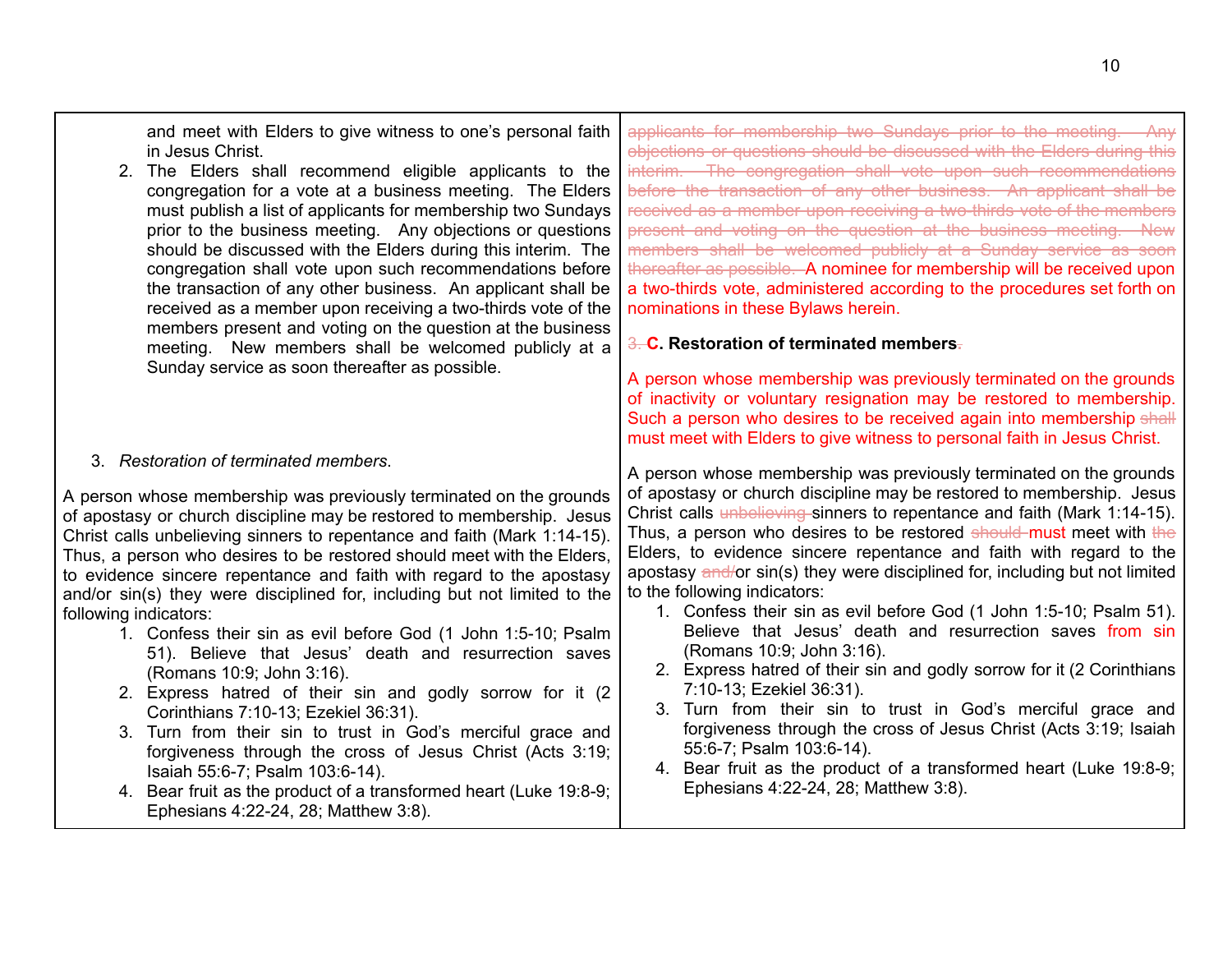| Upon the recommendation of the Elders to the congregation, such an<br>applicant may be restored to membership upon the process for<br>admission to membership, as outlined above.                                                                                                                                                                                                                                                                                                                                                                                                                                                                                                                                                                                                                          | Upon the recommendation of the Elders to the church for a vote at a<br>members' meeting, such an applicant may be restored to membership<br>upon the process for admission to membership, as outlined above. A<br>nominee for restoration to membership will be received upon a<br>two-thirds vote, administered according to the procedures set forth on<br>nominations in these Bylaws herein.                                                                                                                                                                                                                                                                                                                                                                                                                                                                                                      |
|------------------------------------------------------------------------------------------------------------------------------------------------------------------------------------------------------------------------------------------------------------------------------------------------------------------------------------------------------------------------------------------------------------------------------------------------------------------------------------------------------------------------------------------------------------------------------------------------------------------------------------------------------------------------------------------------------------------------------------------------------------------------------------------------------------|-------------------------------------------------------------------------------------------------------------------------------------------------------------------------------------------------------------------------------------------------------------------------------------------------------------------------------------------------------------------------------------------------------------------------------------------------------------------------------------------------------------------------------------------------------------------------------------------------------------------------------------------------------------------------------------------------------------------------------------------------------------------------------------------------------------------------------------------------------------------------------------------------------|
| <b>C. Responsibilities</b>                                                                                                                                                                                                                                                                                                                                                                                                                                                                                                                                                                                                                                                                                                                                                                                 | <b>GD. Responsibilities</b>                                                                                                                                                                                                                                                                                                                                                                                                                                                                                                                                                                                                                                                                                                                                                                                                                                                                           |
| Every member of this church shall abide by these responsibilities:<br>1. Affirm belief on the Lord Jesus Christ as personal Savior and<br>2. Live in such a way that one's character, conduct and reputation<br>conform therewith;<br>3. Abide by the Constitution and By-Laws of this church;<br>4. Affirm the ECA Statement of Faith, as stated in Article IV of the<br>Constitution;<br>5. Faithfully attend the worship gatherings and meetings of the<br>church:<br>6. Regularly participate in service and giving.<br>In addition, since January 2015 new members of this church agree to<br>abide by the privileges and responsibilities of the Membership<br>Covenant. A person who was previously welcomed into membership<br>may voluntarily sign and agree to abide by the Membership Covenant. | Every member of this church shall must abide by these responsibilities:<br>1. Affirm belief on the Lord Jesus Christ as personal Savior and<br>2. Live in such a way that one's character, conduct and reputation<br>conform therewith;<br>3. Abide by the Constitution and $\frac{By \text{ Laws}}{By}$ By laws of this church;<br>4. Affirm the ECA church Statement of Faith, as stated set forth in<br>Article IV of the Constitution;<br>5. Faithfully attend the worship gatherings and meetings of the<br>church;<br>6. Regularly participate in service and giving.<br>In addition, since January 2015 new members of this church agree to<br>abide by the privileges and responsibilities of the Membership<br>Covenant, as set forth in these Bylaws herein. A person who was<br>previously welcomed into membership may voluntarily sign and agree to<br>abide by the Membership Covenant. |
|                                                                                                                                                                                                                                                                                                                                                                                                                                                                                                                                                                                                                                                                                                                                                                                                            | A member in good standing is here defined as a member who is not<br>under church discipline and who is faithfully fulfilling the member<br>responsibilities set forth in these Bylaws herein.                                                                                                                                                                                                                                                                                                                                                                                                                                                                                                                                                                                                                                                                                                         |
| D. Peacemaking for Conflict Resolution                                                                                                                                                                                                                                                                                                                                                                                                                                                                                                                                                                                                                                                                                                                                                                     | <b>DE. Peacemaking for Conflict Resolution</b>                                                                                                                                                                                                                                                                                                                                                                                                                                                                                                                                                                                                                                                                                                                                                                                                                                                        |
| God has reconciled every Christian to himself (Ephesians 2; 2<br>Corinthians 3). Thus, God calls Christians to be peacemakers, to<br>resolve conflict, to forgive, and to reconcile with one another (Matthew<br>5:9; Colossians 3:12-14; Hebrews 12:14; Ephesians 4:29-32; 2                                                                                                                                                                                                                                                                                                                                                                                                                                                                                                                              | God has reconciled every Christian to himself (Ephesians 2; 2<br>Corinthians 3). Thus, God calls Christians to be peacemakers, to<br>resolve conflict, to forgive, and to reconcile with one another (Matthew<br>5:9; Colossians 3:12-14; Hebrews 12:14; Ephesians 4:29-32; 2                                                                                                                                                                                                                                                                                                                                                                                                                                                                                                                                                                                                                         |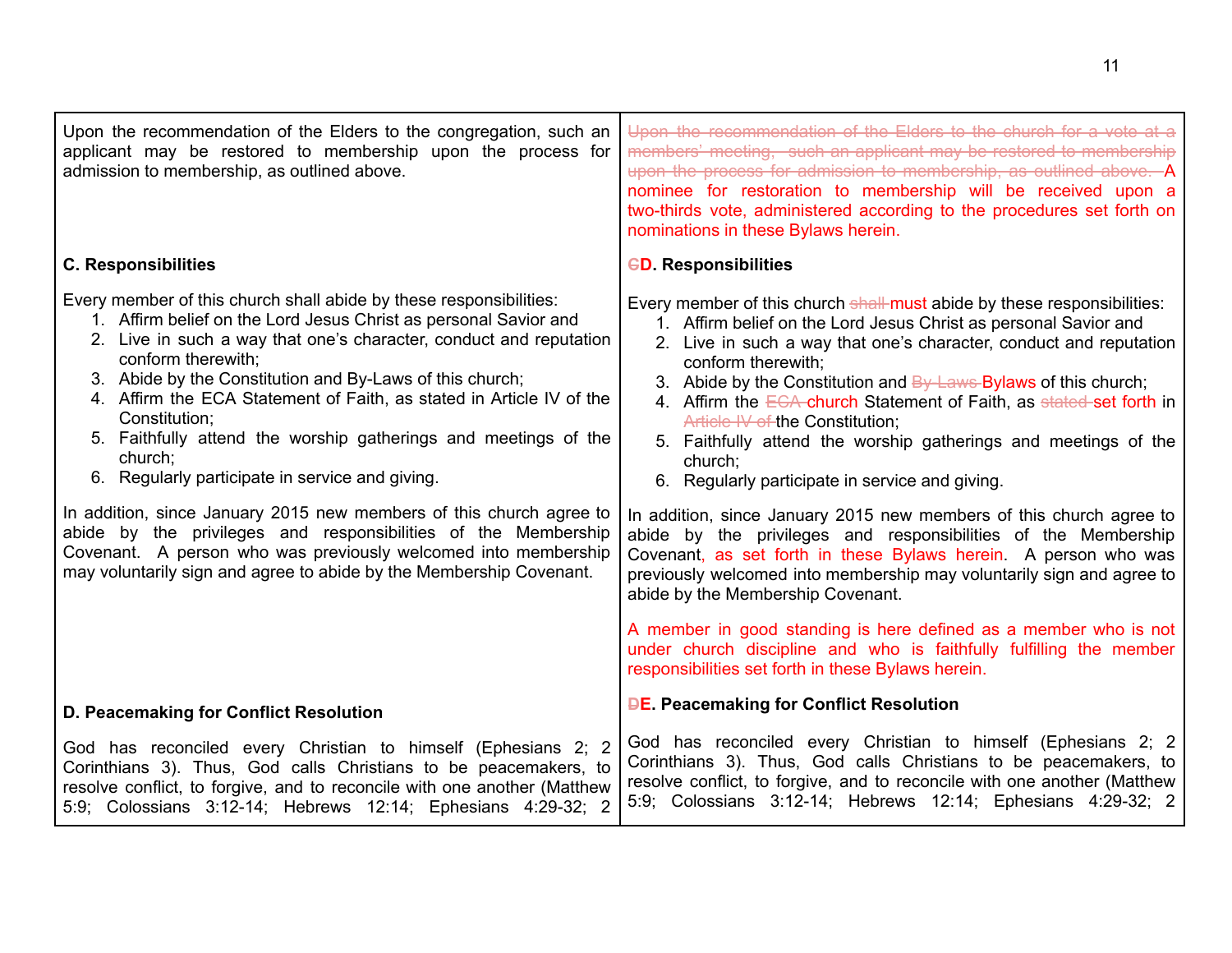| Corinthians 5:16-21; 1 Corinthians 6:1-8). So far as it depends upon us,                                                                                                                                                                                                                                                                   | Corinthians 5:16-21; 1 Corinthians 6:1-8). So far as it depends upon us,                                                                                                                                                                                                                                 |
|--------------------------------------------------------------------------------------------------------------------------------------------------------------------------------------------------------------------------------------------------------------------------------------------------------------------------------------------|----------------------------------------------------------------------------------------------------------------------------------------------------------------------------------------------------------------------------------------------------------------------------------------------------------|
| we strive to live peaceably with all (Romans 12:18).                                                                                                                                                                                                                                                                                       | we strive to live peaceably with all (Romans 12:18).                                                                                                                                                                                                                                                     |
| In conflict, we aim by the grace of God to:                                                                                                                                                                                                                                                                                                | In conflict, we aim by the grace of God to:                                                                                                                                                                                                                                                              |
| 1. Glorify God in all that we think, feel, say, and do (1 Corinthians                                                                                                                                                                                                                                                                      | 1. Glorify God in all that we think, feel, say, and do (1 Corinthians                                                                                                                                                                                                                                    |
| 10:31)                                                                                                                                                                                                                                                                                                                                     | 10:31)                                                                                                                                                                                                                                                                                                   |
| 2. Examine the "log" in our own eye first (Matthew 7:3-5)                                                                                                                                                                                                                                                                                  | 2. Examine the "log" in our own eye first (Matthew 7:3-5)                                                                                                                                                                                                                                                |
| 3. Overlook and cover an offense with love if possible (Proverbs                                                                                                                                                                                                                                                                           | 3. Overlook and cover an offense with love if possible (Proverbs                                                                                                                                                                                                                                         |
| 19:11; 1 Peter 4:8)                                                                                                                                                                                                                                                                                                                        | 19:11; 1 Peter 4:8)                                                                                                                                                                                                                                                                                      |
| 4. Exercise love as described in 1 Corinthians 13:4-7.                                                                                                                                                                                                                                                                                     | 4. Exercise love as described in 1 Corinthians 13:4-7.                                                                                                                                                                                                                                                   |
| 5. Refrain from destructive speech, characterized by bitterness,                                                                                                                                                                                                                                                                           | 5. Refrain from destructive speech, characterized by bitterness,                                                                                                                                                                                                                                         |
| wrath, anger, clamor, slander, malice, or gossip (Ephesians                                                                                                                                                                                                                                                                                | wrath, anger, clamor, slander, malice, or gossip (Ephesians                                                                                                                                                                                                                                              |
| 4:29-32; Proverbs 16:28; 20:19)                                                                                                                                                                                                                                                                                                            | 4:29-32; Proverbs 16:28; 20:19)                                                                                                                                                                                                                                                                          |
| 6. Speak constructively so as to give grace to those who hear                                                                                                                                                                                                                                                                              | 6. Speak constructively so as to give grace to those who hear                                                                                                                                                                                                                                            |
| (Ephesians 4:29                                                                                                                                                                                                                                                                                                                            | (Ephesians 4:29)                                                                                                                                                                                                                                                                                         |
| 7. Offer correction with gentleness and grace, with the goal of                                                                                                                                                                                                                                                                            | 7. Offer correction with gentleness and grace, with the goal of                                                                                                                                                                                                                                          |
| restoration (Galatians 6:1; Proverbs 12:18)                                                                                                                                                                                                                                                                                                | restoration (Galatians 6:1; Proverbs 12:18)                                                                                                                                                                                                                                                              |
| 8. Seek the interests of others above our own (Philippians 2:3-4;                                                                                                                                                                                                                                                                          | 8. Seek the interests of others above our own (Philippians 2:3-4;                                                                                                                                                                                                                                        |
| Mark 10:42-45)                                                                                                                                                                                                                                                                                                                             | Mark 10:42-45)                                                                                                                                                                                                                                                                                           |
| 9. Listen well, aiming to understand before speaking (Proverbs                                                                                                                                                                                                                                                                             | 9. Listen well, aiming to understand before speaking (Proverbs                                                                                                                                                                                                                                           |
| 18:13                                                                                                                                                                                                                                                                                                                                      | 18:13                                                                                                                                                                                                                                                                                                    |
| 10. Receive correction with humility rather than pride (Psalm 141:5;                                                                                                                                                                                                                                                                       | 10. Receive correction with humility rather than pride (Psalm 141:5;                                                                                                                                                                                                                                     |
| Proverbs 15:32)                                                                                                                                                                                                                                                                                                                            | Proverbs 15:32)                                                                                                                                                                                                                                                                                          |
| 11. Extend forgiveness to those who repent (Luke 17:3-4; Ephesians                                                                                                                                                                                                                                                                         | 11. Extend forgiveness to those who repent (Luke 17:3-4; Ephesians                                                                                                                                                                                                                                       |
| 4:32)                                                                                                                                                                                                                                                                                                                                      | 4:32)                                                                                                                                                                                                                                                                                                    |
| 12. Eagerly maintain the unity of the Spirit in the bond of peace                                                                                                                                                                                                                                                                          | 12. Eagerly maintain the unity of the Spirit in the bond of peace                                                                                                                                                                                                                                        |
| (Ephesians 4:3)                                                                                                                                                                                                                                                                                                                            | (Ephesians 4:3)                                                                                                                                                                                                                                                                                          |
| Any member may address an issue at any meeting of the church, at                                                                                                                                                                                                                                                                           | Any member may address an issue at any meeting of the church, at                                                                                                                                                                                                                                         |
| either an Elder meeting, Deacon meeting, or business meeting. A                                                                                                                                                                                                                                                                            | either-including, but not limited to, an Elder meeting, Deacon meeting, or                                                                                                                                                                                                                               |
| member who has a conflict shall privately address their dispute with the                                                                                                                                                                                                                                                                   | business a members' meeting.                                                                                                                                                                                                                                                                             |
| other individual first, before involving others, including the civil courts<br>(Matthew 18:15; 5:23-24; 1 Corinthians 6:1-8). In the case of alleged<br>criminal behavior, it may be appropriate to report such alleged criminal<br>behavior to the government authorities and to resolve conflict in the civil<br>courts (Romans 13:3-4). | A member who has a conflict shall with an individual may privately<br>address their dispute with the other individual first, before involving<br>others, including the civil courts (Matthew 18:15; 5:23-24; 1 Corinthians<br>6:1-8). In the case of alleged criminal behavior, it may be appropriate to |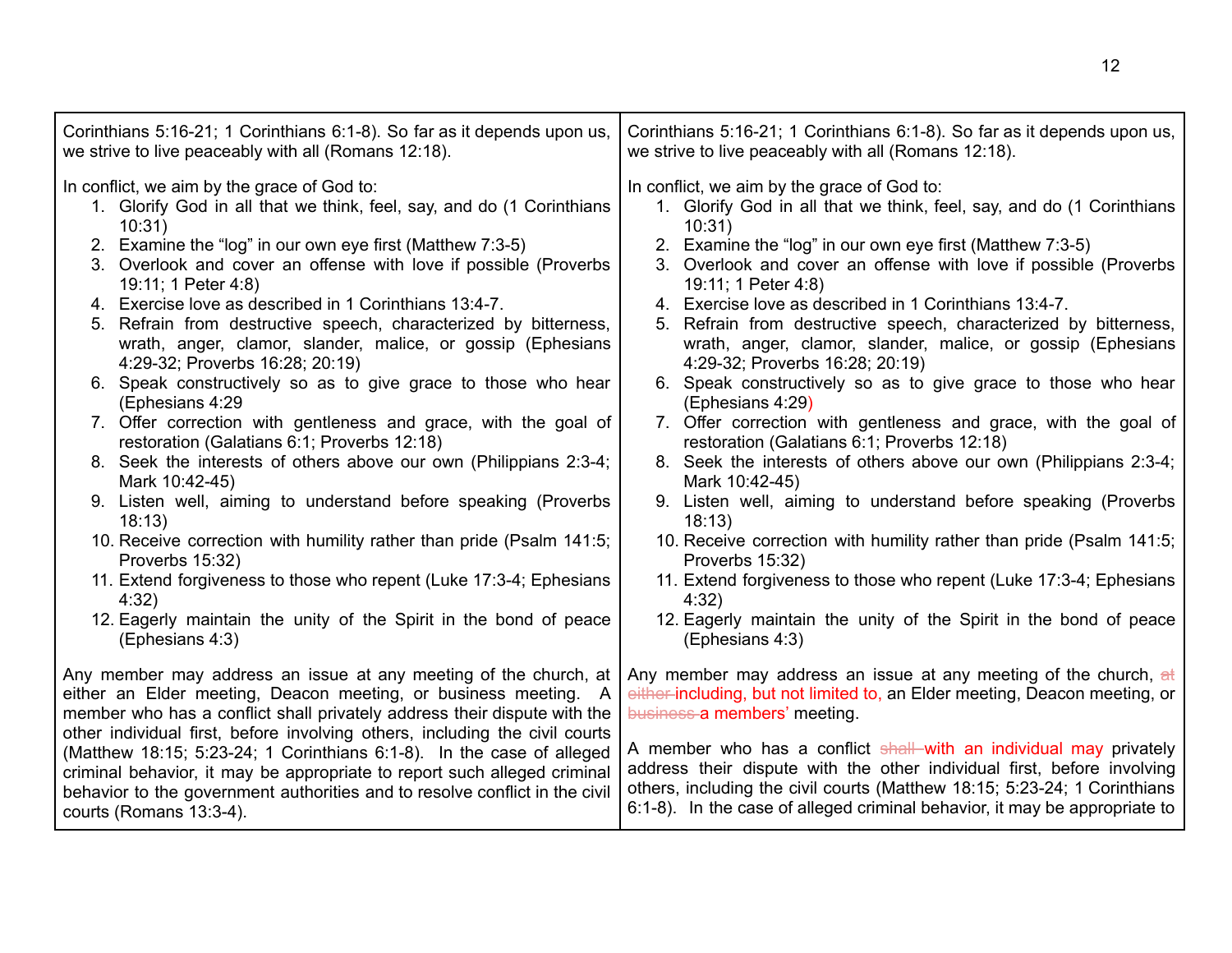| When conflict occurs between groups within the corporate body, the<br>church will make every effort to make peace according to biblical<br>principles for peacemaking before we might resort to other processes of<br>mediation (Acts 15).<br>When conflict occurs outside the church, whether for a member or the<br>whole congregation, the church shall encourage members to use biblical<br>principles and avoid lawsuits to resolve disputes among themselves and<br>with those outside the church-including believers and unbelievers, and<br>individuals and corporations. The church will especially seek to<br>cooperate with other churches and Christian organizations.<br>Where conflict is not resolved, a member or the corporate body shall<br>follow the procedures on Church Discipline as set forth in these<br>By-Laws herein. | report such alleged criminal behavior to the government authorities and<br>to resolve conflict in the civil courts (Romans 13:3-4). Where sins are of<br>a public nature, they may be addressed publicly (Acts 5:1-11; 1)<br>Corinthians 5:1-13; Galatians 2:11-14)<br>When conflict occurs between groups within the corporate body, the<br>church will church or with those outside of the church, members ought<br>to make every effort to make peace according to biblical principles for<br>peacemaking before we might resorting to other processes of mediation<br>(Acts 15).<br>When conflict occurs outside the church, whether for a member or the<br>whole church congregation, the church shall encourage members to use<br>biblical principles and avoid lawsuits to resolve disputes among<br>themselves and with those outside the church-including believers and<br>unbelievers, and individuals and corporations. The church will<br>especially seek to cooperate with other churches and Christian<br>organizations. |
|---------------------------------------------------------------------------------------------------------------------------------------------------------------------------------------------------------------------------------------------------------------------------------------------------------------------------------------------------------------------------------------------------------------------------------------------------------------------------------------------------------------------------------------------------------------------------------------------------------------------------------------------------------------------------------------------------------------------------------------------------------------------------------------------------------------------------------------------------|----------------------------------------------------------------------------------------------------------------------------------------------------------------------------------------------------------------------------------------------------------------------------------------------------------------------------------------------------------------------------------------------------------------------------------------------------------------------------------------------------------------------------------------------------------------------------------------------------------------------------------------------------------------------------------------------------------------------------------------------------------------------------------------------------------------------------------------------------------------------------------------------------------------------------------------------------------------------------------------------------------------------------------------|
|                                                                                                                                                                                                                                                                                                                                                                                                                                                                                                                                                                                                                                                                                                                                                                                                                                                   | Where conflict is not resolved, a member or the corporate body shall<br>follow the procedures on $\ominus$ church $\ominus$ discipline, as set forth in these<br>By-Laws-Bylaws herein, must be followed where applicable.                                                                                                                                                                                                                                                                                                                                                                                                                                                                                                                                                                                                                                                                                                                                                                                                             |
| <b>E. Church Discipline</b>                                                                                                                                                                                                                                                                                                                                                                                                                                                                                                                                                                                                                                                                                                                                                                                                                       | <b>EF. Church Discipline</b>                                                                                                                                                                                                                                                                                                                                                                                                                                                                                                                                                                                                                                                                                                                                                                                                                                                                                                                                                                                                           |
| The Lord Jesus Christ instructs his church to administer church<br>discipline (Matthew 18:15-20). The goal of church discipline is<br>repentance and reconciliation of the person under discipline (1<br>Corinthians 4:14; 5:5; Hebrews 12:3-11; Matthew 18:15-17; Galatians<br>$6:1$ ; Hebrews $3:12-14$ ; $10:24-25$ ), the purity of the church (1 Corinthians<br>5:6-13; 2 Corinthians 6:14-18; 1 Timothy 5:20), the witness of the church<br>to the world (Matthew 5:13-16; Titus 2:5, 8; 2 Peter 2:2; 1 John 3:10),<br>and the glory of God, who is holy (2 Corinthians 6:14-18; 1 Peter 2:12).                                                                                                                                                                                                                                             | The Lord Jesus Christ instructs his church to administer church<br>discipline (Matthew 18:15-20).<br>The goal of church discipline is<br>repentance and reconciliation of the person under discipline (1)<br>Corinthians 4:14; 5:5; Hebrews 12:3-11; Matthew 18:15-17; Galatians<br>6:1; Hebrews 3:12-14; 10:24-25), the purity of the church (1 Corinthians<br>5:6-13; 2 Corinthians 6:14-18; 1 Timothy 5:20), the witness of the church<br>to the world (Matthew 5:13-16; Titus 2:5, 8; 2 Peter 2:2; 1 John 3:10),<br>and the glory of God, who is holy (2 Corinthians 6:14-18; 1 Peter 2:12).                                                                                                                                                                                                                                                                                                                                                                                                                                       |
| Any member who lives contrary to the teachings of the Bible and the<br>principles of this church may be subject to church discipline. Neglectful                                                                                                                                                                                                                                                                                                                                                                                                                                                                                                                                                                                                                                                                                                  | Any member who lives contrary to the teachings of the Bible and the<br>principles of this church may be subject to church discipline. Neglectful                                                                                                                                                                                                                                                                                                                                                                                                                                                                                                                                                                                                                                                                                                                                                                                                                                                                                       |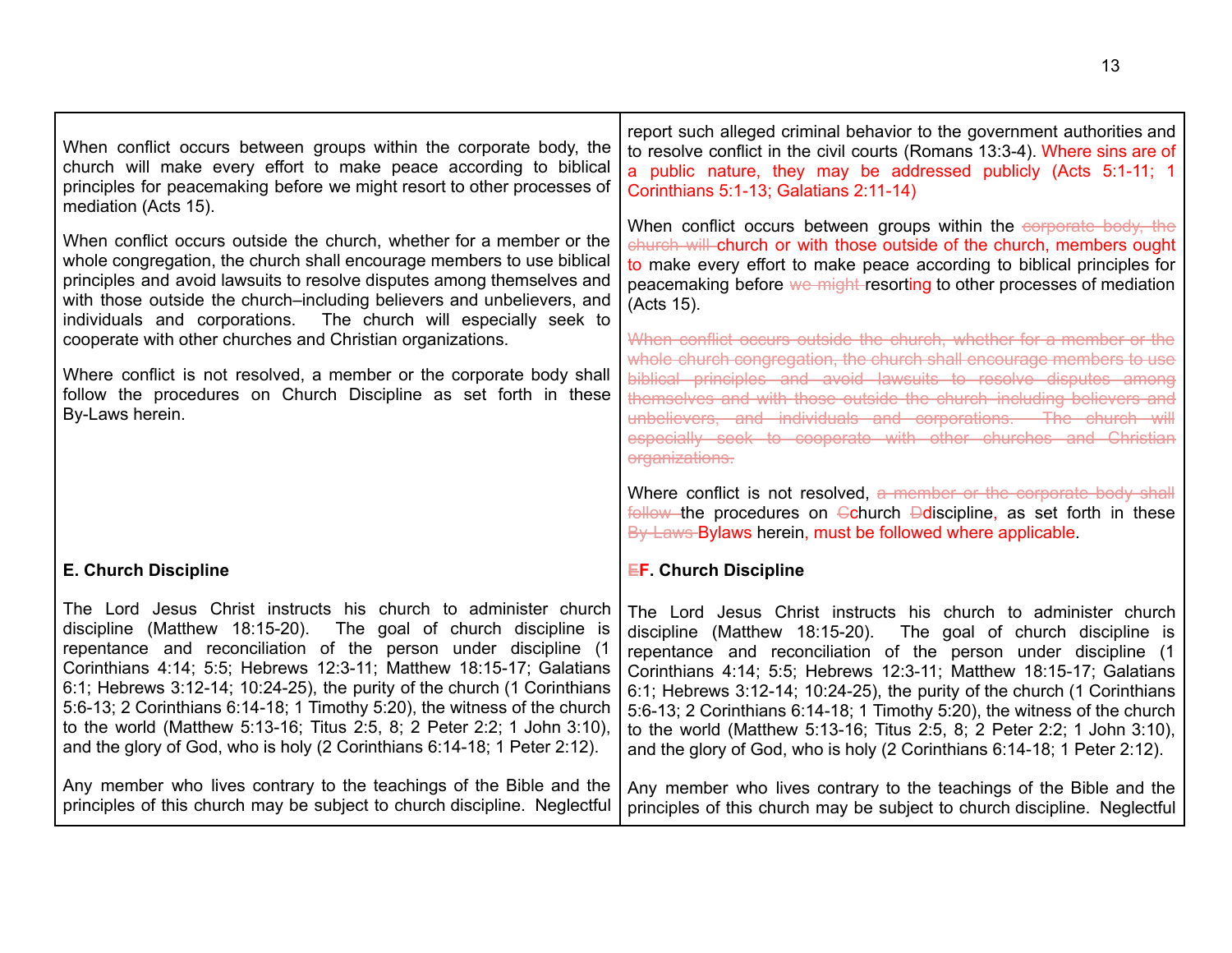| and sinful conduct includes but is not limited to beliefs and conduct                                                                                                                                                                                                                                                                                                                                                                                                                                                                                                                                                                                                                                                                                                                                                                                                                                                                                                                                                                                                                | and sinful conduct includes but is not limited to beliefs and conduct                                                                                                                                                                                                                                                                                                                                                                                                                                                                                                                                                                                                                                                                                                                                                                                                                                                                                                                                                                                                                                                                                                                                                                                    |
|--------------------------------------------------------------------------------------------------------------------------------------------------------------------------------------------------------------------------------------------------------------------------------------------------------------------------------------------------------------------------------------------------------------------------------------------------------------------------------------------------------------------------------------------------------------------------------------------------------------------------------------------------------------------------------------------------------------------------------------------------------------------------------------------------------------------------------------------------------------------------------------------------------------------------------------------------------------------------------------------------------------------------------------------------------------------------------------|----------------------------------------------------------------------------------------------------------------------------------------------------------------------------------------------------------------------------------------------------------------------------------------------------------------------------------------------------------------------------------------------------------------------------------------------------------------------------------------------------------------------------------------------------------------------------------------------------------------------------------------------------------------------------------------------------------------------------------------------------------------------------------------------------------------------------------------------------------------------------------------------------------------------------------------------------------------------------------------------------------------------------------------------------------------------------------------------------------------------------------------------------------------------------------------------------------------------------------------------------------|
| inconsistent with:                                                                                                                                                                                                                                                                                                                                                                                                                                                                                                                                                                                                                                                                                                                                                                                                                                                                                                                                                                                                                                                                   | inconsistent with:                                                                                                                                                                                                                                                                                                                                                                                                                                                                                                                                                                                                                                                                                                                                                                                                                                                                                                                                                                                                                                                                                                                                                                                                                                       |
| 1. the teachings of the Bible                                                                                                                                                                                                                                                                                                                                                                                                                                                                                                                                                                                                                                                                                                                                                                                                                                                                                                                                                                                                                                                        | 1. the teachings of the Bible                                                                                                                                                                                                                                                                                                                                                                                                                                                                                                                                                                                                                                                                                                                                                                                                                                                                                                                                                                                                                                                                                                                                                                                                                            |
| 2. the EFCA Statement of Faith as stated in Article IV of the                                                                                                                                                                                                                                                                                                                                                                                                                                                                                                                                                                                                                                                                                                                                                                                                                                                                                                                                                                                                                        | 2. the EFCA-church Statement of Faith, as stated set forth in Article                                                                                                                                                                                                                                                                                                                                                                                                                                                                                                                                                                                                                                                                                                                                                                                                                                                                                                                                                                                                                                                                                                                                                                                    |
| Constitution,                                                                                                                                                                                                                                                                                                                                                                                                                                                                                                                                                                                                                                                                                                                                                                                                                                                                                                                                                                                                                                                                        | $H\rightarrow$ of the Constitution,                                                                                                                                                                                                                                                                                                                                                                                                                                                                                                                                                                                                                                                                                                                                                                                                                                                                                                                                                                                                                                                                                                                                                                                                                      |
| 3. the responsibilities of members, as set forth in these By-Laws                                                                                                                                                                                                                                                                                                                                                                                                                                                                                                                                                                                                                                                                                                                                                                                                                                                                                                                                                                                                                    | 3. the responsibilities of a members, as set forth in these $\frac{By\text{ Laws}}{By\text{ days}}$                                                                                                                                                                                                                                                                                                                                                                                                                                                                                                                                                                                                                                                                                                                                                                                                                                                                                                                                                                                                                                                                                                                                                      |
| herein.                                                                                                                                                                                                                                                                                                                                                                                                                                                                                                                                                                                                                                                                                                                                                                                                                                                                                                                                                                                                                                                                              | Bylaws herein.                                                                                                                                                                                                                                                                                                                                                                                                                                                                                                                                                                                                                                                                                                                                                                                                                                                                                                                                                                                                                                                                                                                                                                                                                                           |
| Such conduct renders doubtful that member's profession of faith in the                                                                                                                                                                                                                                                                                                                                                                                                                                                                                                                                                                                                                                                                                                                                                                                                                                                                                                                                                                                                               | Such conduct renders doubtful that member's profession of faith in the                                                                                                                                                                                                                                                                                                                                                                                                                                                                                                                                                                                                                                                                                                                                                                                                                                                                                                                                                                                                                                                                                                                                                                                   |
| Lord Jesus Christ as their Savior and Lord.                                                                                                                                                                                                                                                                                                                                                                                                                                                                                                                                                                                                                                                                                                                                                                                                                                                                                                                                                                                                                                          | <b>Lord-Jesus Christ as their Savior and Lord.</b>                                                                                                                                                                                                                                                                                                                                                                                                                                                                                                                                                                                                                                                                                                                                                                                                                                                                                                                                                                                                                                                                                                                                                                                                       |
| Matthew 18:15-20 (see also 1 Corinthians 5, Titus 3:10-11, 1 Timothy<br>5:19-20, 2 Thessalonians 3:14-15) outlines the process for church<br>discipline:<br>1. Church discipline ordinarily begins with individual private<br>admonition, as set forth in these By-Laws herein in the section<br>on Peacemaking for Conflict Resolution. If the member does not<br>repent, then<br>2. Two or three shall admonish the member under discipline, in<br>order to establish charges by evidence of two or three witnesses.<br>While Elders will lead in the way in church discipline, admonition<br>may also come from other Christians. If the member does not<br>repent after being admonished by two or three witnesses, then<br>3. The Elders will inform the whole church.<br>After this<br>announcement to the church, if the member does not repent,<br>then<br>4. That member, upon vote (see procedures for Termination of<br>Membership, as set forth in these By-Laws herein), will be<br>removed from membership.<br>The former member is to be<br>considered an unbeliever. | Matthew 18:15-20 (see also 1 Corinthians 5, Titus 3:10-11, 1 Timothy<br>5:19-20, 2 Thessalonians 3:14-15) outlines the process for church<br>discipline:<br>1. Church discipline ordinarily begins with individual private<br>admonition, as set forth in these $By-Laws$ Bylaws herein in the<br>section on Peacemaking for Conflict Resolution. If the member<br>does not repent, then<br>2. Two or three shall will admonish the member under discipline, in<br>order to establish charges by evidence of two or three witnesses.<br>While Elders will lead in the way in church discipline, admonition<br>may also come from other Christians. If the member does not<br>repent after being admonished by two or three witnesses, then<br>3. The Elders will inform the whole church.<br>After this<br>announcement to the church, if After this, if the member still does<br>not repent, then<br>4. That member, upon vote, (see procedures for Termination of<br>Membership, will be nominated for removal, administered<br>according to the procedures on termination of membership as<br>set forth in these $By$ -Laws-Bylaws herein. $\frac{1}{2}$ will be removed from<br>membership - The former member is to be considered an<br>unbeliever. |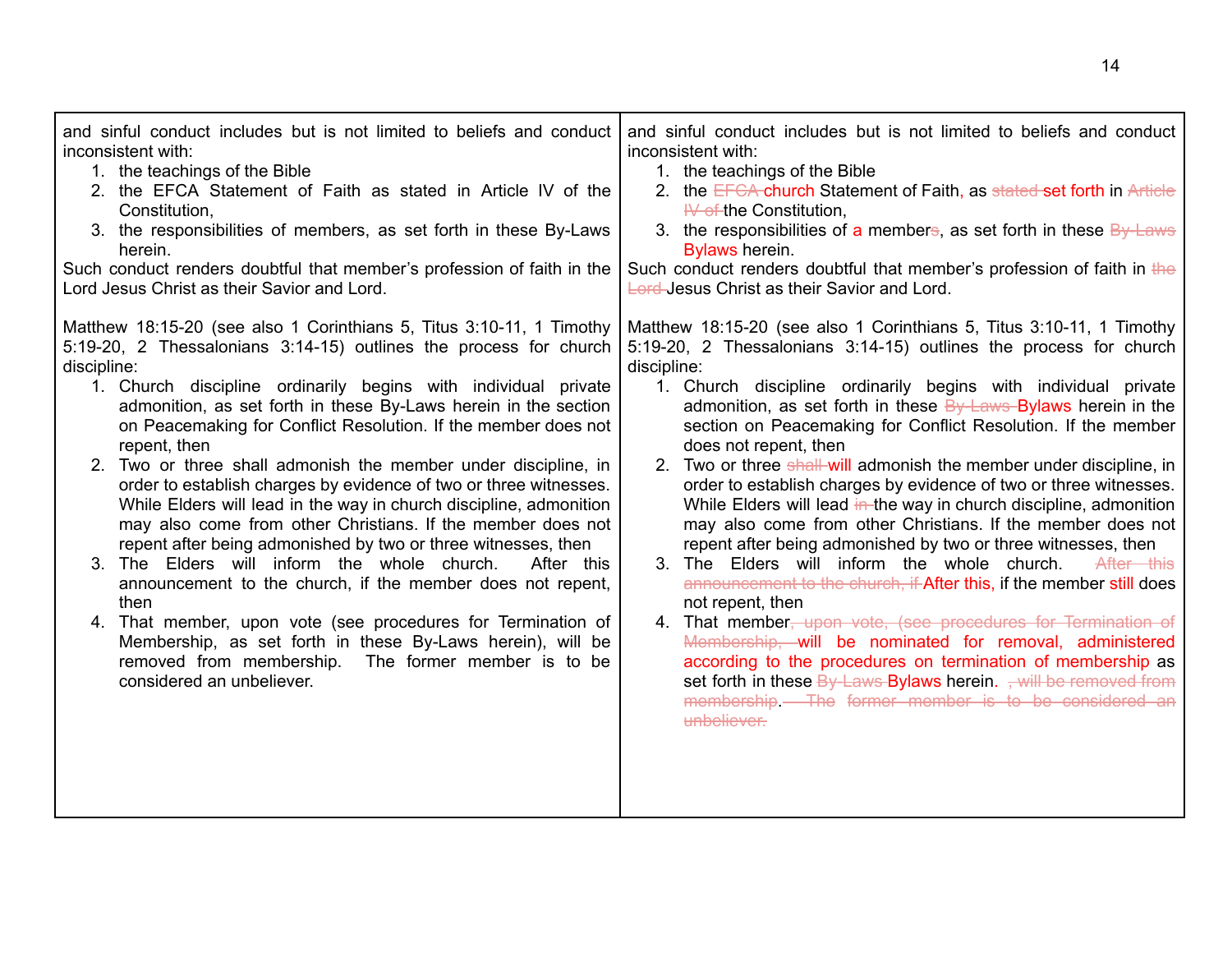#### **F. Termination of Membership**

The church may vote to remove a member from membership upon the agreement of at least two-thirds of the members present and voting on the question at any business meeting. Ordinarily, but not necessarily, Elders will present recommendations for removal to the church. The congregation shall vote upon the question after any vote for admission to membership but before the transaction of any other business. Any member who has withdrawn or been removed has no rights in any business meeting of the church or in its property. There may be no more than four dismissals in one year without congregational review of the dismissal procedures.

Depending on the situation, a member shall be removed from membership as such:

- 1. Death: Upon death of a member the church shall remove that person from membership.
- 2. Inactive: The church may vote to remove a member from membership who has been inactive and absent from the gathering, fellowship, and ministry of the church for a period of at least one year, unless the congregation decides to retain them.
- 3. Voluntary resignation: The church may vote to remove a member in good standing, following that member's voluntary resignation. A member in good standing is here defined as a member who is not under church discipline at the time of resignation and who intends, as soon as possible, to unite with another church in order to carry out the spirit of the Membership Covenant. The church may refuse to terminate membership if either of these two conditions for good standing are not satisfied.
- 4. Apostasy: The church may vote to remove a member who apostatized by denying faith in the Lord Jesus Christ as Savior.
- 5. Church discipline: The church may vote to remove a member from membership as a matter of church discipline, in accord with the procedures on Church Discipline, as set forth in these Bylaws herein.

#### **FG. Termination of Membership**

Depending on the situation, a member shall will be removed from membership as such:

- 1. Death: Upon the death of a member the church shall must remove that person-from membership.
- 2. Inactive: The church may vote to remove a member from membership who has been inactive and absent from the gathering, fellowship, and ministry of the church for a period of at least one year, unless the congregation decides to retain them.
- 3. Voluntary resignation: The church may vote to remove a member in good standing, following that member's voluntary resignation. A member in good standing is here defined as a member who is not must not be under church discipline at the time of resignation and who must intends, as soon as possible, to unite with another church in order to carry out the spirit of the Membership Covenant. The church may refuse to terminate membership if either of these two conditions for good standing are not satisfied.
- 4. Apostasy: The church may vote to remove a member who apostatized by denies ving faith in the Lord Jesus Christ as Savior.
- 5. Church discipline: The church may vote to remove a member from membership as a matter of church discipline, in accord with the procedures on  $\ominus$ church  $\ominus$ discipline, as set forth in these By-Laws Bylaws herein.

The church may vote to will remove a member from membership upon the agreement of at least two-thirds of the members present and voting on the question at any business meeting. Ordinarily, but not necessarily, Elders will present recommendations for removal to the church. The congregation shall vote upon the question after any vote for admission to membership but before the transaction of any other business. upon a two-thirds vote, administered according to the procedures set forth on nominations in these Bylaws herein. Any member person who has withdrawn or been removed has no rights in any business members'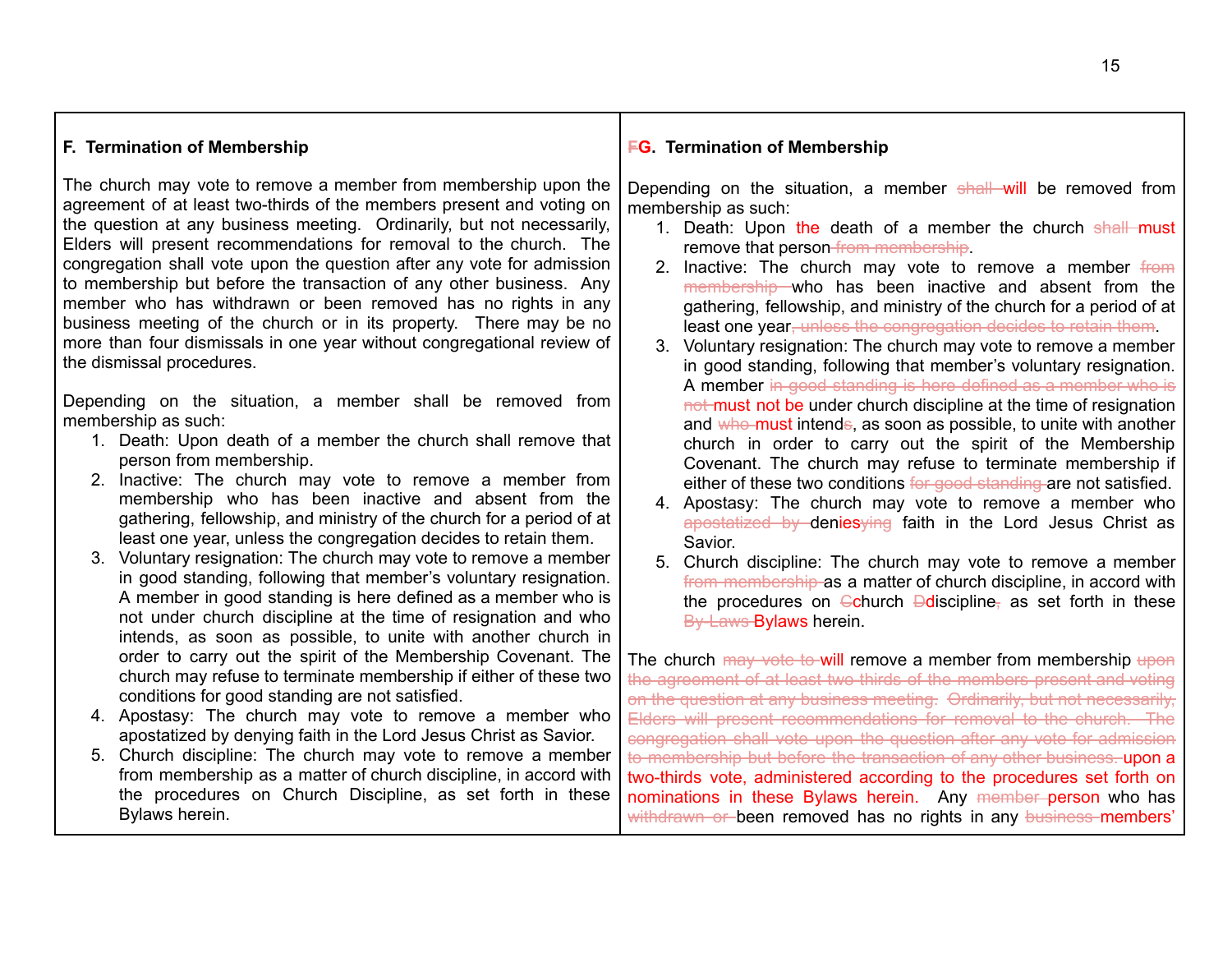<span id="page-15-0"></span>

|                                                                                                                                                                                                                                                                                                                                                                                                                                                                                                                                                                                                                                                               | meeting of the church or in its to the church's property. Any person who<br>is removed for apostasy or church discipline will be considered an<br>unbeliever. There may be no more than four dismissals in one year<br>without congregational review of the dismissal procedures.                                                                                                                                                                                                                                                      |
|---------------------------------------------------------------------------------------------------------------------------------------------------------------------------------------------------------------------------------------------------------------------------------------------------------------------------------------------------------------------------------------------------------------------------------------------------------------------------------------------------------------------------------------------------------------------------------------------------------------------------------------------------------------|----------------------------------------------------------------------------------------------------------------------------------------------------------------------------------------------------------------------------------------------------------------------------------------------------------------------------------------------------------------------------------------------------------------------------------------------------------------------------------------------------------------------------------------|
| <b>ARTICLE II - MEETINGS</b>                                                                                                                                                                                                                                                                                                                                                                                                                                                                                                                                                                                                                                  | <b>ARTICLE II - MEETINGS</b>                                                                                                                                                                                                                                                                                                                                                                                                                                                                                                           |
| <b>A. Public Services</b>                                                                                                                                                                                                                                                                                                                                                                                                                                                                                                                                                                                                                                     | <b>A. Public Services</b>                                                                                                                                                                                                                                                                                                                                                                                                                                                                                                              |
| The Congregation shall hold such public services as it may decide.                                                                                                                                                                                                                                                                                                                                                                                                                                                                                                                                                                                            | The Congregation-church shall-will hold such public services as it may<br>decide.                                                                                                                                                                                                                                                                                                                                                                                                                                                      |
| <b>B. Annual Meeting</b>                                                                                                                                                                                                                                                                                                                                                                                                                                                                                                                                                                                                                                      | <b>B. Annual  C. Regular  E. Special Business Members' Meetings</b>                                                                                                                                                                                                                                                                                                                                                                                                                                                                    |
| An Annual Meeting shall be held in January, the exact time to be set by<br>the Deacon Board and announced to the congregation no later than<br>December 31. The annual reports of the Pastors, Elders, Treasurer,<br>Hospitality Committee, Trustee Committee, Christian Education<br>Committee, Missions Committee, Harbor Center for Biblical Counseling<br>Committee, Compassion<br>Ministry Committee,<br>and<br>affiliated<br>organizations shall be printed and made available to those attending the<br>meeting or requesting a copy.                                                                                                                  | An Annual Meeting shall be held in January, the exact time to be set by<br>the Deacon Board and announced to the congregation no later than<br>December 31.  Quarterly Business Meetings shall be scheduled in or<br>very close to April, July, and October. The church must congregate at<br>least four times each year for members' meetings, at least once each<br>quarter. The first meeting of the year is the annual members' meeting.<br>Special business meetings for urgent matters may be called for by the                  |
| <b>C. Regular Business Meetings</b>                                                                                                                                                                                                                                                                                                                                                                                                                                                                                                                                                                                                                           | Deacon Board. Upon the written request of a majority of the members<br>of the congregation, for a stated purpose or purposes, a special meeting                                                                                                                                                                                                                                                                                                                                                                                        |
| Quarterly Business Meetings shall be scheduled in or very close to April,<br>July, and October. A quarterly meeting may be canceled by the Deacon<br>Board. Written financial reports shall still be prepared and made<br>available to the congregation. Quarterly reports of the Pastors, Elders,<br>Treasurer, Hospitality Committee, Trustee Committee, Christian<br>Education Committee, Missions Committee, Harbor Center for Biblical<br>Counseling Committee, Compassion Ministry Committee, and any<br>affiliated organizations shall be presented orally. Financial reports shall<br>be prepared in written form and made available to those members | shall be called by the Chairman or Pastor(s) at a reasonable time not<br>later than one month after receipt of the request. The agenda<br>requirements are the same as for regular Quarterly meetings.A special<br>members' meeting may be called for a stated purpose by the Elders or<br>upon the written request of a majority of the members. After being<br>called, a special members' meeting must be held at a reasonable time,<br>no earlier than 48 hours but no later than one month.<br><b>D.C. Agendas &amp; Procedure</b> |
| attending the meeting or requesting copies. The election of officers<br>shall take place at the October Business Meeting and take office<br>immediately following the Annual meeting.                                                                                                                                                                                                                                                                                                                                                                                                                                                                         | The agendas for the Annual Business Meeting and all regular business<br>meetings shall a members' meeting must be prepared by the Deacon<br>Board by the Elders and posted published two Sundays before the                                                                                                                                                                                                                                                                                                                            |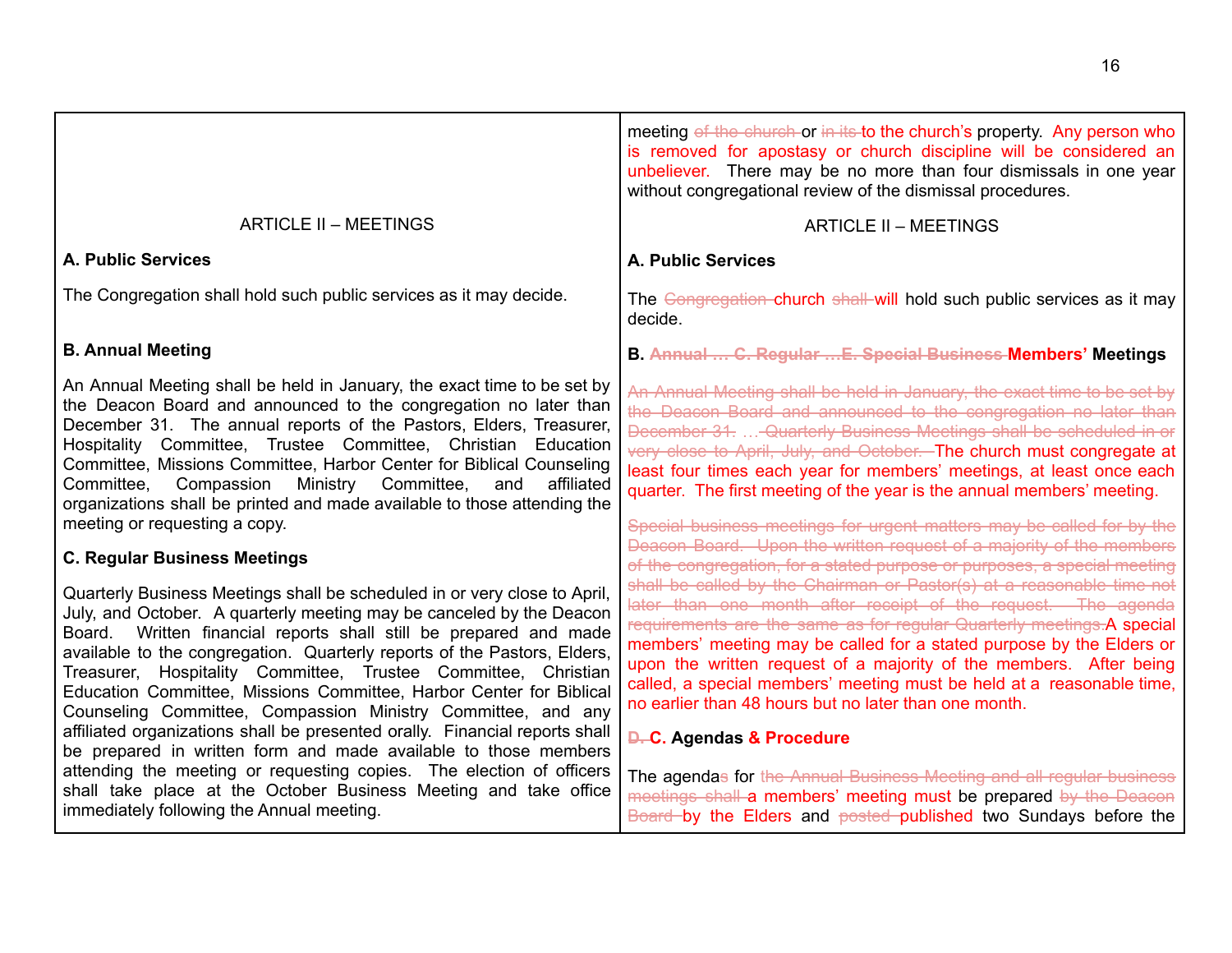| D. Agendas                                                                                                                                                                                                                                                                                                                                                                                                                                                                                            | meeting. For a special members' meeting, the agenda must be<br>published at the time the Elders call the meeting.                                                                                                                                                                                                                                                                                                                                                                                                                                                                                                                                                                                                                                                                                                                                                                                                                                                                                                                                                                                                                                                                                                                                                                                                                                                                                     |
|-------------------------------------------------------------------------------------------------------------------------------------------------------------------------------------------------------------------------------------------------------------------------------------------------------------------------------------------------------------------------------------------------------------------------------------------------------------------------------------------------------|-------------------------------------------------------------------------------------------------------------------------------------------------------------------------------------------------------------------------------------------------------------------------------------------------------------------------------------------------------------------------------------------------------------------------------------------------------------------------------------------------------------------------------------------------------------------------------------------------------------------------------------------------------------------------------------------------------------------------------------------------------------------------------------------------------------------------------------------------------------------------------------------------------------------------------------------------------------------------------------------------------------------------------------------------------------------------------------------------------------------------------------------------------------------------------------------------------------------------------------------------------------------------------------------------------------------------------------------------------------------------------------------------------|
| The agendas for the Annual Business Meeting and all regular business<br>meetings shall be prepared by the Deacon Board and posted two<br>Sundays before the meeting. New business brought before the<br>congregation from the floor may be acted on at the meeting only by<br>unanimous consent of all members present. Normally items for new<br>business shall be referred to the Deacon Board for inclusion in the<br>agenda for the next business meeting.<br><b>E. Special Business Meetings</b> | The Elder Chairman, or his designee, must moderate the meeting. New<br>business brought before the congregation from the floor may be acted<br>on at the meeting only by unanimous majority consent of all members<br>present. Normally items for new business shall must be referred to the<br><b>Deacon Board Elders for inclusion in the agenda for the next business</b><br>members' meeting. The Elders, with the assistance of the Deacons,<br>must see that members' meetings are regularly held and that ministry<br>reports are submitted and communicated to the church.                                                                                                                                                                                                                                                                                                                                                                                                                                                                                                                                                                                                                                                                                                                                                                                                                    |
| Special business meetings for urgent matters may be called for by the<br>Deacon Board. Upon the written request of a majority of the members<br>of the congregation, for a stated purpose or purposes, a special meeting<br>shall be called by the Chairman or Pastor(s) at a reasonable time not<br>later than one month after receipt of the request. The agenda<br>requirements are the same as for regular Quarterly meetings.                                                                    | The annual reports of the Pastors, Elders, Treasurer, Hospitality<br>Committee, Trustee Committee, Christian Education Committee,<br>Missions Committee, Harbor Center for Biblical Counseling Committee,<br>Compassion Ministry Committee, and affiliated organizations shall be<br>printed and made available to those attending the meeting or requesting<br>a copy.  Quarterly reports of the Pastors, Elders, Treasurer, Hospitality<br>Committee, Trustee Committee, Christian Education Committee,<br>Missions Committee, Harbor Center for Biblical Counseling Committee,<br>Compassion Ministry Committee, and any affiliated organizations shall<br>be presented orally. Financial reports shall be prepared in written form<br>and made available to those members attending the meeting or<br>requesting copies. The election of officers shall take place at the<br>October Business Meeting and take office immediately following the<br>Annual meeting.<br>The Pastor(s), Elder Chairman, and Deacon Chairman may give<br>reports, preferably oral, at each members' meeting, though not required<br>at special members' meetings. The Treasurer must make available a<br>financial report to the church. At the annual members' meeting, the<br>Pastor(s), Elder Chairman, Deacon Chairman, Treasurer, Secretary, and<br>Auditors must make available an annual report to the church. |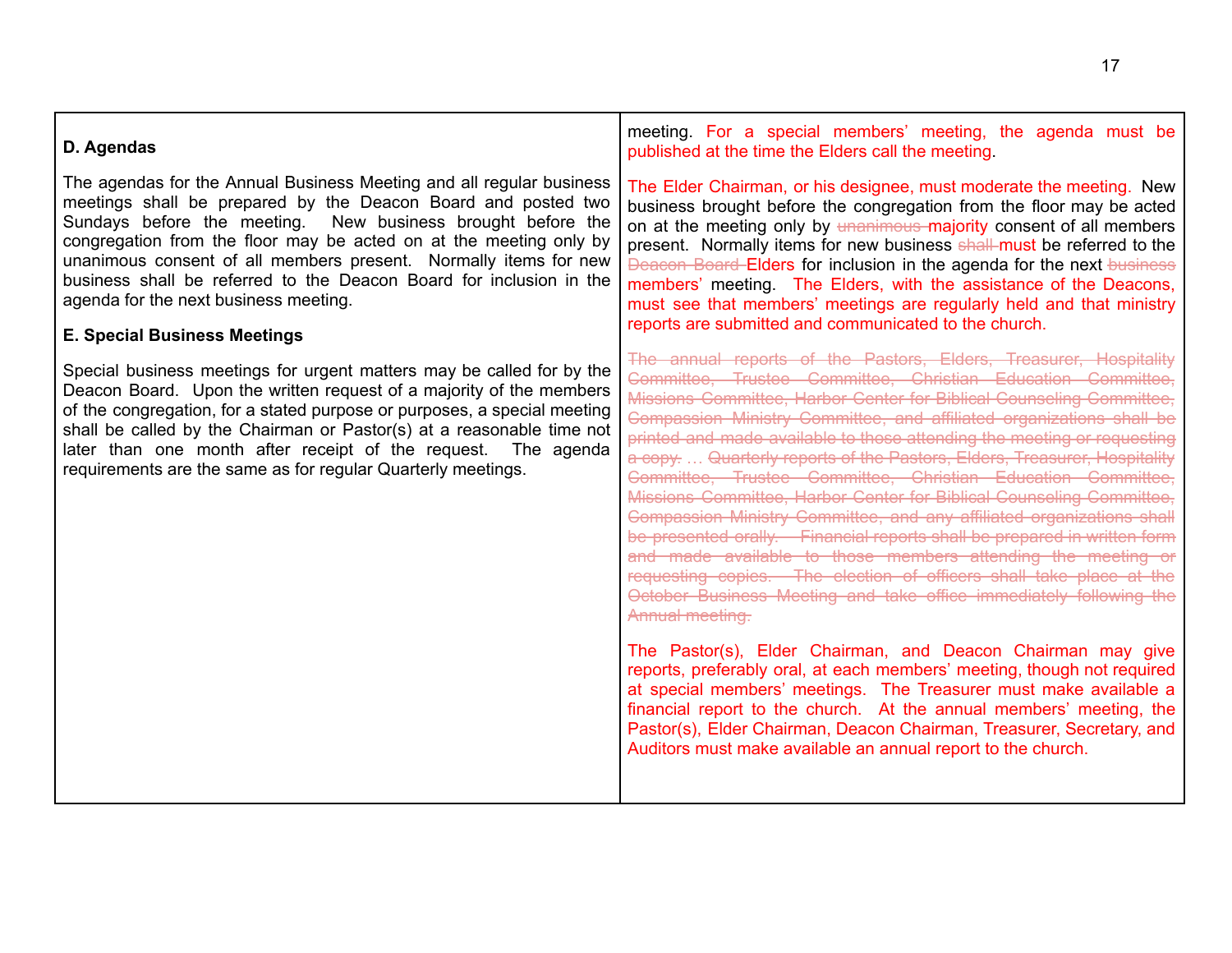| F. Quorum                                                                                                                                                                                                                                                                                                                                                                                                                                                                                                                                                                    | F.D. Quorum                                                                                                                                                                                                                                                                                                                                                                                                                                                                                                                                                                                         |
|------------------------------------------------------------------------------------------------------------------------------------------------------------------------------------------------------------------------------------------------------------------------------------------------------------------------------------------------------------------------------------------------------------------------------------------------------------------------------------------------------------------------------------------------------------------------------|-----------------------------------------------------------------------------------------------------------------------------------------------------------------------------------------------------------------------------------------------------------------------------------------------------------------------------------------------------------------------------------------------------------------------------------------------------------------------------------------------------------------------------------------------------------------------------------------------------|
| A quorum for any business meeting of the congregation shall be twenty<br>percent of the members.                                                                                                                                                                                                                                                                                                                                                                                                                                                                             | A quorum for any business-members' meeting of the congregation shall<br>be is twenty percent of the members.                                                                                                                                                                                                                                                                                                                                                                                                                                                                                        |
| <b>G. Parliamentary Procedure</b>                                                                                                                                                                                                                                                                                                                                                                                                                                                                                                                                            | <b>G.E. Parliamentary Procedure</b>                                                                                                                                                                                                                                                                                                                                                                                                                                                                                                                                                                 |
| Ordinarily the business of the congregation shall be conducted<br>informally according to the general pattern for the conduct of meetings<br>contained in Robert's Rules of Order (Revised), except that all matters<br>requiring a vote shall be put to the congregation for an explicit vote in<br>the appropriate manner. In the event of any procedural question or<br>challenge, however, all provisions of Robert's Rules of Order (Revised)<br>shall govern, unless inconsistent with these By-Laws or with the<br>Constitution of the Mound Evangelical Free Church. | Ordinarily the business of the congregation shall must be conducted<br>informally according to the general pattern for the conduct of meetings<br>contained in Robert's Rules of Order (Revised), except that all matters<br>requiring a vote shall must be put to the congregation for an explicit vote<br>in the appropriate manner. In the event of any procedural question or<br>challenge, however, all provisions of Robert's Rules of Order (Revised)<br>shall must govern, unless inconsistent with these By Laws Bylaws, or<br>with the Constitution of the Mound Evangelical Free Church. |
| H. Voting                                                                                                                                                                                                                                                                                                                                                                                                                                                                                                                                                                    | H.-F. Voting                                                                                                                                                                                                                                                                                                                                                                                                                                                                                                                                                                                        |
| A member 16 years of age or older may vote. A member younger than<br>16 is prohibited from voting. In situations requiring secret balloting, after<br>the votes are counted, the results are to be announced, stating the<br>number for, number against and abstentions. Members in good<br>standing who are unable to attend any business meeting may vote for<br>issues stated on the posted agenda by obtaining an absentee ballot<br>from the Pastor(s), Church Chairman, or Deacon Board Secretary.                                                                     | A member 16 years of age or older may vote. A member younger than<br>16 is prohibited from voting. In situations requiring secret balloting, after<br>the votes are counted, the results are to be announced, stating the<br>number for, number against and abstentions. A members in good<br>standing who are is unable to attend any business a members' meeting<br>may vote for issues stated on the posted agenda by obtaining an<br>absentee ballot. from the Pastor(s), Church Chairman, or Deacon Board<br>Secretary.                                                                        |
| ARTICLE XII - THE NOMINATING SUBCOMMITTEE                                                                                                                                                                                                                                                                                                                                                                                                                                                                                                                                    | <b>ARTICLE XII - THE NOMINATING SUBCOMMITTEE</b>                                                                                                                                                                                                                                                                                                                                                                                                                                                                                                                                                    |
| A. Composition and Selection                                                                                                                                                                                                                                                                                                                                                                                                                                                                                                                                                 | A. Composition and Selection                                                                                                                                                                                                                                                                                                                                                                                                                                                                                                                                                                        |
| The Nominating Subcommittee shall consist of the Pastor(s), an Elder, a<br>member of the Deacon Board, and three other members of the<br>congregation.                                                                                                                                                                                                                                                                                                                                                                                                                       | The Nominating Subcommittee shall consist of the Pastor(s), an Elder, a<br>member of the Deacon Board, and three other members of the<br>congregation.                                                                                                                                                                                                                                                                                                                                                                                                                                              |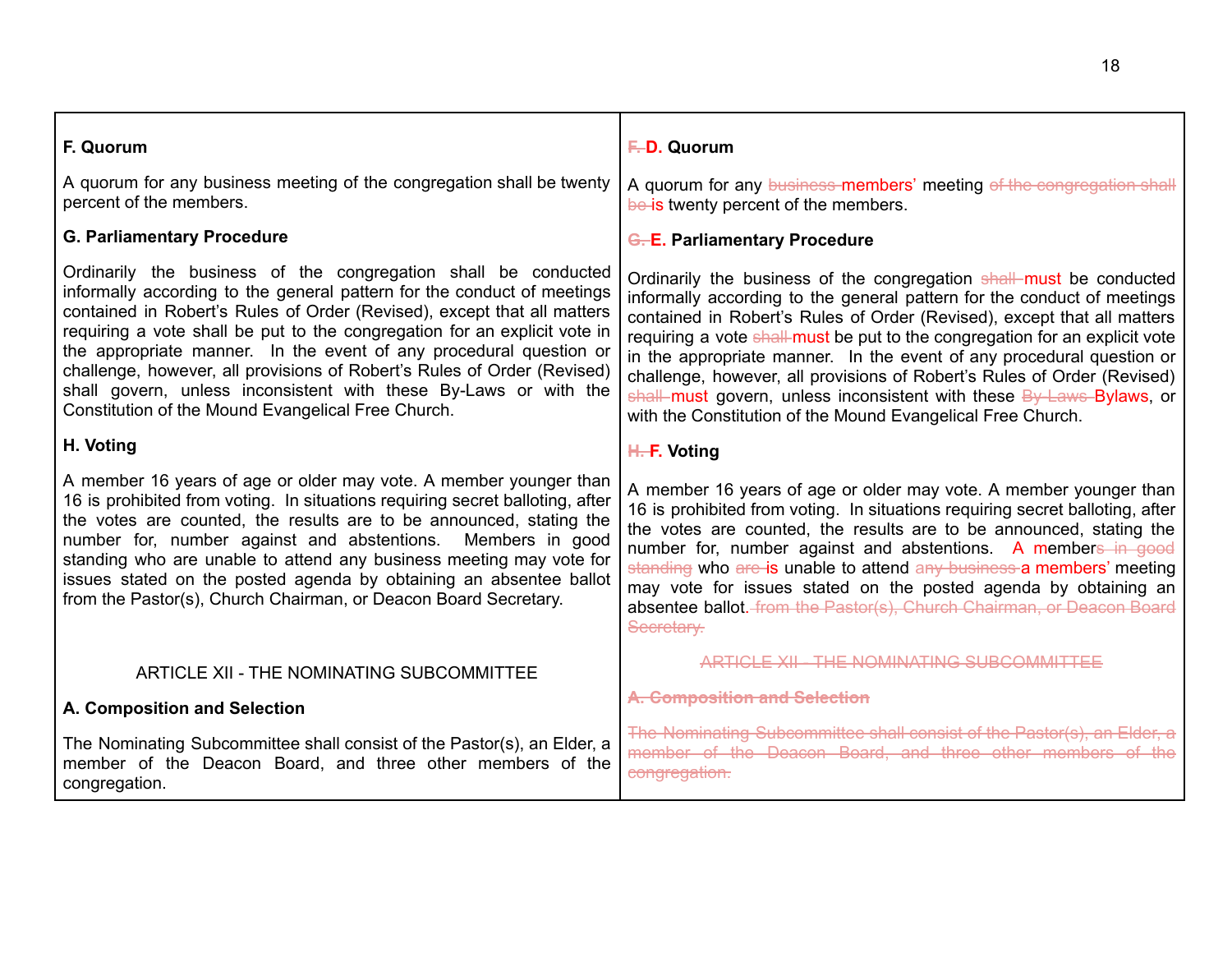- 1. The Elder shall be selected by the Elders before the July quarterly meeting and shall be an Elder whose term of office does not expire at the next Annual Meeting. This elder shall chair the Nominating Subcommittee.
- 2. The Elders shall submit to the congregation at the July quarterly meeting three nominees from the congregation who are not Elders for selection to the Nominating Subcommittee. The congregation may nominate additional candidates at the July quarterly meeting for selection to the Nominating Subcommittee.
- 3. The three other members of the congregation who are members of the Nominating Subcommittee shall be selected by the congregation for one-year terms at the July quarterly business meeting. They shall be selected in the same manner as Elders.

## **B. Responsibility**

- 1. The Nominating Subcommittee shall submit to the congregation at least one nominee for each vacant position on the Board of Elders, Trustee Committee, Hospitality Committee, Christian Education Committee, Missions Committee, Treasurer, Church Secretary, Church Chairman, and for each auditor position.
- 2. The Nominating Subcommittee shall have due regard for all biblical and practical requirements for the respective offices, as well as the backgrounds, abilities, and ministry assignment preferences recorded in the file maintained by the church secretary. In so far as possible, the nominations of the Nominating Subcommittee shall be based on interviews with the nominees. No person may be nominated for any office without their consent.
- 4. The Elder shall be selected by the Elders before the July quarterly meeting and shall be an Elder whose term of office does not expire at the next Annual Meeting. This elder shall chair the Nominating Subcommittee.
- 5. The Elders shall submit to the congregation at the July quarterly meeting three nominees from the congregation who are not Elders for selection to the Nominating Subcommittee. The congregation may nominate additional candidates at the July quarterly meeting for selection to the Nominating Subcommittee.
- 6. The three other members of the congregation who are members of the Nominating Subcommittee shall be selected by the congregation for one-year terms at the July quarterly business meeting. They shall be selected in the same manner as Elders.

## **B. Responsibility**

3. The Nominating Subcommittee shall submit to the congregation at least one nominee for each vacant position on the Board of Elders, Trustee Committee, Hospitality Committee, Christian Education Committee, Missions Committee, Treasurer, Church Secretary, Church Chairman, and for each auditor position.

The Nominating Subcommittee shall have due regard for all biblical and practical requirements for the respective offices, as well as the backgrounds, abilities, and ministry assignment preferences recorded in the file maintained by the church secretary. In so far as possible, the nominations of the Nominating Subcommittee shall be based on interviews with the nominees. No person may be nominated for any office without their consent.

# ARTICLE III - NOMINATIONS

## <span id="page-18-0"></span>**A. Principles**

The nomination of a person must be conducted with substantial prayer; with due regard for all biblical and practical requirements for the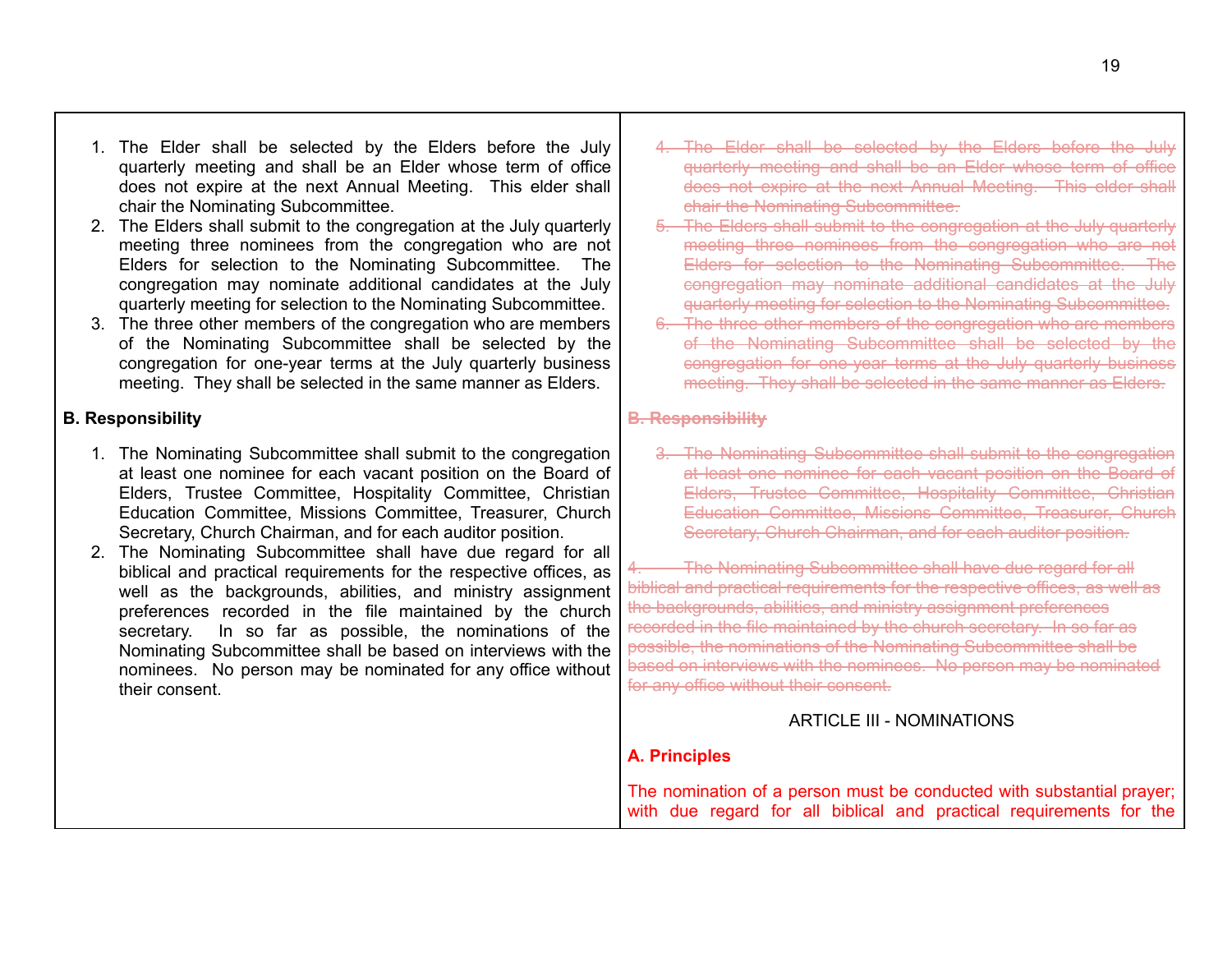| respective office or position, as addressed in these Bylaws herein; and<br>with respect for each nominee.                                                                                                                                                                                                                                                                                                                                                       |
|-----------------------------------------------------------------------------------------------------------------------------------------------------------------------------------------------------------------------------------------------------------------------------------------------------------------------------------------------------------------------------------------------------------------------------------------------------------------|
| <b>B. Nomination</b>                                                                                                                                                                                                                                                                                                                                                                                                                                            |
| A person may be nominated for reception into membership or a member<br>may be nominated for appointment to a church office or position. No<br>such person may be nominated without their consent.                                                                                                                                                                                                                                                               |
| A member may be nominated for removal from membership. For just<br>cause a person may be nominated for removal from a church office or<br>position. A person may be nominated for removal without their<br>permission.                                                                                                                                                                                                                                          |
| The Elders recommend a nominee to the church. Any member may<br>offer input to the Elders regarding a potential nominee. A nominee must<br>be recommended to the church at least two weeks prior to the members'<br>meeting at which the vote must take place. The name of a nominee<br>must be published at all times during the nomination period. During this<br>time, any member may express concern to the Elders and the church<br>regarding the nominee. |
| C. Vote                                                                                                                                                                                                                                                                                                                                                                                                                                                         |
| The congregation must vote on a nominee at a members' meeting.<br>Votes for all nominees for membership must be taken before the<br>transaction of any other business. A vote for a nominee for removal,<br>either from membership or from a church office or position, must be<br>taken by secret ballot. A nomination passes upon a two-thirds vote.                                                                                                          |
| A nominee for a church office or position may assume the<br>responsibilities of the office or position upon appointment, unless<br>another date has been specifically designated.                                                                                                                                                                                                                                                                               |
|                                                                                                                                                                                                                                                                                                                                                                                                                                                                 |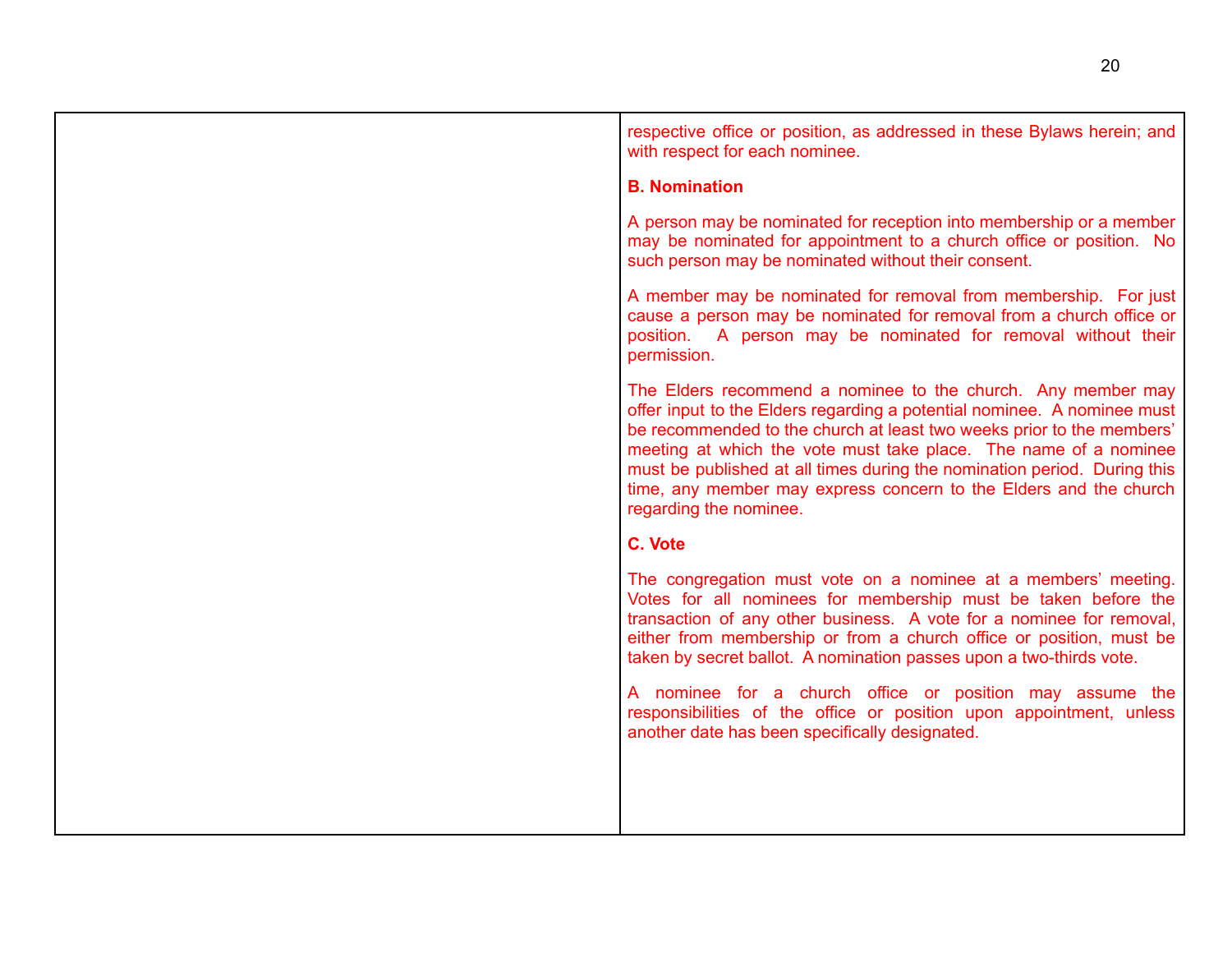#### ARTICLE IV - BOARD OF ELDERS **A. General Information** The leadership of this church shall be vested in the Board of Elders which shall consist of not less than three members elected from names presented by the Nominating Subcommittee at the October Business meeting. The Pastor(s) shall serve as voting ex-officio members of the Elder board. Additions to the Board of Elders may be made by recommendation of the Nominating Subcommittee and ratification by the congregation at the Annual Meeting of the church. The Elder Board shall elect from among its members a chairman and a secretary. The Chairman of the Elder Board shall call for a meeting at least once each month, at a place and time selected by the Elder Board, for prayer and to make decisions concerning matters which may appropriately come before it. All actions of the Elder Board must be done by majority vote of its entire voting membership. An Elder may be removed from office for just cause by a three-fourths majority vote of the congregation, taken by secret ballot at a meeting called for that purpose. The Chairman of the Elder Board shall serve as ex-officio as a member of the Deacon Board. Elders may serve consecutive three year terms, exclusive of partial terms. Any vacancy occurring on the Elder Board shall be filled by an appointment of the Elder Board for the unexpired term. **B. Qualifications** Elders shall be members of the congregation who meet the biblical qualifications set forth in 1 Timothy 3:2-7 and Titus 1:5-9. vacancy that must be filled, the Elders may appoint a church member to temporarily assume the responsibilities of the office or position until a vote can be taken on a nominee at a members' meeting. ARTICLE IV - BOARD OF ELDERS **A. General Information** The leadership of this church shall be is vested in the Board of Elders. The church office of Elder is described in 1 Timothy 3:1-7; Titus 1:5-9; 1 Peter 5:1-4; Acts 20:17-38; Hebrews 3:7, 17, 24; 1 Thessalonians 5:12-13; and Philippians 1:1. The following terms are synonyms for the office of elder: pastor, shepherd and overseer. ... which shall consist of not less than three members... There must be at least two Elders at all times. **B. Qualifications, Appointment, & Term** An Elders shall must be a members of the congregation in good standing who meets the biblical qualifications set forth in 1 Timothy 3:1-7 and Titus 1:5-9. An Elder must be a biological male of demonstrable godly character and be able to teach and guard sound doctrine. which shall consist of not less than three members elected from names presented by the Nominating Subcommittee at the October Business meeting. The Pastor(s) shall serve as voting ex-officio members of the Elder board. Additions to the Board of Elders may be made by recommendation of the Nominating Subcommittee and ratification by the congregation at the Annual Meeting of the church….An Elder may be removed from office for just cause by a three-fourths majority vote of the congregation, taken by secret ballot at a meeting called for that purpose.

**D. Vacancy in Church Office or Position**

<span id="page-20-0"></span>When the removal of a person from a church office or position creates a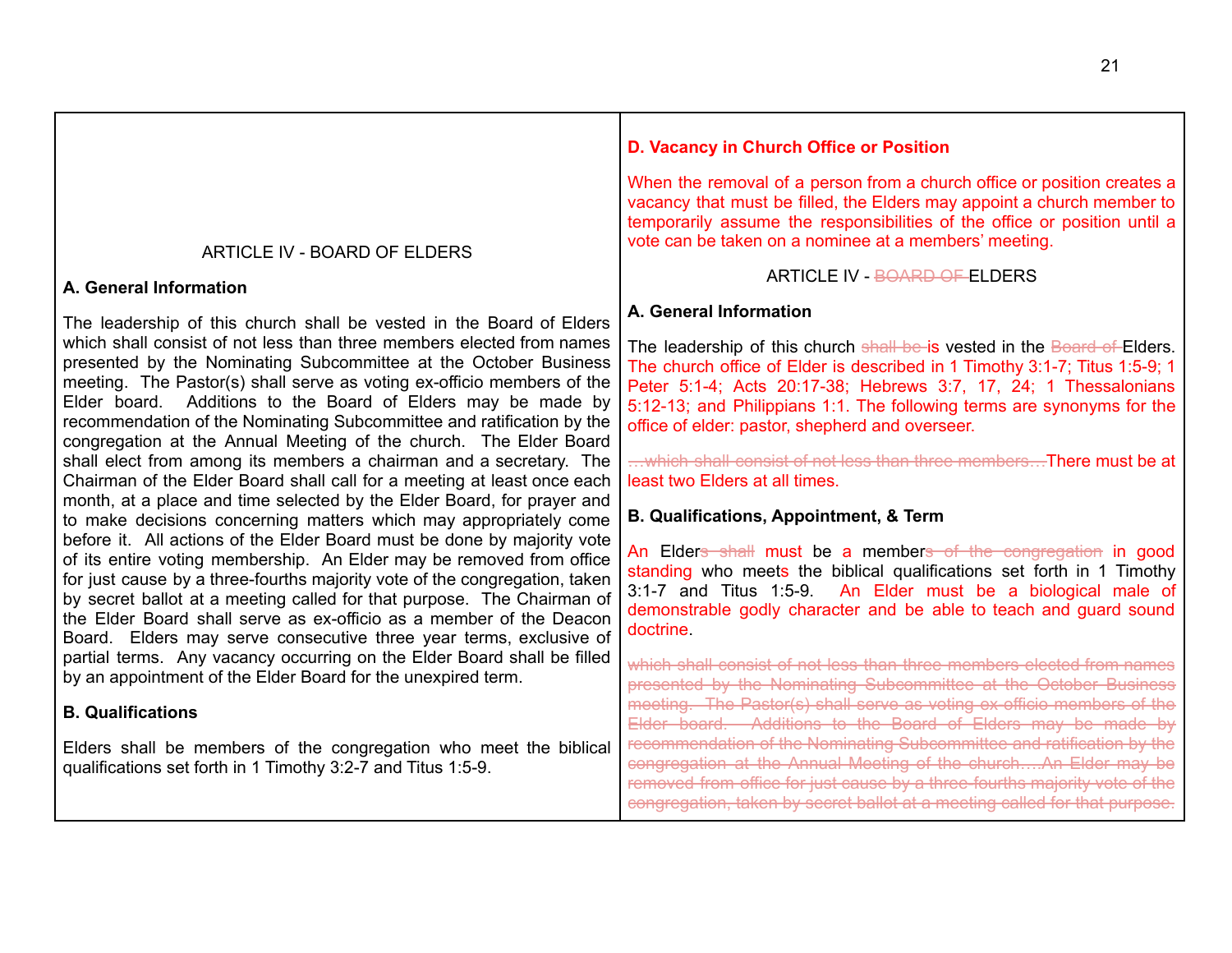| <b>C. Duties and Responsibilities</b>                                                                                                                                                                                                                                                                                                                                                                                                                                                                                                                                                                                                                                                                                                                                                                                                                                                                                                                                                                                                                                                                                                                        |                                                                                                                                                                                                                                                                                                                                                                                                                                                                                                                                                                                                                                                                                                                                                                                                                                                                                                                                                                                                                                                                                                                                                                                                                                                                        | The Chairman of the Elder Board shall serve as ex-officio as a member<br>of the Deacon Board. A nominee for Elder must be appointed according<br>to the procedures set forth on nominations in these Bylaws herein. An<br>Elder may be removed according to the procedures set forth on<br>nominations in these Bylaws herein. An Elder may serve consecutive<br>three year terms, exclusive of partial terms. Any vacancy occurring on<br>the Elder Board shall be filled by an appointment of the Elder Board for<br>the unexpired term. |
|--------------------------------------------------------------------------------------------------------------------------------------------------------------------------------------------------------------------------------------------------------------------------------------------------------------------------------------------------------------------------------------------------------------------------------------------------------------------------------------------------------------------------------------------------------------------------------------------------------------------------------------------------------------------------------------------------------------------------------------------------------------------------------------------------------------------------------------------------------------------------------------------------------------------------------------------------------------------------------------------------------------------------------------------------------------------------------------------------------------------------------------------------------------|------------------------------------------------------------------------------------------------------------------------------------------------------------------------------------------------------------------------------------------------------------------------------------------------------------------------------------------------------------------------------------------------------------------------------------------------------------------------------------------------------------------------------------------------------------------------------------------------------------------------------------------------------------------------------------------------------------------------------------------------------------------------------------------------------------------------------------------------------------------------------------------------------------------------------------------------------------------------------------------------------------------------------------------------------------------------------------------------------------------------------------------------------------------------------------------------------------------------------------------------------------------------|--------------------------------------------------------------------------------------------------------------------------------------------------------------------------------------------------------------------------------------------------------------------------------------------------------------------------------------------------------------------------------------------------------------------------------------------------------------------------------------------------------------------------------------------|
| The Elders shall be responsible for shepherding God's flock (Acts 20:28;<br>I Peter 5:2). They shall minister as good examples of spiritual life, not<br>lording it over the church (I Peter 5:3-7).                                                                                                                                                                                                                                                                                                                                                                                                                                                                                                                                                                                                                                                                                                                                                                                                                                                                                                                                                         |                                                                                                                                                                                                                                                                                                                                                                                                                                                                                                                                                                                                                                                                                                                                                                                                                                                                                                                                                                                                                                                                                                                                                                                                                                                                        | <b>C. Duties and Responsibilities</b>                                                                                                                                                                                                                                                                                                                                                                                                                                                                                                      |
| The Elders shall faithfully and regularly attend board meetings, public<br>worship services, and prayer services of the church. They are expected<br>to regularly spend time in reading of the Scriptures and in prayer. In<br>discharge of their responsibilities, the Elders shall:<br>1. Assume responsibility for the regular worship services of the<br>church; appoint, train and supervise the ushers; appoint a music<br>director and a music committee.<br>2. Encourage active Christians who attend the church to become<br>members and interview applicants who seek membership in the<br>church.<br>3. Assess, on an ongoing basis, the social, financial and spiritual<br>needs of members and adherents of this church and seek<br>means to provide assistance for such needs.<br>4. Review, at least annually and/or as needed, the performance of<br>all Pastoral staff.<br>5. Assume responsibility for the spiritual welfare of the church,<br>corporately and individually, by counseling, admonishing,<br>exhorting and encouraging the members and adherents of the<br>church to pray and to become actively involved in evangelization | The Elders shall be are responsible for shepherding God's flock (Acts<br>20:28; 1 Peter 5:2), They shall minister exercising oversight as good<br>examples of spiritual life, not lording it over the church (1 Peter 5:3-7).<br>The Elders shall faithfully and regularly attend board meetings, public<br>worship services, and prayer services of the church. They are expected<br>to regularly spend time in reading of the Scriptures and in prayer. In<br>discharge of their responsibilities, the Elders shall The duties and<br>responsibilities of the Elders are:<br>1. To devote themselves to prayer (Acts 6:4);<br>To minister the Word through teaching, preaching, and biblical<br>2.<br>counseling (1 Timothy 4:11-16; 5:17; Titus 1:9; Hebrews 13:7; 2<br>Timothy 2:1-2, 14-16, 23-25; Galatians 6:1-5);<br>3. Assess, on an ongoing basis, the social, financial and spiritual<br>needs of members and adherents of this church and seek<br>means to provide assistance for such needs.<br>5. Assume responsibility for the spiritual welfare of the church,<br>corporately and individually, by biblically counseling,<br>admonishing, exhorting and encouraging the members and<br>adherents of the church to pray and to become actively involved |                                                                                                                                                                                                                                                                                                                                                                                                                                                                                                                                            |
| of the community. The Elder Board shall have the responsibility<br>to promote evangelism programs as an outreach of the church.<br>6. Visit any member against whom written complaint of ill conduct<br>may have been received to determine whether the complaint is<br>just and/or true and to use their best efforts to resolve the matter.                                                                                                                                                                                                                                                                                                                                                                                                                                                                                                                                                                                                                                                                                                                                                                                                                |                                                                                                                                                                                                                                                                                                                                                                                                                                                                                                                                                                                                                                                                                                                                                                                                                                                                                                                                                                                                                                                                                                                                                                                                                                                                        | in evangelization of the community. The Elder Board shall have<br>the responsibility to promote evangelism programs as an<br>outreach of the church.<br>To shepherd the church by knowing and caring for the needs of<br>members (1 Timothy 3:5; Hebrews 13:17);                                                                                                                                                                                                                                                                           |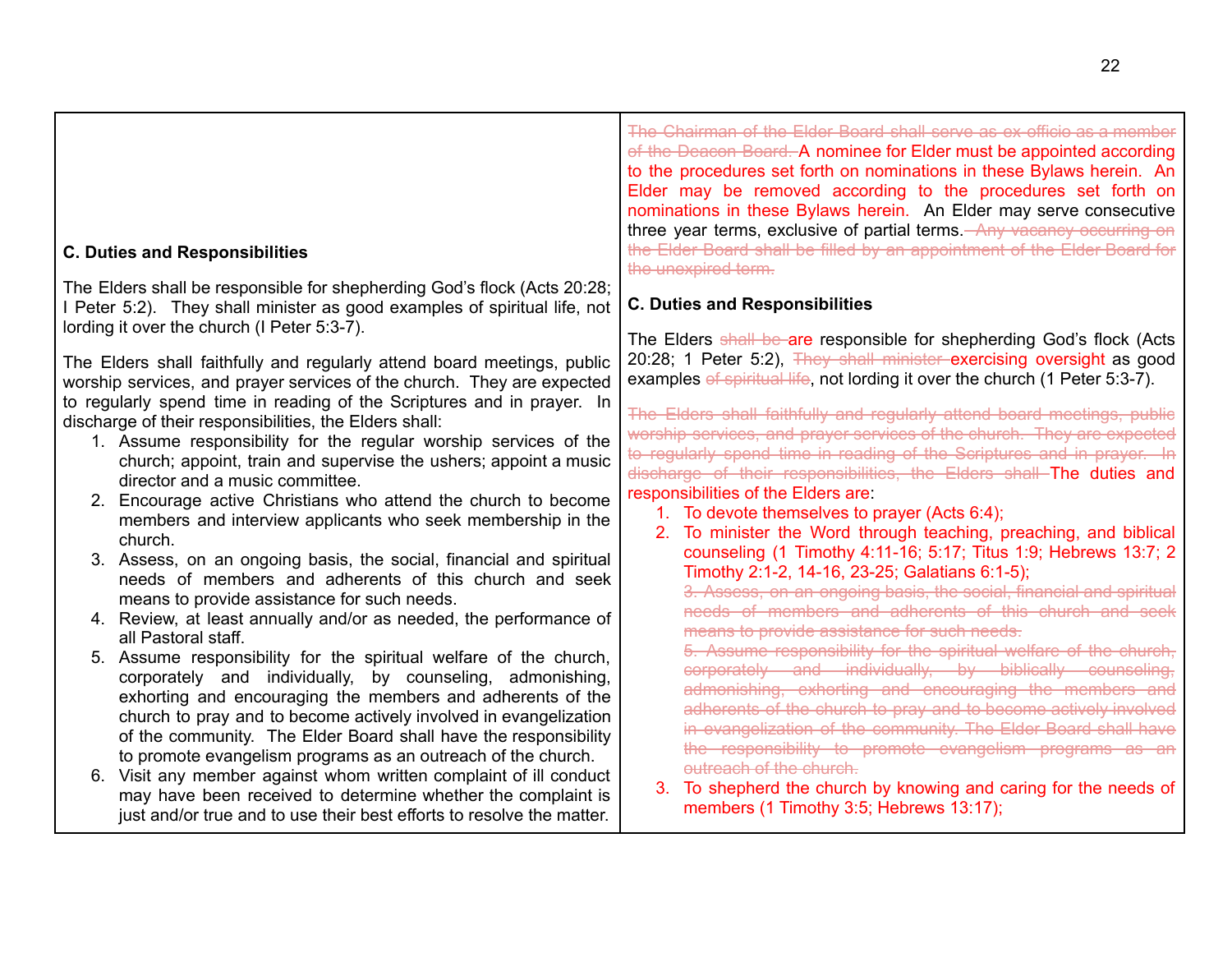- 7. Bring reports each month to the Deacon Board with recommendations for matters which require action by the Deacon Board.
- 8. Prepare a written annual report to be included in the Annual Report to the congregation.
- 9. The Elder Board shall be accountable to appoint two female members to serve as leaders of Women's Ministries at the outset of each fiscal year.
- 4. To lead the church and equip it for the work of ministry (1 Thessalonians 5:12-13; 1 Timothy 5:17; 1 Peter 5:3);
- 5. To do the work of an evangelist and promote evangelism among the church (2 Timothy 4:5).
- 6. 2. Encourage active Christians who attend the church to become members and interview applicants who seek membership in the church To oversee the process by which a person becomes a member; and encourage every member to remain a member in good standing;

Visit any member against whom written complaint of ill conduct may have been received to determine whether the complaint is just and/or true and to use their best efforts to resolve the matter.

- 7. 1. Assume responsibility for To oversee the regular worship services of the church, appoint, train and supervise the ushers; appoint a music director and a music committee; and administer the church ordinances of baptism and the Lord's Supper;
- 8. 7. Bring reports each month to the Deacons Board with recommendations for matters which require action by the Deacons Board. To oversee the Deacons;
- 9. To establish and oversee ministry teams, consisting of church members, to carry out the ministry of the church as needed. Such teams may include but are not limited to such ministry as corporate worship; men's, women's, youth, and children's discipleship; christian education; biblical counseling; hospitality and compassion; evangelism and missions. Each team must have an established purpose, lifespan, and termination.

9. The Elders Board shall be accountable to appoint two female members to serve as leaders of Women's Ministries at the outset of each fiscal year.

- 10. To oversee an annual proposed budget;
- 11. 4. Review at least annually and/or as needed, To oversee an annual review of the performance of all Pastoral staff;

6. Visit any member against whom written complaint of ill conduct may have been received to determine whether the complaint is just and/or true and to use their best efforts to resolve the matter.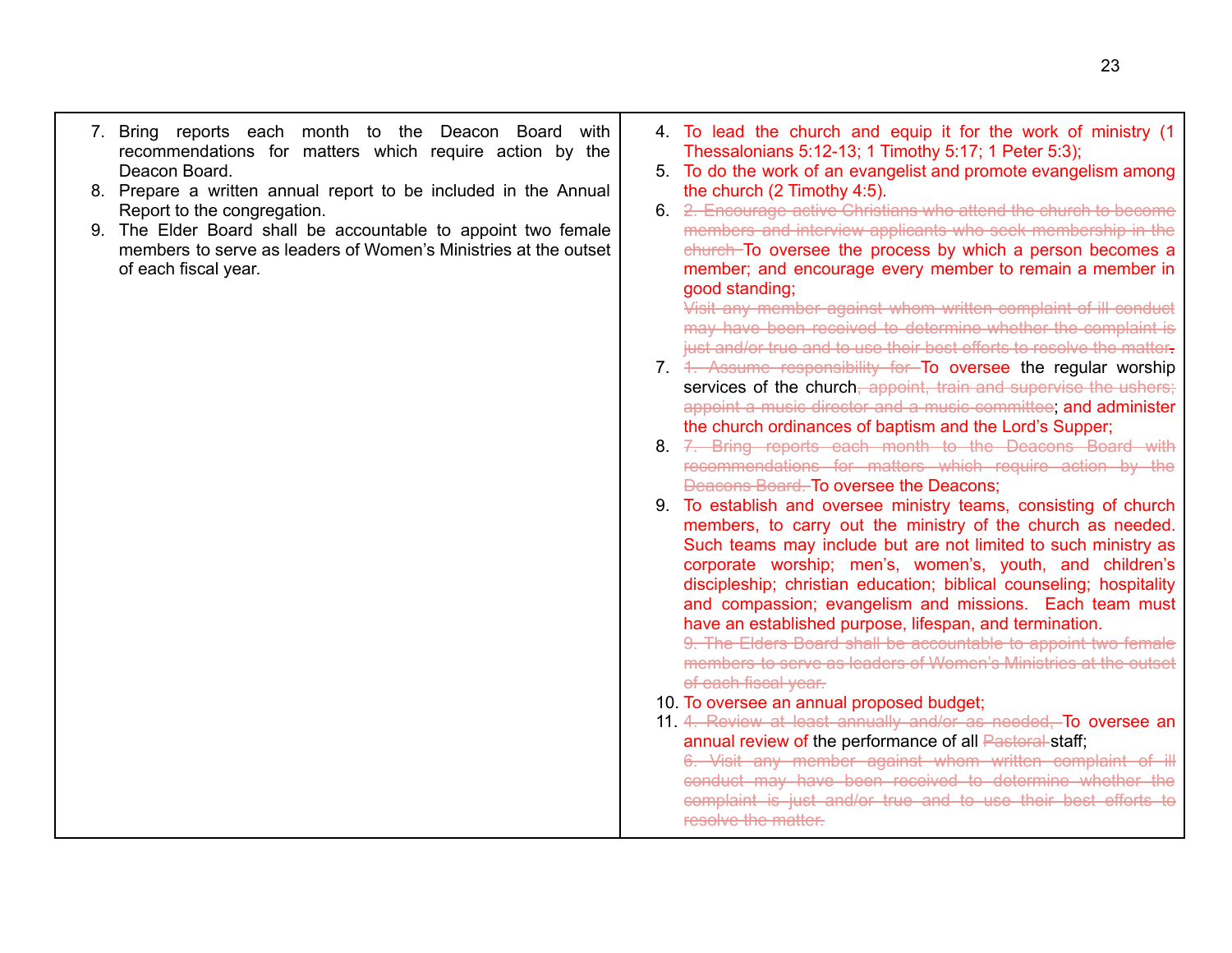## ARTICLE III - BOARD OF DEACONS

The Deacon Board shall be chaired by the Church Chairman who shall be elected from the membership of the church for a term of three years.

The Deacon Board shall consist of the following members: Church Chairman, Pastor(s), Church Recording Secretary, Treasurer, and the Chairpersons of the Elder Board, Hospitality Committee, Trustee Committee, Missions Committee, Christian Education Committee, Harbor Center for Biblical Counseling Committee, and Compassion Ministry Committee, who shall serve as ex-offico members of the Deacon Board.

The Deacon Board shall elect a vice-chairman from its own membership each year. The Deacon Board shall hold meetings at the discretion of the Deacon Board Chairman for prayer and business and shall report to the congregation quarterly, or as the church may decide. An annual report shall be prepared by the Deacon Board Chairman for inclusion in the printed annual report of the church. Special meetings of the Deacon Board may be called by the chairman or at the request of one-half of its members. Matters referred which require congregational action will be

8. Prepare a written annual report to be included in the Annual Report to the congregation.

#### **D. Meetings**

The Elder Board shall elect from among its members a chairman and a secretary. Each year the Elders must appoint an Elder Chairman from among themselves. The Elder Chairman of the Elder Board shall must call for a meeting at least once each month, at a place and time selected by the Elder Board, for prayer and to make decisions concerning matters which may appropriately come before them to fulfill the Elders' duties and responsibilities. All actions decisions of the Elders-Board must be done by will be adopted upon a majority vote. of its entire voting membership. The Pastor(s) shall serve as voting ex-officio members of the Elders Board.

#### ARTICLE <del>III - BOARD OF V</del> - DEACONS

## <span id="page-23-0"></span>**A. General Information**

Deacons serve by assisting the Elders in support of the ministry of the church. The church office of Deacon is described in 1 Timothy 3:8-13.

The number of Deacons will be determined by the number of qualified members appointed to the office.

## **B. Qualifications, Appointment, & Term**

A Deacon must be a member in good standing who meets the biblical qualifications set forth in 1 Timothy 3:8-13.

…chaired by the Church Chairman who shall be elected from the membership of the church for a term of three years. The Deacon Board shall consist of the following members: Church Chairman, Pastor(s). Church Recording Secretary, Treasurer, and the Chairpersons of the Elder Board, Hospitality Committee, Trustee Committee, Missions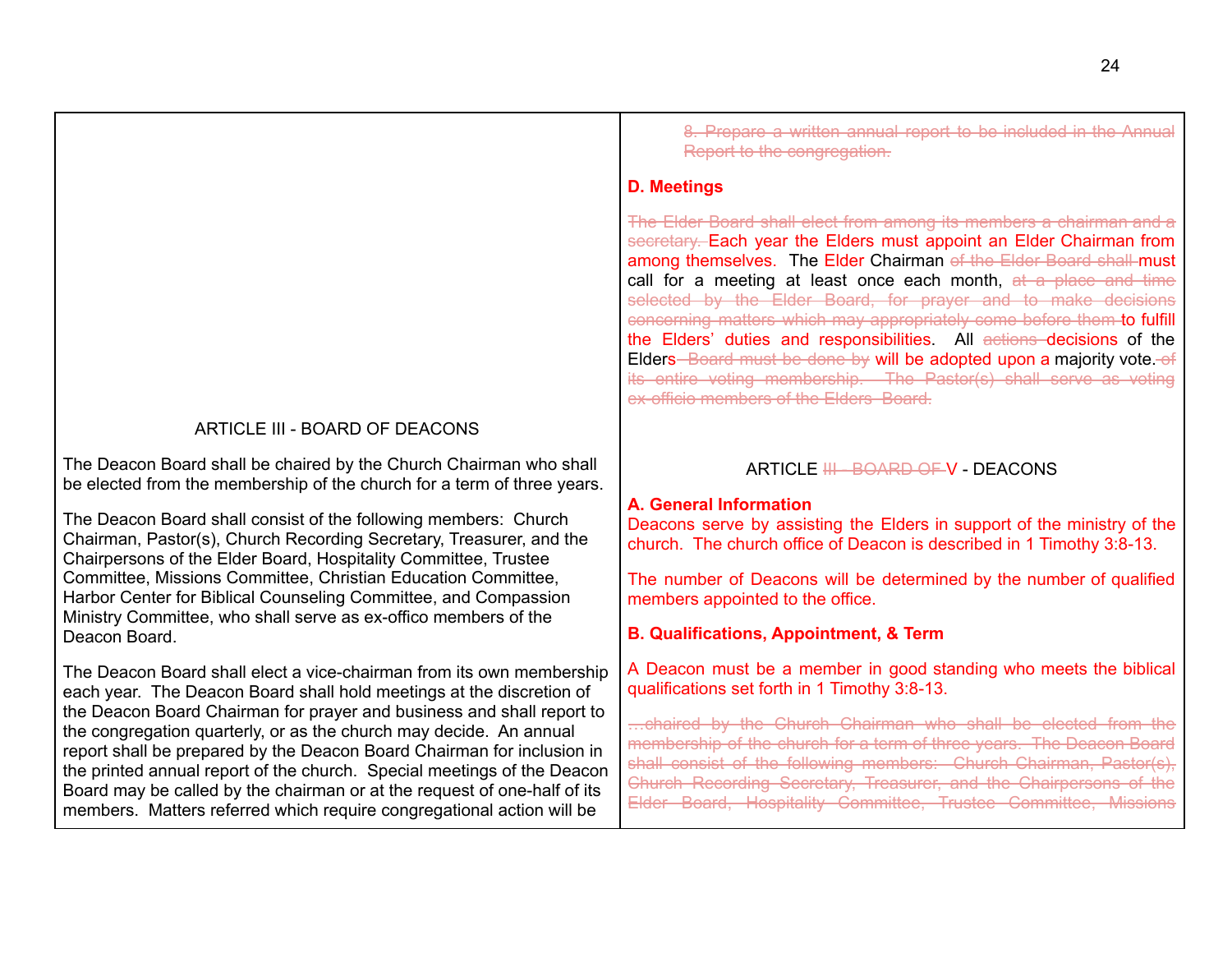| brought to the Quarterly Business Meetings and/or Annual Meeting of<br>the congregation by the chairman of the Deacon Board. The Deacon<br>Board may appoint such subcommittees which become necessary for<br>the carrying out of the ministries of the church.<br>The Deacon Board will prepare an annual proposed budget to submit to<br>the congregation at the Annual Meeting of the church. The Deacon<br>Board may approve amendments to the church budget and authorize<br>expenditures not provided for in the church budget not involving<br>amounts in excess of 10% of the General Fund.<br>The Deacon Board shall appoint an Events Coordinator at the outset of<br>each fiscal year. | Committee, Christian Education Committee, Harbor Center for Biblical<br>Counseling Committee, and Compassion Ministry Committee, who shall<br>serve as ex-office members of the Deacon Board. A nominee for<br>Deacon must be appointed according to the procedures set forth on<br>nominations in these Bylaws herein. A Deacon may be removed<br>according to the procedures set forth on nominations in these Bylaws<br>herein. A Deacon may serve consecutive three year terms, exclusive of<br>partial terms.<br><b>C. Duties and Responsibilities</b><br>Under the oversight of the Elders, the duties and responsibilities of the<br>Deacons are:<br>1. To assist the Elders<br>2. In general, to serve the church in an at-large capacity. The<br>Elders may direct a Deacon as an agent over a particular area of<br>service, such as but not limited to finances, buildings and<br>grounds, or compassion and mercy.<br>3. To manage and disburse a benevolence fund.<br>4. The Deacon Board will prepare an annual proposed budget to<br>submit to the congregation at the Annual Meeting of the church.<br>The Deacon Board may approve amendments to the church<br>budget and authorize expenditures not provided for in the church<br>budget not involving amounts in excess of 10% of the General<br>Fund. To assist the Elders in proposing an annual budget to the<br>church at the annual members' meeting. The Deacons may<br>approve amendments to the church budget and authorize<br>expenditures not provided for in the church budget not involving<br>amounts in excess of 10% of the General Fund.<br>5. The Deacon Board may appoint such subcommittees which<br>become necessary for the carrying out of the ministries of the<br>churchThe Deacon Board shall appoint an Events |
|---------------------------------------------------------------------------------------------------------------------------------------------------------------------------------------------------------------------------------------------------------------------------------------------------------------------------------------------------------------------------------------------------------------------------------------------------------------------------------------------------------------------------------------------------------------------------------------------------------------------------------------------------------------------------------------------------|-------------------------------------------------------------------------------------------------------------------------------------------------------------------------------------------------------------------------------------------------------------------------------------------------------------------------------------------------------------------------------------------------------------------------------------------------------------------------------------------------------------------------------------------------------------------------------------------------------------------------------------------------------------------------------------------------------------------------------------------------------------------------------------------------------------------------------------------------------------------------------------------------------------------------------------------------------------------------------------------------------------------------------------------------------------------------------------------------------------------------------------------------------------------------------------------------------------------------------------------------------------------------------------------------------------------------------------------------------------------------------------------------------------------------------------------------------------------------------------------------------------------------------------------------------------------------------------------------------------------------------------------------------------------------------------------------------------------------------------------------------------------------------------------------------------|
|                                                                                                                                                                                                                                                                                                                                                                                                                                                                                                                                                                                                                                                                                                   | Goordinator at the outset of each fiscal year. To establish<br>ministry teams, consisting of church members, for the carrying                                                                                                                                                                                                                                                                                                                                                                                                                                                                                                                                                                                                                                                                                                                                                                                                                                                                                                                                                                                                                                                                                                                                                                                                                                                                                                                                                                                                                                                                                                                                                                                                                                                                               |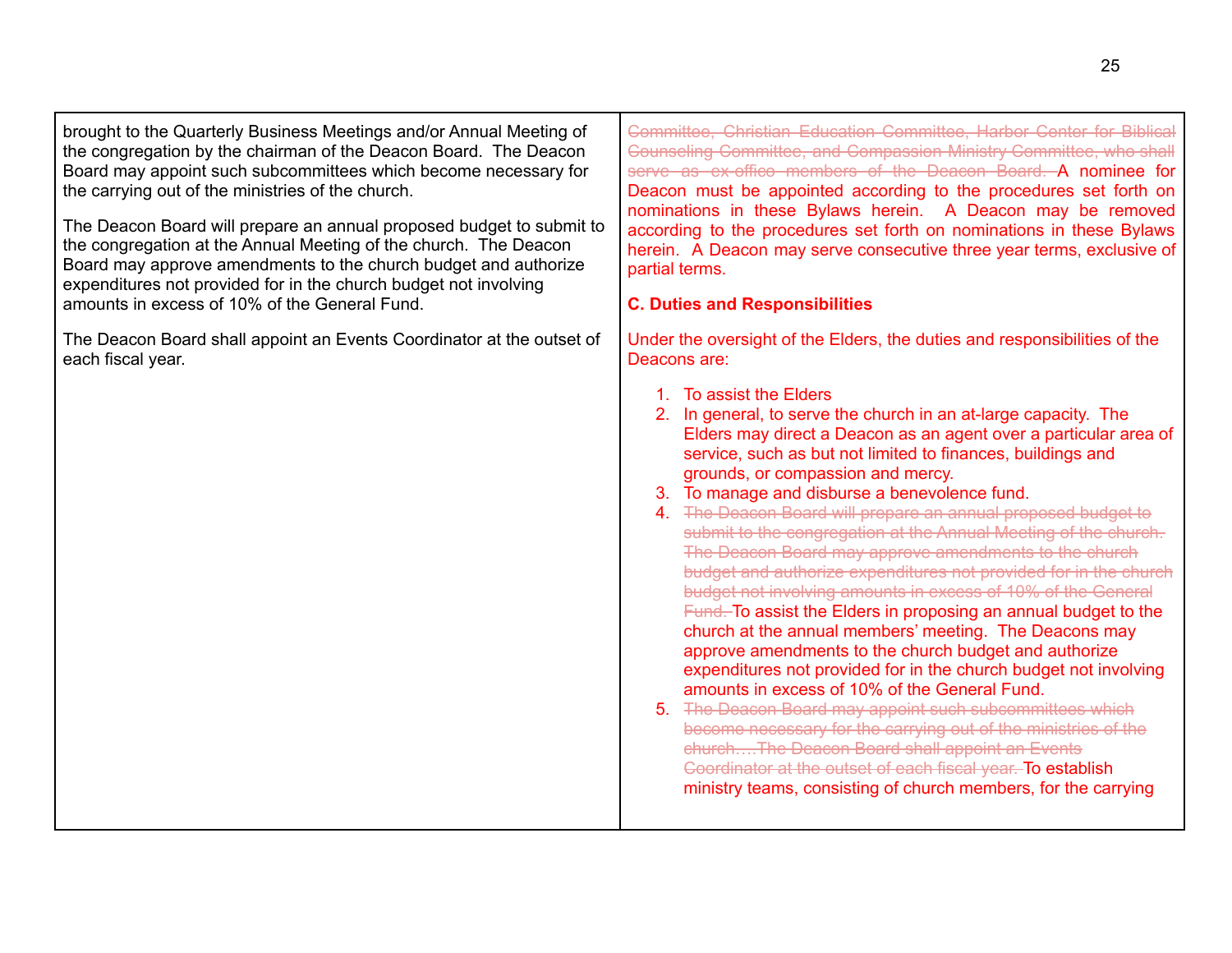#### ARTICLE V - HOSPITALITY COMMITTEE

#### **A. General Information**

The Hospitality Committee shall consist of not less than three members elected by the congregation from a slate of names presented by the Nominating Subcommittee at the October Business meeting. Each member of this committee shall be elected for a term of three years, exclusive of partial terms for which that person may have been appointed. At least one member of this committee must be elected each year. If a vacancy occurs on this committee, the Deacon Board shall appoint someone to complete the unexpired term. This committee shall elect a chairperson and a secretary each year from among their membership. The chairperson of this committee shall serve ex-officio on the Deacon Board of the church. The chairperson of the Hospitality Committee shall call for a meeting each month, at a time and place they

out of the ministries of the church as needed. Ministry teams must have an established purpose, lifespan, and termination.

#### **D. Meetings**

The Deacons may organize themselves in the best interest of the church. The Deacon Board shall be chaired by the Church Chairman. …The Deacon Board shall elect a vice-chairman from its own membership each year. Each year the Elders, or their designee, must appoint a Deacon Chairman from among the Deacons. The Deacon Board shall hold meetings at the discretion of the Deacon Board Chairman for prayer and business and shall report to the congregation quarterly, or as the church may decide. An annual report shall be prepared by the Deacon Board Chairman for inclusion in the printed annual report of the church. Special meetings of the Deacon Board may be called by the chairman or at the request of one-half of its members. Matters referred which require congregational action will be brought to the Quarterly Business Meetings and/or Annual Meeting of the congregation by the chairman of the Deacon Board. The Deacon Chairman may call a meeting, as needed, to fulfill the responsibilities of Deacons. All actions of the Deacons must be done by majority vote of its entire voting membership.

#### ARTICLE V - HOSPITALITY COMMITTEE

#### **A. General Information**

The Hospitality Committee shall consist of not less than three members elected by the congregation from a slate of names presented by the Nominating Subcommittee at the October Business meeting. Each member of this committee shall be elected for a term of three years, exclusive of partial terms for which that person may have been appointed. At least one member of this committee must be elected each year. If a vacancy occurs on this committee, the Deacon Board shall appoint someone to complete the unexpired term. This committee shall elect a chairperson and a secretary each year from among their membership. The chairperson of this committee shall serve ex-officio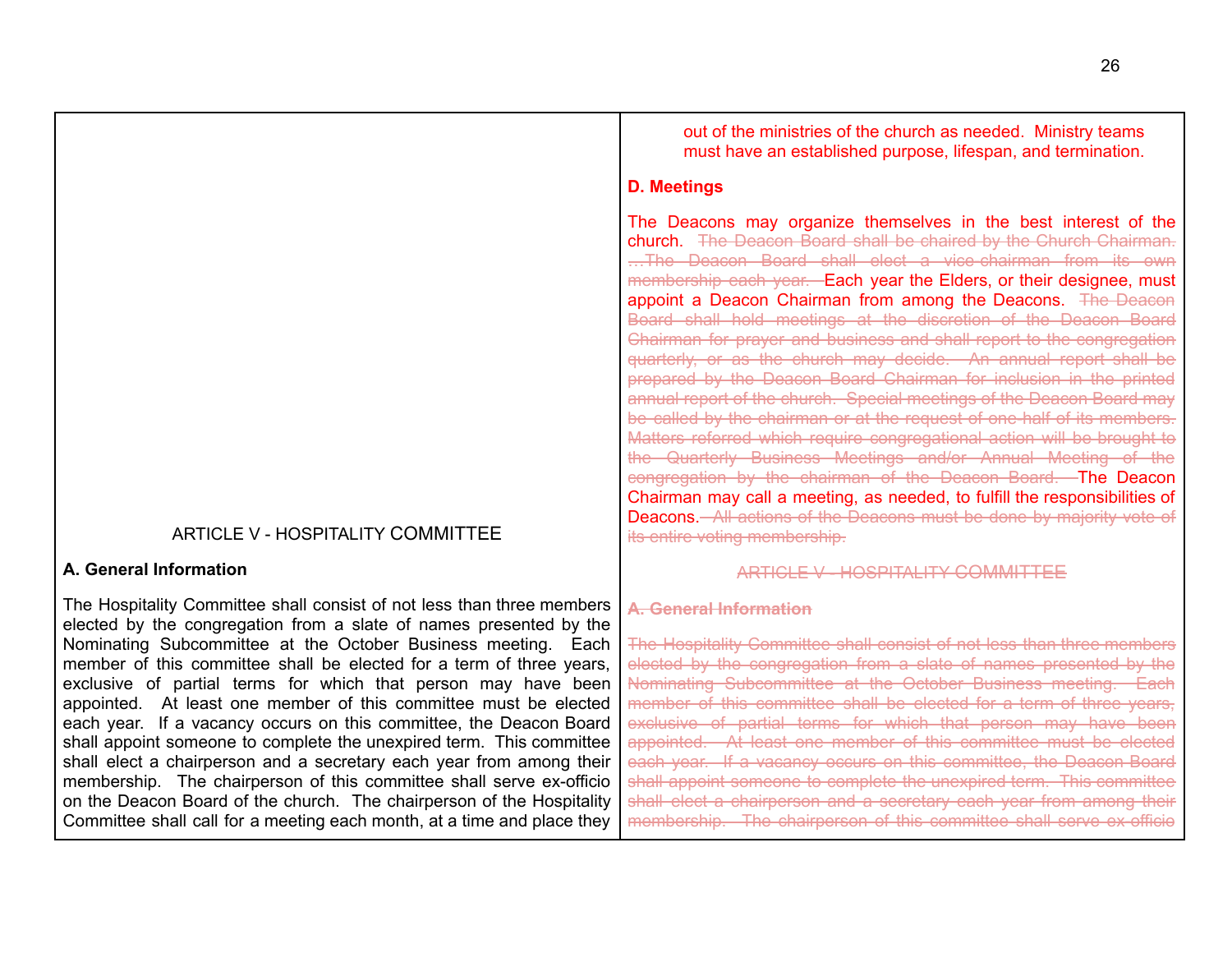| shall select, for prayer and to attend to matters brought before them for<br>decision/and or recommendations to the Deacon Board. A member of<br>this committee may be removed for just cause by three-fourths vote of<br>the congregation, taken by secret ballot at a meeting called for that<br>purpose.                                                                                                                                                                                                                                                                                                                                                                                                                                              | on the Deacon Board of the church. The chairperson of the Hospitality<br>Committee shall call for a meeting each month, at a time and place they<br>shall select, for prayer and to attend to matters brought before them for<br>decision/and or recommendations to the Deacon Board. A member of<br>this committee may be removed for just cause by three-fourths vote of<br>the congregation, taken by secret ballot at a meeting called for that                                                                                                                                                                                                                                                                                                      |
|----------------------------------------------------------------------------------------------------------------------------------------------------------------------------------------------------------------------------------------------------------------------------------------------------------------------------------------------------------------------------------------------------------------------------------------------------------------------------------------------------------------------------------------------------------------------------------------------------------------------------------------------------------------------------------------------------------------------------------------------------------|----------------------------------------------------------------------------------------------------------------------------------------------------------------------------------------------------------------------------------------------------------------------------------------------------------------------------------------------------------------------------------------------------------------------------------------------------------------------------------------------------------------------------------------------------------------------------------------------------------------------------------------------------------------------------------------------------------------------------------------------------------|
| <b>B. Qualifications</b>                                                                                                                                                                                                                                                                                                                                                                                                                                                                                                                                                                                                                                                                                                                                 | purpose.                                                                                                                                                                                                                                                                                                                                                                                                                                                                                                                                                                                                                                                                                                                                                 |
| Persons elected to the Hospitality Committee shall be members of the<br>church who faithfully and regularly attend public services of the church.                                                                                                                                                                                                                                                                                                                                                                                                                                                                                                                                                                                                        | <b>B.</b> Qualifications                                                                                                                                                                                                                                                                                                                                                                                                                                                                                                                                                                                                                                                                                                                                 |
| <b>C. Duties and Responsibilities</b>                                                                                                                                                                                                                                                                                                                                                                                                                                                                                                                                                                                                                                                                                                                    | Persons elected to the Hospitality Committee shall be members of the<br>church who faithfully and regularly attend public services of the church.                                                                                                                                                                                                                                                                                                                                                                                                                                                                                                                                                                                                        |
| The Hospitality Committee shall:<br>1. Spend time in prayer and the reading of God's Word<br>2. Set an example for believers by regular and faithful attendance<br>at board meetings and services of the church.<br>Initiate, prepare, and plan for church fellowship events that will<br>edify the church and glorify God, and provide staffing for such<br>fellowship functions.<br>4. Ensure the facilities are in readiness for worship, make<br>preparations for the Lord's Table and baptismal services, and<br>other congregational meetings.<br>The chairperson of the Hospitality Committee shall prepare a<br>5.<br>written annual report to be included in the Annual Report to the<br>congregation.<br><b>ARTICLE VI - TRUSTEE COMMITTEE</b> | <b>C. Duties and Responsibilities</b><br>The Hospitality Committee shall:<br>1. Spend time in prayer and the reading of God's Word<br>2. Set an example for believers by regular and faithful attendance<br>at board meetings and services of the church.<br>3. Initiate, prepare, and plan for church fellowship events that will<br>edify the church and glorify God, and provide staffing for such<br>fellowship functions.<br>4. Ensure the facilities are in readiness for worship, make<br>preparations for the Lord's Table and baptismal services, and<br>other congregational meetings.<br>5. The chairperson of the Hospitality Committee shall prepare a<br>written annual report to be included in the Annual Report to the<br>congregation. |
| A. General Information                                                                                                                                                                                                                                                                                                                                                                                                                                                                                                                                                                                                                                                                                                                                   | <b>ARTICLE VI - TRUSTEE COMMITTEE</b>                                                                                                                                                                                                                                                                                                                                                                                                                                                                                                                                                                                                                                                                                                                    |
| The Trustee Committee shall consist of at least three members.<br>Trustees shall be elected by the congregation from a slate of names<br>presented by the Nominating Subcommittee at the October Business<br>meeting. Members of this committee shall be elected for a three-year<br>term, exclusive of partial terms for which that person may have been<br>appointed. At least one member shall be elected to this committee each                                                                                                                                                                                                                                                                                                                      | A. General Information<br>The Trustee Committee shall consist of at least three members.<br>Trustees shall be elected by the congregation from a slate of names<br>presented by the Nominating Subcommittee at the October Business<br>meeting. Members of this committee shall be elected for a three-vear                                                                                                                                                                                                                                                                                                                                                                                                                                              |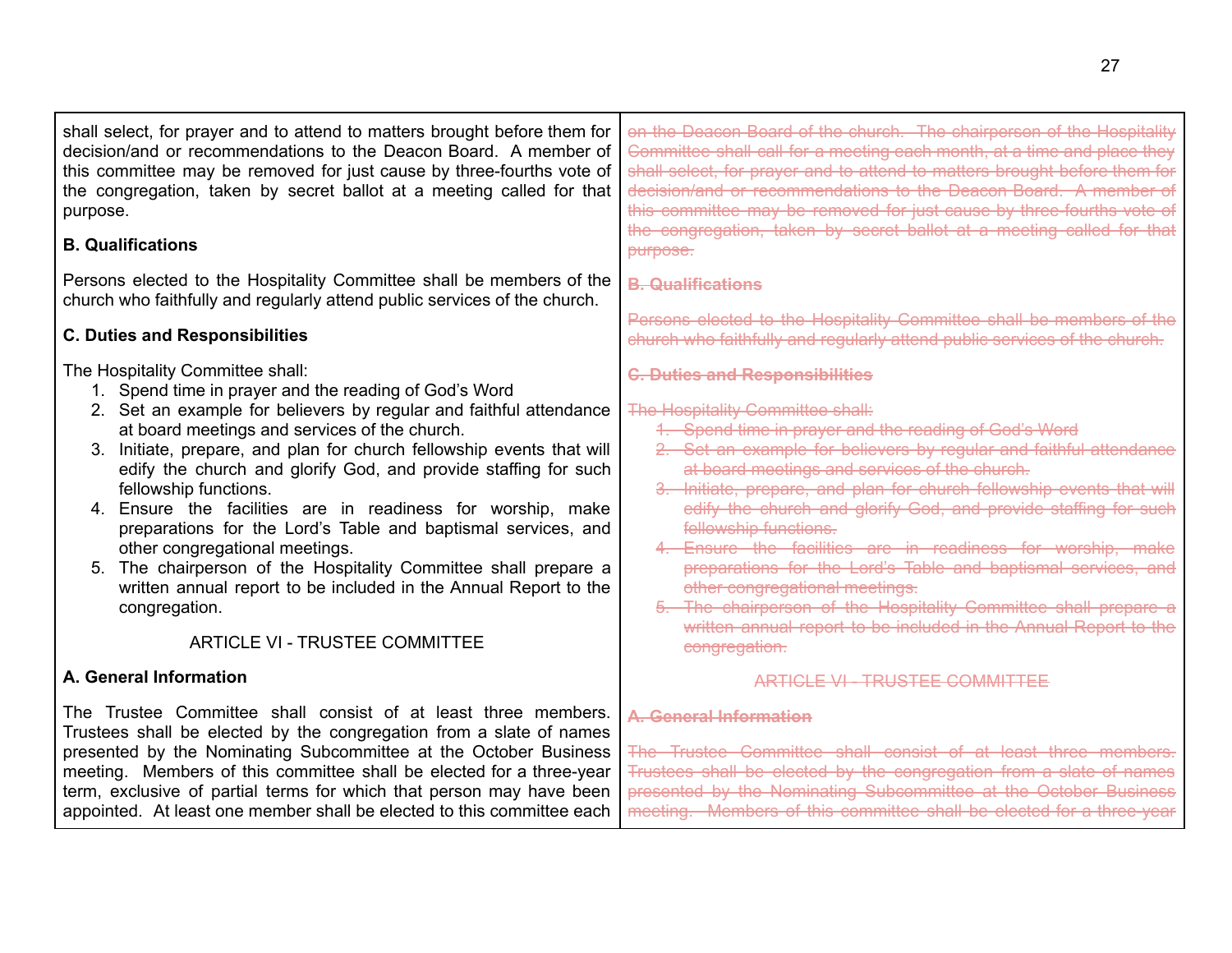year. The Trustee Committee shall elect a chairperson and a secretary from among its own membership. The chairperson of the Trustee Committee shall serve ex-officio as a member of the Deacon Board of the church. The chairperson of the Trustee Committee shall call for a meeting each month, at a time and place they shall select, for prayer and to attend to matters properly brought before them for decision and/or recommendation to the Deacon Board. A member of this board may be removed for just cause by the congregation by a three-fourths majority vote taken by secret ballot at a meeting called for that purpose.

## **B. Qualifications**

Persons elected to the Trustees Committee shall be members of the church who faithfully and regularly attend public services of the church.

## **C. Duties and Responsibilities**

Members of this committee shall faithfully attend public services of the church and meetings of the committee to which they have been elected. The Trustees shall;

- 1. Be responsible for the care and upkeep of all the property owned by the church. They shall also be in charge of rental of the building and/or equipment.
- 2. Maintain supervision over the use of church funds budgeted for areas under their responsibility.
- 3. Handle all matters of property and liability insurance.
- 4. The chairperson shall submit a written annual report to be included in the Annual Report to the congregation.
- 5. Appoint a Décor Subcommittee (minimum of three persons) at the outset of each fiscal year.

## ARTICLE VII - CHRISTIAN EDUCATION COMMITTEE

## **A. General Information**

The Christian Education Committee shall consist of at least three members elected by the congregation from a slate of names presented

term, exclusive of partial terms for which that person may have been appointed. At least one member shall be elected to this committee each year. The Trustee Committee shall elect a chairperson and a secretary from among its own membership. The chairperson of the Trustee Committee shall serve ex-officio as a member of the Deacon Board of the church. The chairperson of the Trustee Committee shall call for a meeting each month, at a time and place they shall select, for prayer and to attend to matters properly brought before them for decision and/or recommendation to the Deacon Board. A member of this board may be removed for just cause by the congregation by a three-fourths majority vote taken by secret ballot at a meeting called for that purpose.

#### **B. Qualifications**

Persons elected to the Trustees Committee shall be members of the church who faithfully and regularly attend public services of the church.

## **C. Duties and Responsibilities**

Members of this committee shall faithfully attend public services of the church and meetings of the committee to which they have been elected. The Trustees shall;

- 1. Be responsible for the care and upkeep of all the property owned by the church. They shall also be in charge of rental of the building and/or equipment.
- 2. Maintain supervision over the use of church funds budgeted for areas under their responsibility.
- 3. Handle all matters of property and liability insurance.
- 4. The chairperson shall submit a written annual report to be included in the Annual Report to the congregation.
- 5. Appoint a Décor Subcommittee (minimum of three persons) at the outset of each fiscal year.

ARTICLE VII - CHRISTIAN EDUCATION COMMITTEE

**A. General Information**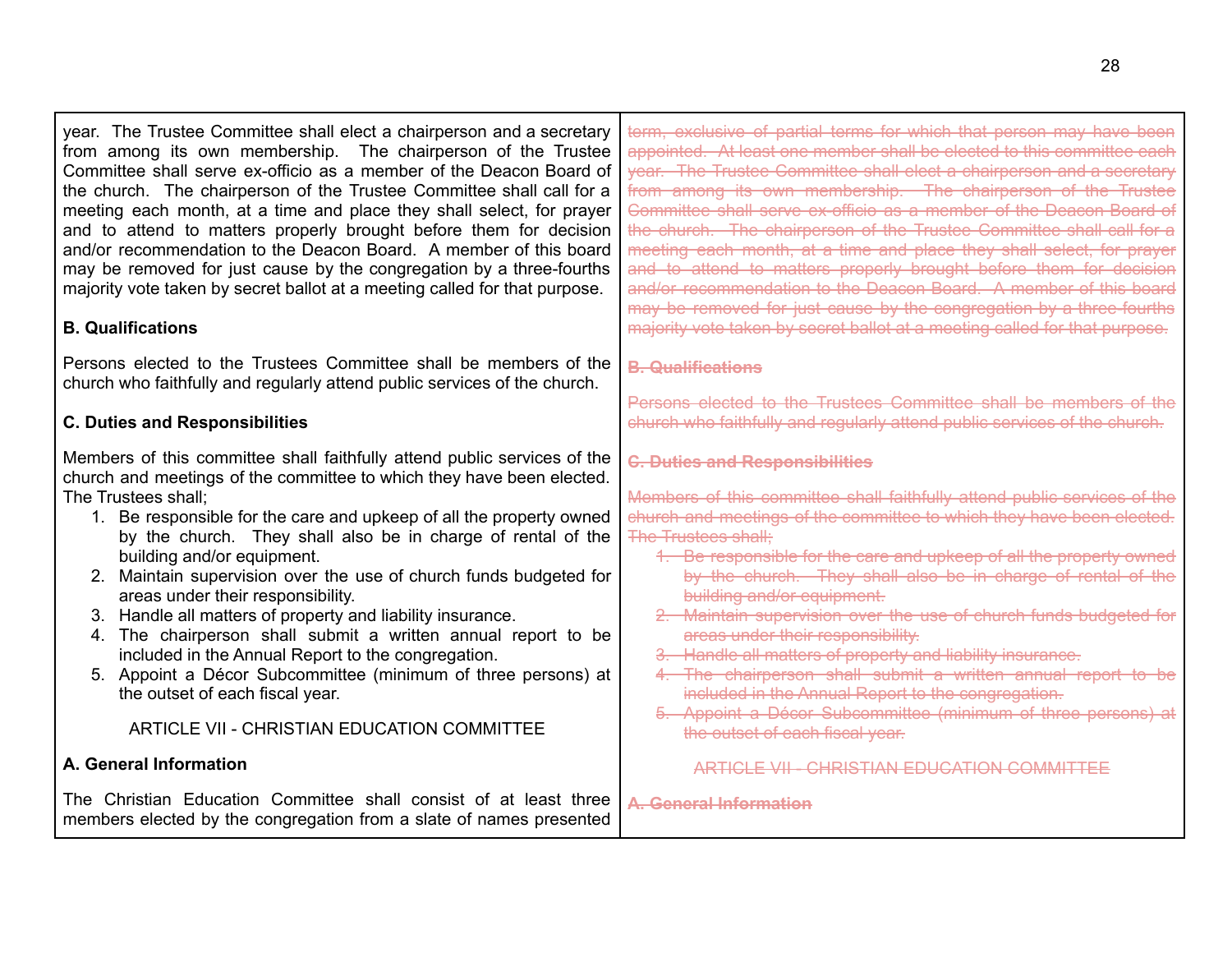by the Nominating Subcommittee at the October Business meeting. Each member of this committee shall be elected for a term of three years, exclusive of partial terms for which that person may be appointed. If a vacancy occurs, the Deacon Board shall appoint another member of the church to fulfill the unexpired term. The Christian Education Committee shall elect a chairperson and a secretary from its own membership. This committee shall meet each month, at a time and place they shall select, to attend to matters properly brought before them for decision and/or recommendation to the Deacon board. A member of this committee may be removed for just cause by a three-fourths majority vote of the congregation taken by secret ballot at a meeting called for that purpose. The chairperson of the Christian Education Committee shall serve ex-officio on the Deacon Board.

## **B. Qualifications**

Persons elected to the Christian Education Committee shall be members of the church who faithfully and regularly attend public services of the church.

## **C. Duties and Responsibilities**

The Christian Education Committee shall direct all Christian Education ministries and activities of the church to ensure biblically based curriculum and programming for the entire congregation in the following areas:

- 1. Sunday School, Children's church, Nursery programming and personnel.
- 2. Weekday boy's and girl's Clubs programming and personnel.
- 3. DVBS, camp, church library, etc., programming and personnel
- 4. Provide ongoing teacher's training of CE personnel, including the promotion of appropriate seminar opportunities outside of the church.
- 5. Provide appropriate CE education materials and equipment for use in CE ministries as provided for in the budget submitted to the Deacon Board

The Christian Education Committee shall consist of at least three members elected by the congregation from a slate of names presented by the Nominating Subcommittee at the October Business meeting. Each member of this committee shall be elected for a term of three years, exclusive of partial terms for which that person may be appointed. If a vacancy occurs, the Deacon Board shall appoint another member of the church to fulfill the unexpired term. The Christian Education Committee shall elect a chairperson and a secretary from its own membership. This committee shall meet each month, at a time and place they shall select, to attend to matters properly brought before them for decision and/or recommendation to the Deacon board. A member of this committee may be removed for just cause by a three-fourths majority vote of the congregation taken by secret ballot at a meeting called for that purpose. The chairperson of the Christian Education Committee shall serve ex-officio on the Deacon Board.

## **B. Qualifications**

Persons elected to the Christian Education Committee shall be members of the church who faithfully and regularly attend public services of the church.

## **C. Duties and Responsibilities**

The Christian Education Committee shall direct all Christian Education ministries and activities of the church to ensure biblically based curriculum and programming for the entire congregation in the following areas:

- 1. Sunday School, Children's church, Nursery programming and personnel.
- 2. Weekday boy's and girl's Clubs programming and personnel.
- 3. DVBS, camp, church library, etc., programming and personnel
- 4. Provide ongoing teacher's training of CE personnel, including the promotion of appropriate seminar opportunities outside of the church.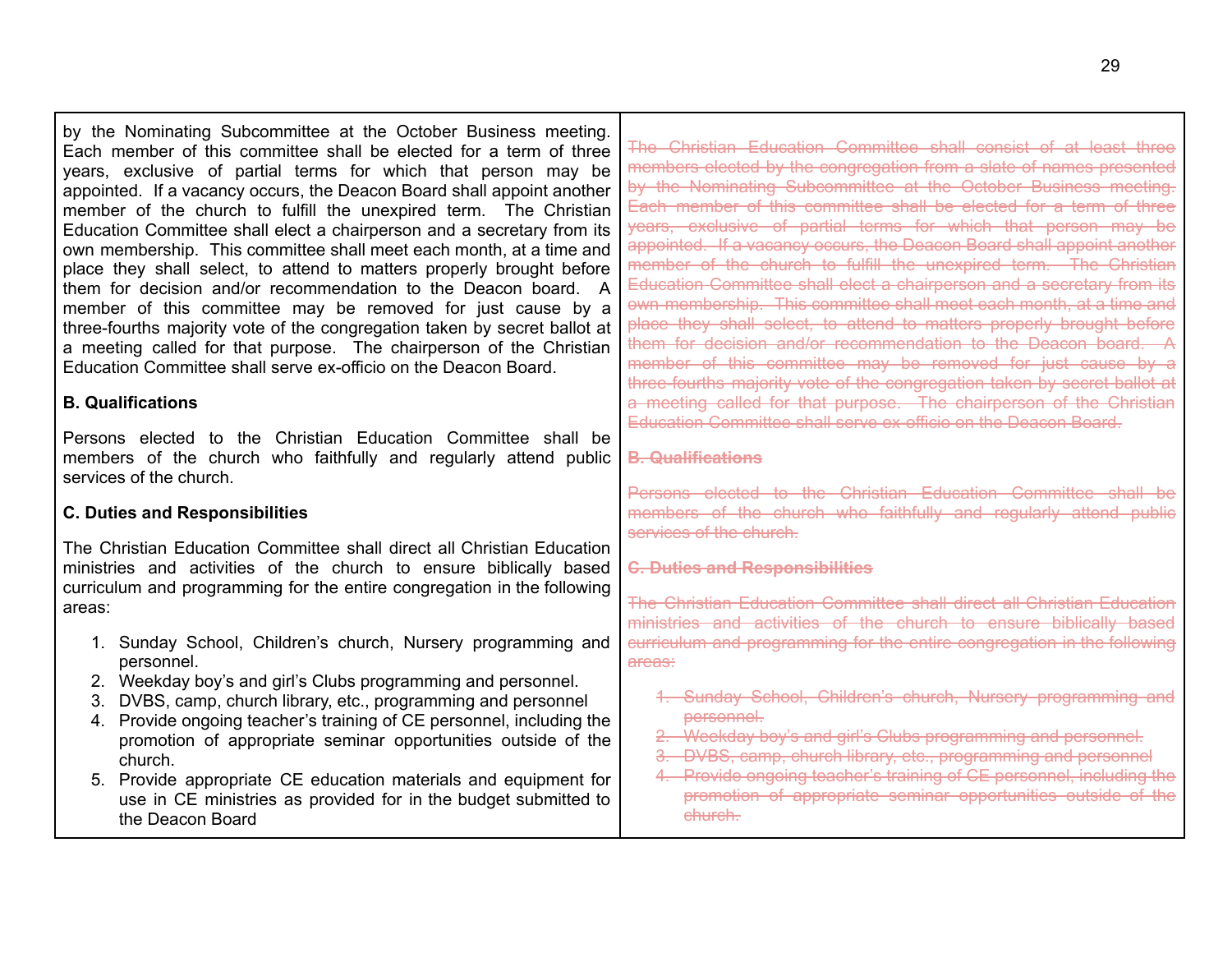## ARTICLE VIII – MISSIONS COMMITTEE

## **A. General Information**

The Missions Committee shall consist of not less than three members elected by the congregation at the October Business Meeting from a slate of names presented by the Nominating Subcommittee at the October Business meeting. Each member of this committee shall be elected for a term of three years. Exclusive of partial terms for which that person may have been appointed. At least one member of this committee must be elected each year. If a vacancy occurs on this committee, the Deacon Board shall appoint someone to complete the unexpired term. This committee shall elect a chairperson and a secretary each year from among their membership. The chairperson of this committee shall serve ex-officio on the Deacon Board of the church. The chairperson of the Missions Committee shall call for a meeting each month, at a time and place they shall select, for prayer and to attend to matters brought before them for decision and/or recommendations to the Deacon Board. A member of this committee may be removed for just cause by three-fourths vote of the congregation, taken by secret ballot at a meeting called for that purpose.

## **B. Qualifications**

Persons elected to the Missions Committee shall be members of the church who faithfully and regularly attend public services of the church.

## **C. Duties and Responsibilities**

The Missions Committee will promote and support home and foreign missions by:

1. Reviewing, on an ongoing basis, missionaries, missionary candidates, Christian organizations and other missionary ministries and recommend to the Deacon Board those who should receive, or cease to receive, official spiritual and financial support of the church.

5. Provide appropriate CE education materials and equipment for use in CE ministries as provided for in the budget submitted to the Deacon Board

ARTICLE VIII – MISSIONS COMMITTEE

## **A. General Information**

The Missions Committee shall consist of not less than three members elected by the congregation at the October Business Meeting from a slate of names presented by the Nominating Subcommittee at the October Business meeting. Each member of this committee shall be elected for a term of three years. Exclusive of partial terms for which that person may have been appointed. At least one member of this committee must be elected each year. If a vacancy occurs on this committee, the Deacon Board shall appoint someone to complete the unexpired term. This committee shall elect a chairperson and a secretary each year from among their membership. The chairperson of this committee shall serve ex-officio on the Deacon Board of the church. The chairperson of the Missions Committee shall call for a meeting each month, at a time and place they shall select, for prayer and to attend to matters brought before them for decision and/or recommendations to the Deacon Board. A member of this committee may be removed for just cause by three-fourths vote of the congregation, taken by secret ballot at a meeting called for that purpose.

## **B. Qualifications**

Persons elected to the Missions Committee shall be members of the church who faithfully and regularly attend public services of the church.

**C. Duties and Responsibilities**

The Missions Committee will promote and support home and foreign missions by:

1. Reviewing, on an ongoing basis, missionaries, missionary candidates, Christian organizations and other missionary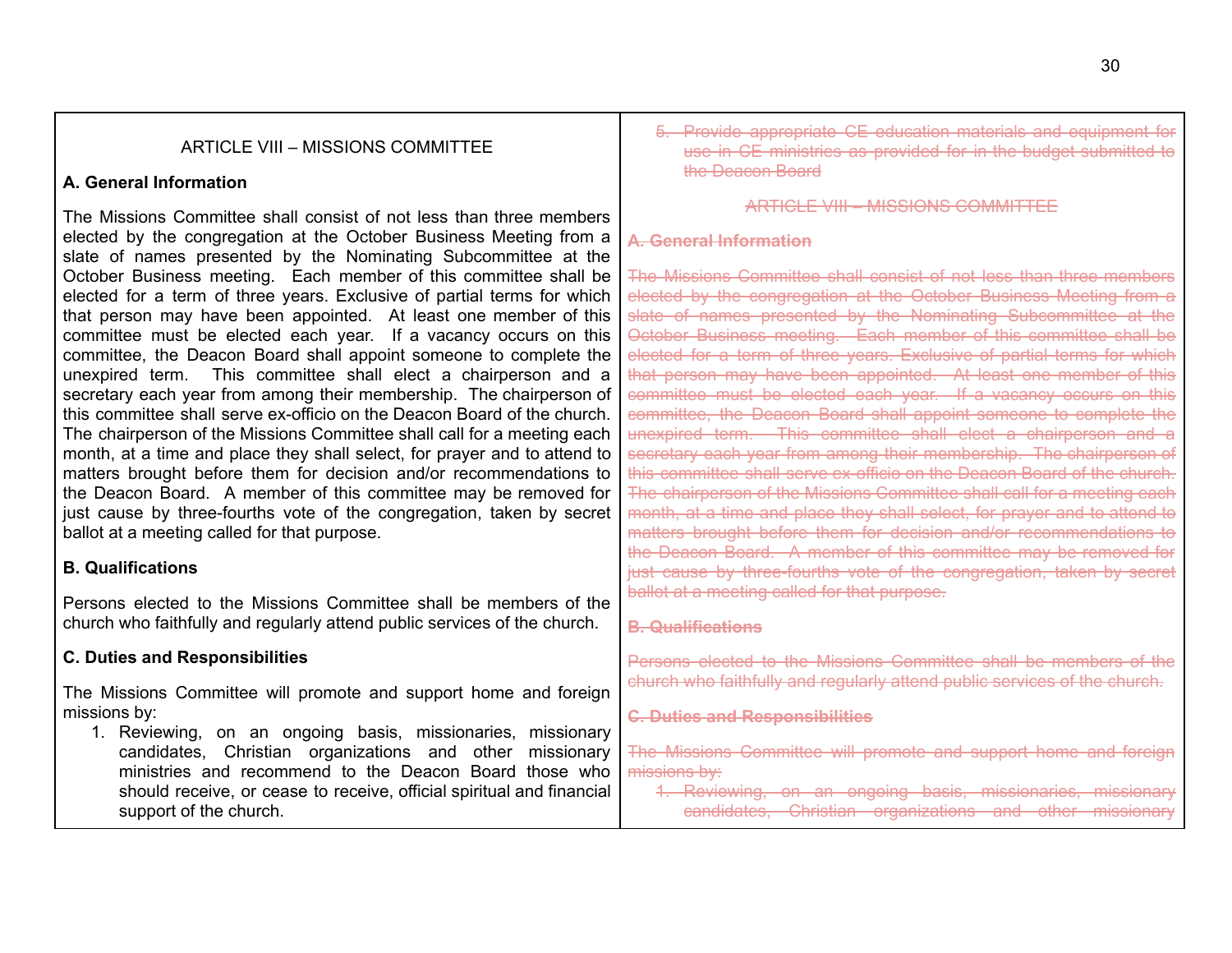- 2. Maintaining and encouraging communications with missionaries supported by this church and share prayer requests and needs of such missionaries with the congregation through printed and oral presentations.
- 3. Providing for church liaison and cooperation with those departments of the EFCA which serve at home and overseas ministries.
- 4. Making recommendations for support of other para-church organizations which they believe germane to the ministry of this church.

## ARTICLE X – COMPASSION MINISTRY COMMITTEE

#### **A. General Information**

The Compassion Ministry Committee shall consist of at least three members. Committee members shall be elected by the congregation from a slate of names presented by the Nominating Subcommittee at the October Business meeting. Members of this committee shall be elected for a three-year term, exclusive of partial terms for which that person may have been appointed. At least one member shall be elected to this committee each year. The Compassion Committee shall elect a chairperson and a secretary from among its own membership. The chairperson of the Compassion Committee shall call for a meeting no less than once a quarter, at a time and place they shall select, for prayer and to attend to matters of Christian outreach to the Church and the greater Westonka area. Incoming immediate needs brought to the committee can/will be discussed and resolved by telephone, email or text messaging.

A member of this board may be removed for just cause by the congregation by a three-fourths majority vote taken by secret ballot at a meeting called for that purpose.

**B. Qualifications**

ministries and recommend to the Deacon Board those who should receive, or cease to receive, official spiritual and financial support of the church.

- 2. Maintaining and encouraging communications with missionaries supported by this church and share prayer requests and needs of such missionaries with the congregation through printed and oral presentations.
- 3. Providing for church liaison and cooperation with those departments of the EFCA which serve at home and overseas ministries.
- 4. Making recommendations for support of other para-church organizations which they believe germane to the ministry of this church.

#### ARTICLE X – COMPASSION MINISTRY COMMITTEE

## **A. General Information**

The Compassion Ministry Committee shall consist of at least three members. Committee members shall be elected by the congregation from a slate of names presented by the Nominating Subcommittee at the October Business meeting. Members of this committee shall be elected for a three-year term, exclusive of partial terms for which that person may have been appointed. At least one member shall be elected to this committee each year. The Compassion Committee shall elect a chairperson and a secretary from among its own membership. The chairperson of the Compassion Committee shall call for a meeting no less than once a quarter, at a time and place they shall select, for prayer and to attend to matters of Christian outreach to the Church and the greater Westonka area. Incoming immediate needs brought to the committee can/will be discussed and resolved by telephone, email or text messaging.

A member of this board may be removed for just cause by the congregation by a three-fourths majority vote taken by secret ballot at a meeting called for that purpose.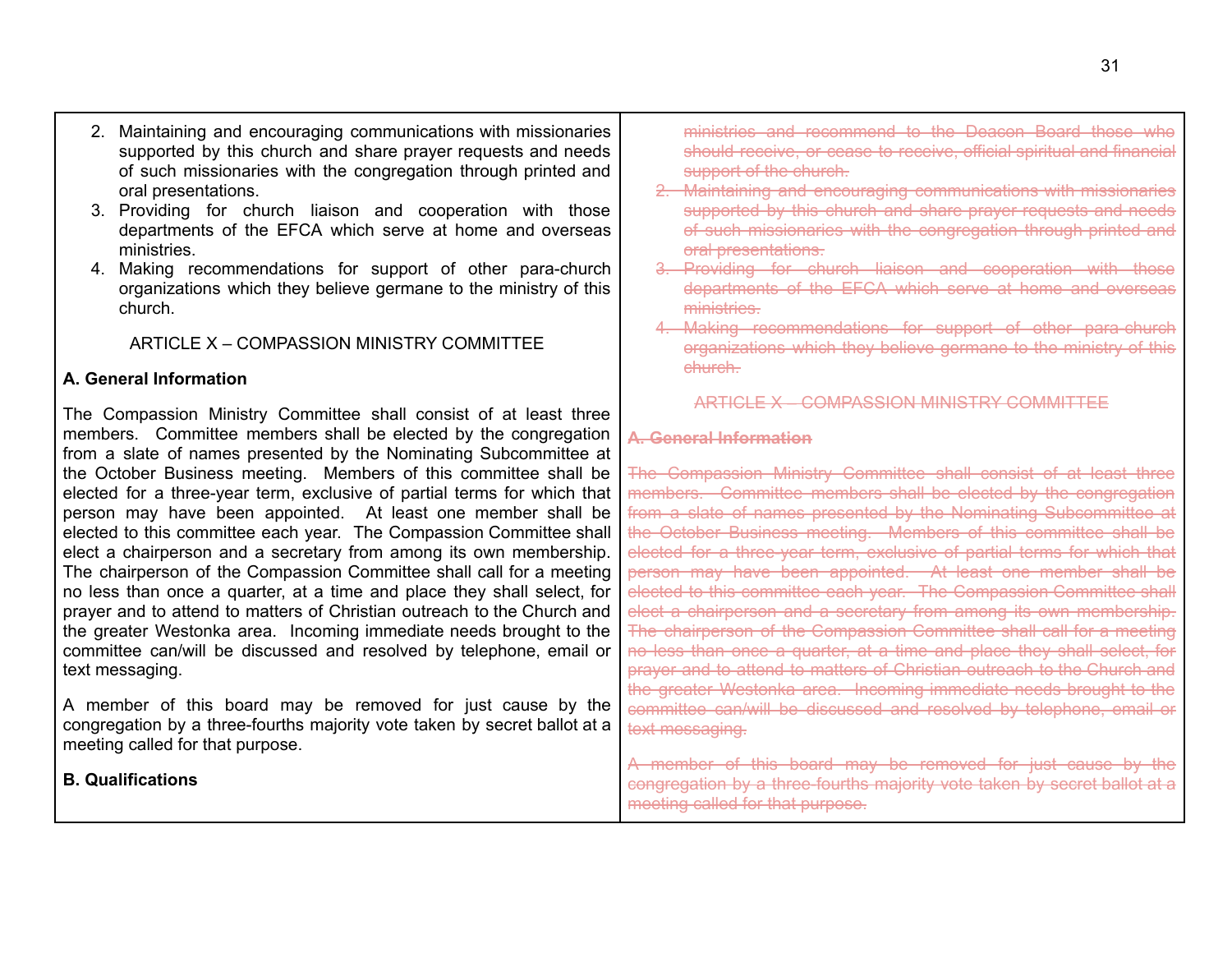| Persons elected to the Compassion Committee shall be members of the<br>church who faithfully and regularly attend public services of the church.                                                                                                                                                                                                                                                                                                                                                                                                                                                                                                                                                                                                                                                                                                                                                                                                                                                                                                                                                                                                                                                                                                                                                                                                                                                                                        | <b>B. Qualifications</b>                                                                                                                                                                                                                                                                                                                                                                                                                                                                                                                                                                                                                                                                                                                                                                                                                                                                                                                                                                                                                                                                                                                                                                                                                                                                                                                                                                                                                                                                                                               |
|-----------------------------------------------------------------------------------------------------------------------------------------------------------------------------------------------------------------------------------------------------------------------------------------------------------------------------------------------------------------------------------------------------------------------------------------------------------------------------------------------------------------------------------------------------------------------------------------------------------------------------------------------------------------------------------------------------------------------------------------------------------------------------------------------------------------------------------------------------------------------------------------------------------------------------------------------------------------------------------------------------------------------------------------------------------------------------------------------------------------------------------------------------------------------------------------------------------------------------------------------------------------------------------------------------------------------------------------------------------------------------------------------------------------------------------------|----------------------------------------------------------------------------------------------------------------------------------------------------------------------------------------------------------------------------------------------------------------------------------------------------------------------------------------------------------------------------------------------------------------------------------------------------------------------------------------------------------------------------------------------------------------------------------------------------------------------------------------------------------------------------------------------------------------------------------------------------------------------------------------------------------------------------------------------------------------------------------------------------------------------------------------------------------------------------------------------------------------------------------------------------------------------------------------------------------------------------------------------------------------------------------------------------------------------------------------------------------------------------------------------------------------------------------------------------------------------------------------------------------------------------------------------------------------------------------------------------------------------------------------|
| <b>C. Duties and Responsibilities</b>                                                                                                                                                                                                                                                                                                                                                                                                                                                                                                                                                                                                                                                                                                                                                                                                                                                                                                                                                                                                                                                                                                                                                                                                                                                                                                                                                                                                   | Persons elected to the Compassion Committee shall be members of the<br>church who faithfully and regularly attend public services of the church.                                                                                                                                                                                                                                                                                                                                                                                                                                                                                                                                                                                                                                                                                                                                                                                                                                                                                                                                                                                                                                                                                                                                                                                                                                                                                                                                                                                       |
| Members of this committee shall faithfully attend public services of the<br>church and meetings of the committee to which they have been elected.                                                                                                                                                                                                                                                                                                                                                                                                                                                                                                                                                                                                                                                                                                                                                                                                                                                                                                                                                                                                                                                                                                                                                                                                                                                                                       | <b>C. Duties and Responsibilities</b>                                                                                                                                                                                                                                                                                                                                                                                                                                                                                                                                                                                                                                                                                                                                                                                                                                                                                                                                                                                                                                                                                                                                                                                                                                                                                                                                                                                                                                                                                                  |
| The Compassion Committee shall be:<br>1. Responsible for the Wednesday Night Meal Ministry, Christmas<br>Compassion meal, Church Food Shelf, Compassion requests for<br>needs/services and all added Compassion events and services.<br>2. Accountable to respond in a timely manner to all requests for<br>assistance from inside and outside the church, resulting in a<br>decision and plan of action communicated to the requesting<br>party.<br>3. Constantly looking for and accepting ideas to expand the<br>outreach services we offer.<br>4. Maintaining supervision over the use of church funds budgeted<br>for areas under their responsibility.<br>a. Will discuss all requests with at least one other<br>committee member after a committee member has<br>communicated with the party in need by telephone or in<br>person to determine the validity and severity of the need<br>before a decision is made. Texts and email are not to be<br>used when communicating with the person requesting<br>assistance.<br>b. Be expected to respond to imminent requests when<br>another Committee member is not available the<br>responding person needs to make a decision on the<br>request at that time if the requested need is \$50.00 or<br>less. When an imminent request is over \$50.00, and no<br>other committee member can be reached. We will place a<br>call to an elder or one of our pastors to assist with the | Members of this committee shall faithfully attend public services of the<br>church and meetings of the committee to which they have been elected.<br>The Compassion Committee shall be:<br>1. Responsible for the Wednesday Night Meal Ministry, Christmas<br><b>Compassion meal, Church Food Shelf, Compassion requests for</b><br>needs/services and all added Compassion events and services.<br>2. Accountable to respond in a timely manner to all requests for<br>assistance from inside and outside the church, resulting in a<br>decision and plan of action communicated to the requesting<br>party.<br>3. Constantly looking for and accepting ideas to expand the<br>outreach services we offer.<br>4. Maintaining supervision over the use of church funds budgeted<br>for areas under their responsibility.<br>a. Will discuss all requests with at least one other<br>committee member after a committee member has<br>communicated with the party in need by telephone or in<br>person to determine the validity and severity of the need<br>before a decision is made. Texts and email are not to be<br>used when communicating with the person requesting<br>assistance.<br>b. Be expected to respond to imminent requests when<br>another Committee member is not available the<br>responding person needs to make a decision on the<br>request at that time if the requested need is \$50.00 or<br>less. When an imminent request is over \$50.00, and no<br>other committee member can be reached. We will place a |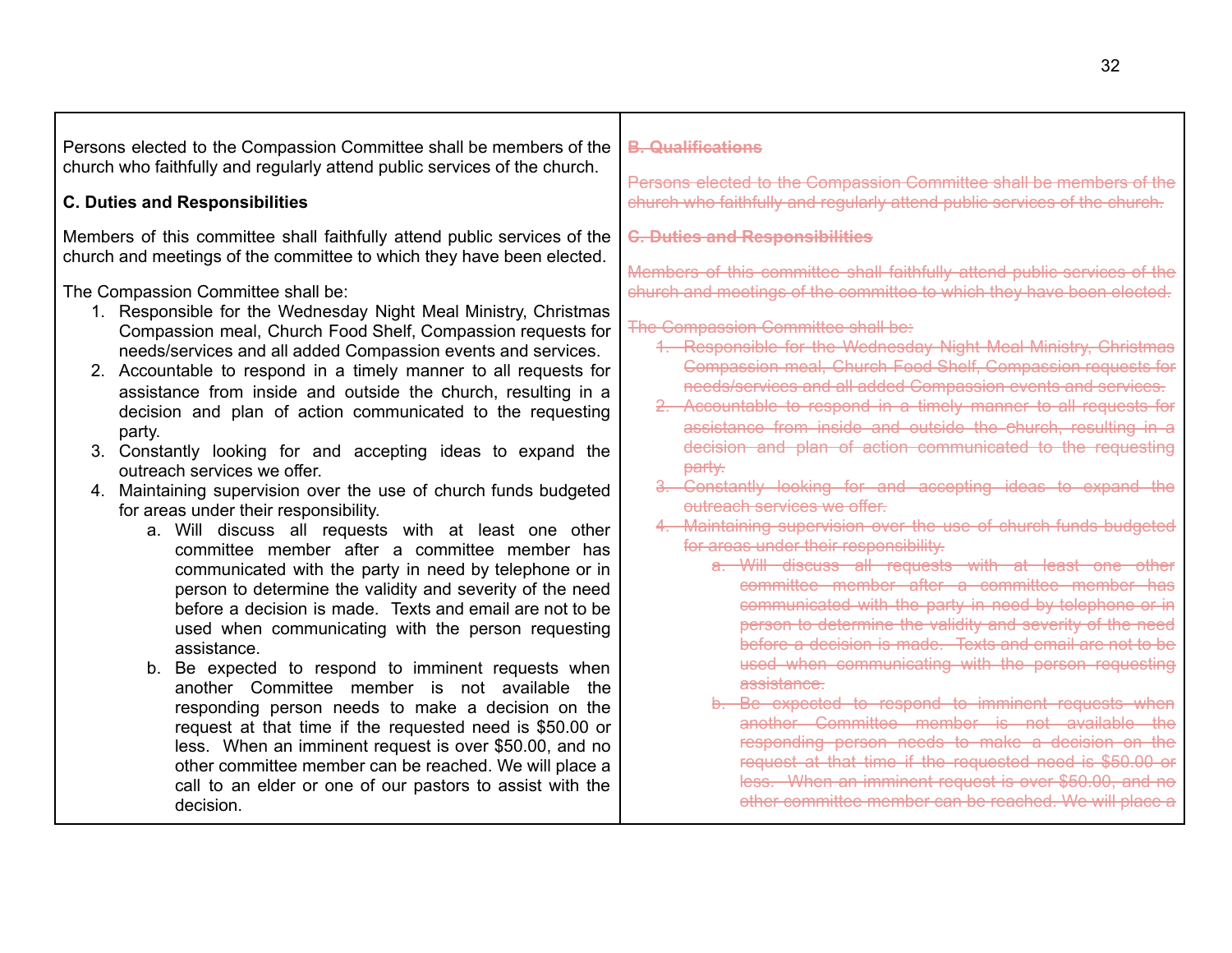- c. Be fully aware that the company supplying the service or goods needed have been contacted to ensure legitimacy of the company and the need and that the person requesting the assistance will receive credit for funds or goods sent on their behalf.
- d. Be sure no Compassion funds are distributed in the form of cash.
- e. Be certain that church checks are made out to the company delivering the service or goods required, i.e. the Landlord, Service Station, Gas Card, etc.
- 5. The chairperson shall submit a written annual report to be included in the Annual Report to the congregation.

ARTICLE XI - CHURCH OFFICERS

## **A. Church Chairman**

The church Chairman shall be elected for a term of 3 years by the congregation from the membership of the church. The Church Chairman shall serve as Chairman of the Deacon Board and may attend any of all Board and committee meetings with no voting rights except for the Elder and Deacon Board. The Church Chairman may not serve as Chairman or secretary of the Elder Board.

# **B. Church Secretary/Clerk**

The secretary/clerk of the church shall be a member of the church in good standing who faithfully and regularly attends the public services of the church. The secretary/clerk of the church shall be elected by the congregation for a three-year term from names presented to the congregation by the Nominating Subcommittee at the October Quarterly Business Meeting. The secretary/clerk shall serve as an ex-officio member of the Deacon Board.

The duties and responsibilities of the church secretary/clerk shall be:

call to an elder or one of our pastors to assist with the decision.

- c. Be fully aware that the company supplying the service or goods needed have been contacted to ensure legitimacy of the company and the need and that the person requesting the assistance will receive credit for funds or goods sent on their behalf.
- d. Be sure no Compassion funds are distributed in the form of cash.
- e. Be certain that church checks are made out to the company delivering the service or goods required, i.e. the Landlord, Service Station, Gas Card, etc.

<span id="page-32-0"></span>The chairperson shall submit a written annual report to be included in the Annual Report to the congregation.

# ARTICLE XIVI - CHURCH OFFICERS NON-PROFIT BOARD

# **A. Church Chairman**

The Elder Chairman serves as the church Chairman. Shall be elected for a term of 3 years by the congregation from the membership of the church. The Church Chairman shall serve as Chairman of the Deacon Board and may attend any of all Board and committee meetings with no voting rights except for the Elder and Deacon Board. The Church Chairman may not serve as Chairman or secretary of the Elder Board.

# **B. Church Secretary/Clerk**

The sSecretary/clerk of the church shall must be a member of the church in good standing who faithfully and regularly attends the public services of the church. A nominee for Secretary must be appointed according to the procedures set forth on nominations in these Bylaws herein. The Secretary serves a three year term. The secretary/clerk of the church shall be elected by the congregation for a three-year term from names presented to the congregation by the Nominating Subcommittee at the October Quarterly Business Meeting. The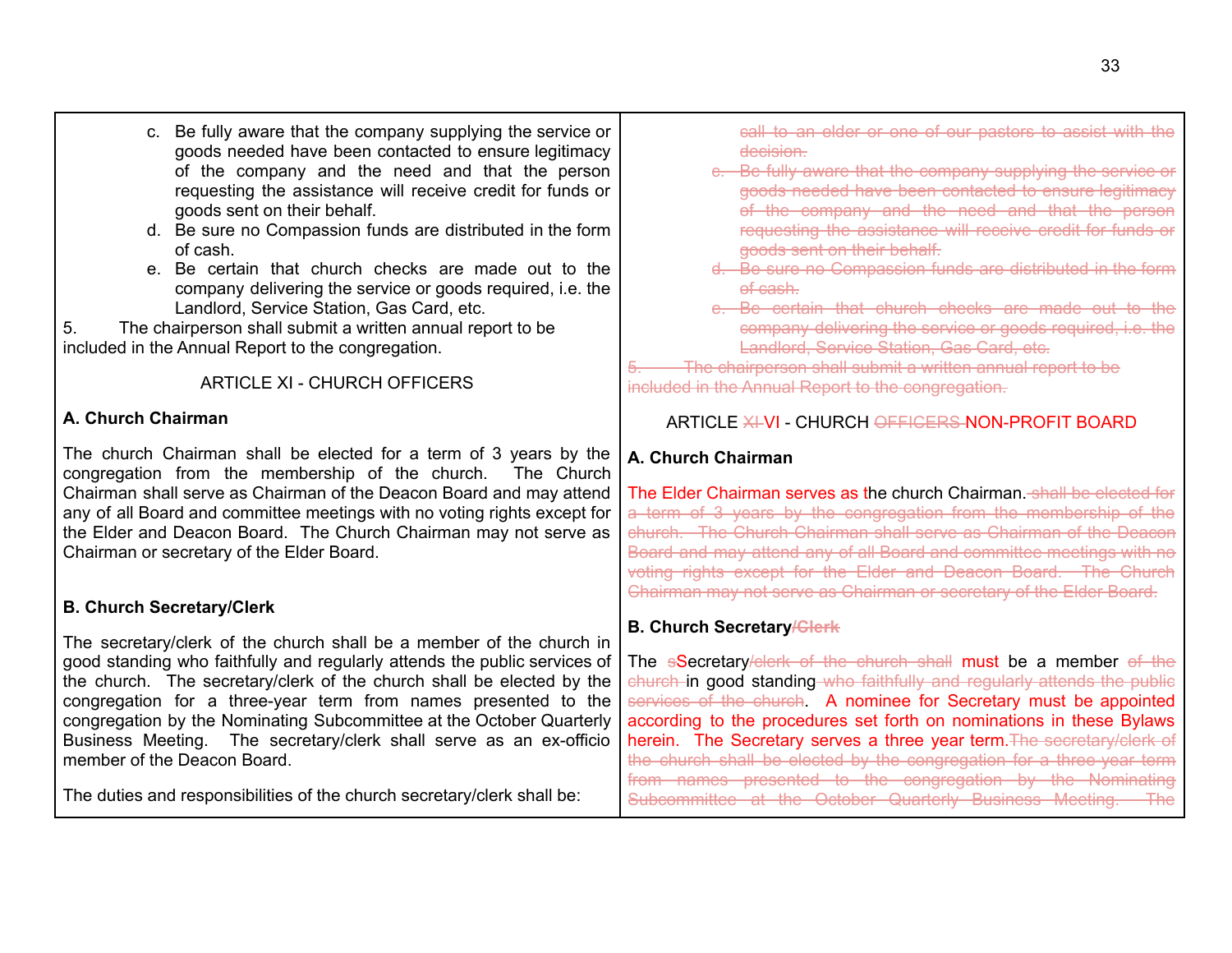| 1. To keep accurate minutes of all Deacon Board and Church<br>Business Meetings and provide copies of such minutes to all<br>board members.                                                                                                                                                                                                                                                                                                                                                                                                                                                                                                                                    | secretary/clerk shall serve as an ex-officio member of the Deacon<br>Board.                                                                                                                                                                                                                                                                                                                                                                                                                                                                                         |
|--------------------------------------------------------------------------------------------------------------------------------------------------------------------------------------------------------------------------------------------------------------------------------------------------------------------------------------------------------------------------------------------------------------------------------------------------------------------------------------------------------------------------------------------------------------------------------------------------------------------------------------------------------------------------------|---------------------------------------------------------------------------------------------------------------------------------------------------------------------------------------------------------------------------------------------------------------------------------------------------------------------------------------------------------------------------------------------------------------------------------------------------------------------------------------------------------------------------------------------------------------------|
| 2. To keep accurate and current records of church membership,<br>both chronological and alphabetical.                                                                                                                                                                                                                                                                                                                                                                                                                                                                                                                                                                          | The duties and responsibilities of the church sSecretary/clerk shall be<br>are                                                                                                                                                                                                                                                                                                                                                                                                                                                                                      |
| 3. To keep an accurate record of all baby dedications, adult<br>baptisms, installation and/or dedication services significant to<br>church activities.                                                                                                                                                                                                                                                                                                                                                                                                                                                                                                                         | 1. To keep accurate minutes of all <b>Deacon Board and Church</b><br>Business members' meetings and provide copies of such<br>minutes to all board members make them available to the                                                                                                                                                                                                                                                                                                                                                                               |
| 4. Conduct correspondence relating to church membership and<br>complete<br>copies<br>keep current and<br>of<br>all<br>correspondence.                                                                                                                                                                                                                                                                                                                                                                                                                                                                                                                                          | church.<br>2. To keep accurate and current records of church membership; as<br>such<br>well as child dedications, baptisms and installation of Elders and<br>Deacons., both chronological and alphabetical.<br>3. To keep an accurate record of all baby dedications, adult<br>baptisms, installation and/or dedication services significant to<br>church activities.<br>4. Conduct correspondence relating to church membership and                                                                                                                                |
| <b>C. Church Treasurer</b>                                                                                                                                                                                                                                                                                                                                                                                                                                                                                                                                                                                                                                                     | keep current and complete copies of all such correspondence.                                                                                                                                                                                                                                                                                                                                                                                                                                                                                                        |
| The treasurer shall be a member of the church in good standing who<br>faithfully and regularly attends the public services of the church. The<br>treasurer shall be elected by the congregation for a three-year term from<br>names presented to the congregation by the Nominating Subcommittee<br>at the October Quarterly Business meeting.<br>The duties and responsibilities of the church treasurer shall be:<br>1. To receive and deposit all funds which come to the church<br>through offerings, special gifts or bequests in the proper church<br>bank account as approved by the Deacon Board.<br>2. To disburse all funds in payment of budgeted items as approved | <b>C. Church Treasurer</b><br>The <i>i</i> Treasurer shall must be a member of the church in good standing.<br>who faithfully and regularly attends the public services of the church.<br>The treasurer shall be elected by the congregation for a three-year term<br>from names presented to the congregation by the Nominating<br>Subcommittee at the October Quarterly Business meeting. A nominee<br>for Treasurer must be appointed according to the procedures set forth<br>on nominations in these Bylaws herein. The Treasurer serves a three<br>year term. |
| by the Deacon Board.<br>3. To present a financial report of receipts and disbursements to the<br>Deacon Board at each monthly meeting.                                                                                                                                                                                                                                                                                                                                                                                                                                                                                                                                         | The duties and responsibilities of the church tTreasurer:<br>1. To receive and deposit all funds which come to the church<br>through offerings, special gifts or bequests in the proper church                                                                                                                                                                                                                                                                                                                                                                      |
| 4. To submit a Financial Report to the congregation at the Quarterly<br>and Annual Meetings.                                                                                                                                                                                                                                                                                                                                                                                                                                                                                                                                                                                   | bank account as approved by the Deacons-Board.<br>2. To disburse all funds in payment of budgeted items as approved<br>by the Elders and Deacons-Board.                                                                                                                                                                                                                                                                                                                                                                                                             |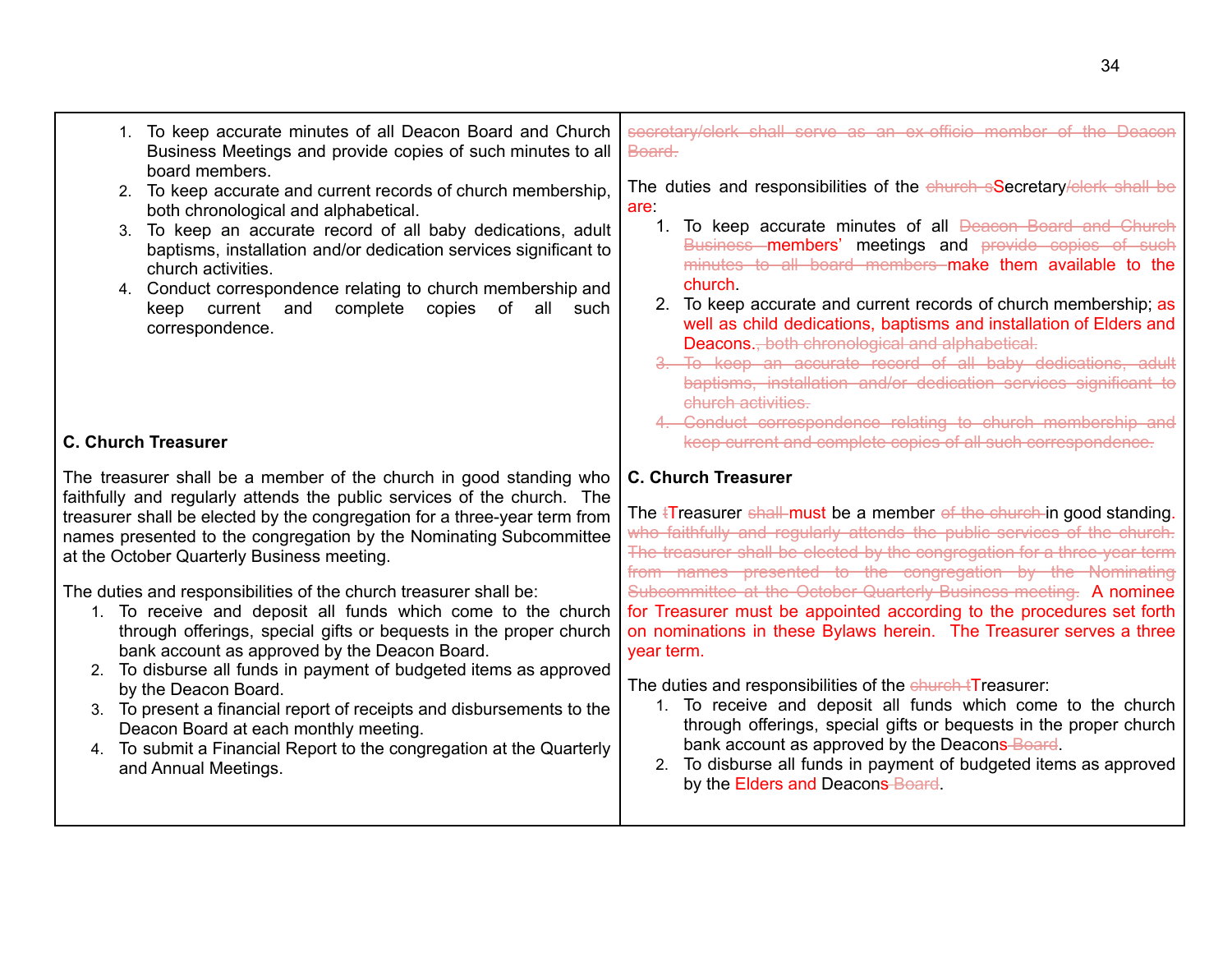<span id="page-34-0"></span>

| ARTICLE XIII - THE PASTORAL STAFF<br>A. Pastor(s)<br>The Pastor(s) shall be a voting Elder.                                                                                                                                                                                                                                                                                                                                                                                   | 3. To present a financial report of receipts and disbursements to the<br>Elders and Deacons-Board at each monthly meeting.<br>4. To submit a Financial Report to the congregation at the Quarterly<br>and Annual Meetings.<br>ARTICLE XIII-VII - THE PASTORAL STAFF<br>A. Pastor(s) General Information                                                                                                                                                                                                                                                                                                                                                                                                                                                                                                                                                                                                                                                                                                                                                                                                                                                                                                                                                                                                                                                                             |
|-------------------------------------------------------------------------------------------------------------------------------------------------------------------------------------------------------------------------------------------------------------------------------------------------------------------------------------------------------------------------------------------------------------------------------------------------------------------------------|-------------------------------------------------------------------------------------------------------------------------------------------------------------------------------------------------------------------------------------------------------------------------------------------------------------------------------------------------------------------------------------------------------------------------------------------------------------------------------------------------------------------------------------------------------------------------------------------------------------------------------------------------------------------------------------------------------------------------------------------------------------------------------------------------------------------------------------------------------------------------------------------------------------------------------------------------------------------------------------------------------------------------------------------------------------------------------------------------------------------------------------------------------------------------------------------------------------------------------------------------------------------------------------------------------------------------------------------------------------------------------------|
| 1. Principal Function: The Pastor(s) provide spiritual and<br>administrative leadership for the church for the purpose of<br>"equipping the saints for the work of the service to the building<br>up of the body of Christ." (Ephesians 4:12)<br>2. Authority: The authority of the Pastor(s) rests in the office, i.e.,<br>steward of the Word of God. Hence, pastoral authority is not that<br>of a person, but the teaching authority of Scripture. (2 Timothy<br>$4:1-2)$ | The Pastor(s) shall be a voting Elder. A Pastor is an Elder (1 Peter<br>5:1-4; 1 Timothy 5:17).<br><b>B. Qualifications, Appointment, &amp; Term</b><br>A Pastor must meet the qualifications for Elder, as described in these<br>Bylaws herein. A nominee for Pastor must be appointed according to<br>the procedures set forth on nominations in these Bylaws herein. A<br>Pastor must become a church member upon appointment to the office.<br>A Pastor may serve for an unlimited term. The church must provide a<br>sabbatical rest for a Pastor every seven years. A Pastor may be<br>removed according to the procedures set forth on nominations in these<br>Bylaws herein.<br><b>C. Duties and Responsibilities</b><br>A Pastor must perform the duties of an Elder, as described in these<br>Bylaws herein, and be recognized by the church as particularly gifted<br>and vocationally committed to the ministry of preaching, teaching, and<br>counseling the Word (1 Timothy 5:17; 2 Timothy 4:1-2), so as to equip<br>the saints for the work of ministry and to build up the body of Christ<br>(Ephesians 4:11-16).<br>1. Principal Function: The Pastor(s) provide spiritual and<br>administrative leadership for the church for the purpose of<br>"equipping the saints for the work of the service to the building<br>up of the body of Christ." (Ephesians 4:12) |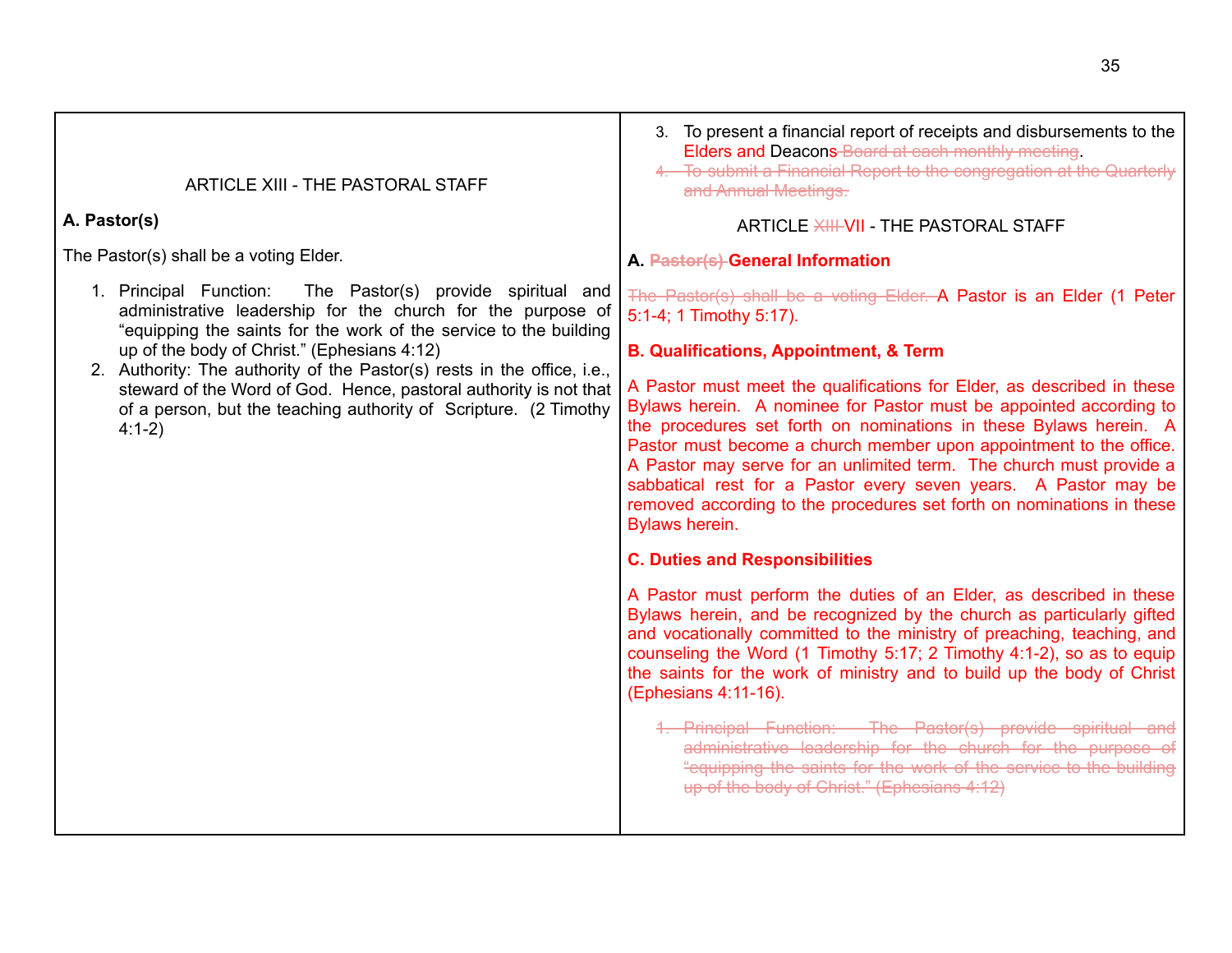<span id="page-35-0"></span>

| 3. Accountability: The Pastor(s) are ultimately accountable to the<br>congregation, but report to and are evaluated by the Elders.<br>Oral reports shall be given to the Elders and at quarterly<br>congregational meetings. A comprehensive written report shall<br>be prepared for the Annual Meeting of the congregation. The<br>Pastor(s') performance shall be evaluated annually, in written<br>form and signed by the Elders, on the basis of the job<br>description. This evaluation is a private document, but can be<br>reviewed by a member with an Elder. | 2. Authority: The authority of the Pastor(s) rests in the office, i.e.,<br>steward of the Word of God. Hence, pastoral authority is not that<br>of a person, but the teaching authority of Scripture. (2 Timothy<br>$4:1-2$ .<br><b>D. Accountability</b><br>3. Accountability: The Pastor(s) are ultimately accountable to the<br>congregation, but report to and are evaluated by the Elders.<br>Oral reports shall be given to the Elders and at quarterly<br>congregational meetings. A comprehensive written report shall<br>be prepared for the Annual Meeting of the congregation. The<br>Pastor(s') performance shall be evaluated annually, in written<br>form and signed by the Elders, on the basis of the job<br>description. This evaluation is a private document, but can be<br>reviewed by a member with an Elder. |
|-----------------------------------------------------------------------------------------------------------------------------------------------------------------------------------------------------------------------------------------------------------------------------------------------------------------------------------------------------------------------------------------------------------------------------------------------------------------------------------------------------------------------------------------------------------------------|------------------------------------------------------------------------------------------------------------------------------------------------------------------------------------------------------------------------------------------------------------------------------------------------------------------------------------------------------------------------------------------------------------------------------------------------------------------------------------------------------------------------------------------------------------------------------------------------------------------------------------------------------------------------------------------------------------------------------------------------------------------------------------------------------------------------------------|
| <b>B. Church Staff</b><br>1. All staff shall report to the Pastor(s).<br>2. Members of the staff are ultimately accountable to the<br>congregation. Their performance shall be evaluated annually by<br>the Pastor(s) and Elders, based on their job descriptions.<br>3. Shall direct the activities of the Junior and Senior High Youth<br>programming and personnel.                                                                                                                                                                                                | A Pastor must regularly report to the Elders. The Elders must annually<br>evaluate a Pastor's performance on the basis of his job description.<br>This evaluation, upon request, may be reviewed by a member with an<br>Elder. A Pastor is ultimately accountable to the church.<br><b>ARTICLE VIII - THE CHURCH STAFF</b><br><b>B.</b> Church Staff<br>1. All staff shall report to the Pastor(s).<br>Members of the staff are ultimately accountable to<br>congregation. Their performance shall be evaluated annually by<br>the Pastor(s) and Elders, based on their job descriptions.<br>3. Shall direct the activities of the Junior and Senior High Youth<br>programming and personnel.<br><b>A. General Information</b>                                                                                                     |
| <b>C. Calling and Dismissal</b>                                                                                                                                                                                                                                                                                                                                                                                                                                                                                                                                       | In addition to Pastor(s) the church may establish church staff positions<br>to employ additional personnel.                                                                                                                                                                                                                                                                                                                                                                                                                                                                                                                                                                                                                                                                                                                        |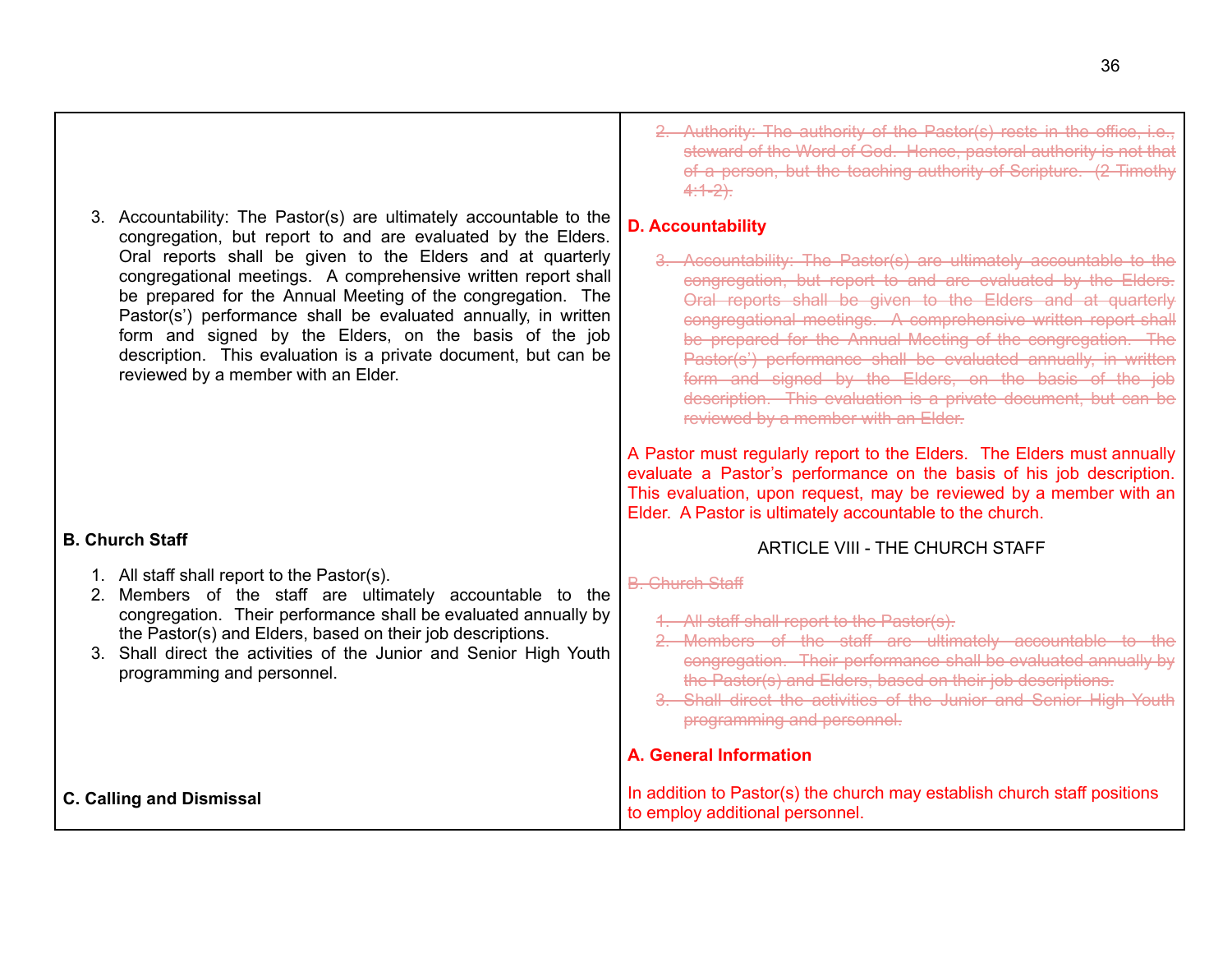<span id="page-36-0"></span>

| The Pastor(s) and any salaried assistants shall be called or dismissed,<br>upon the recommendation of the Elders and Deacon Board, by the<br>congregation by three-fourth majority vote, taken by secret ballot. | <b>C. Calling and Dismissal</b><br>The Pastor(s) and any salaried assistants shall be called or dismissed,<br>upon the recommendation of the Elders and Deacon Board, by the<br>congregation by three-fourth majority vote, taken by secret ballot.                                                                    |
|------------------------------------------------------------------------------------------------------------------------------------------------------------------------------------------------------------------|------------------------------------------------------------------------------------------------------------------------------------------------------------------------------------------------------------------------------------------------------------------------------------------------------------------------|
|                                                                                                                                                                                                                  | <b>B. Qualifications, Appointment, &amp; Term</b>                                                                                                                                                                                                                                                                      |
|                                                                                                                                                                                                                  | The Elders, or their designee, must establish the title, purpose,<br>qualifications, and term length of each church staff position. A person<br>must become a church member before being hired to a church staff<br>position. A nominee for a church staff position will be hired by the<br>Elders, or their designee. |
|                                                                                                                                                                                                                  | <b>C. Duties and Responsibilities</b>                                                                                                                                                                                                                                                                                  |
|                                                                                                                                                                                                                  | The Elders, or their designee, must establish the job duties and<br>responsibilities of each church staff position.                                                                                                                                                                                                    |
|                                                                                                                                                                                                                  | <b>D. Accountability</b>                                                                                                                                                                                                                                                                                               |
| <b>ARTICLE XIV - AUDITING COMMITTEE</b>                                                                                                                                                                          | All church staff must report to the Elders, or their designee. The Elders,<br>or their designee, must annually evaluate the performance of church<br>staff, based on respective duties and responsibilities.                                                                                                           |
| A. Composition and Selection                                                                                                                                                                                     | <b>ARTICLE XIV AUDITING COMMITTEE IX - AUDITORS</b>                                                                                                                                                                                                                                                                    |
| Membership shall consist of two members elected annually by the<br>congregation at the October quarterly business meeting. The term of<br>office shall be one year, from Annual Meeting to Annual Meeting.       | A. Composition and Selection General Information, Qualifications,<br><b>Appointment &amp; Term</b><br>Membership shall consist of two members elected annually by the                                                                                                                                                  |
|                                                                                                                                                                                                                  |                                                                                                                                                                                                                                                                                                                        |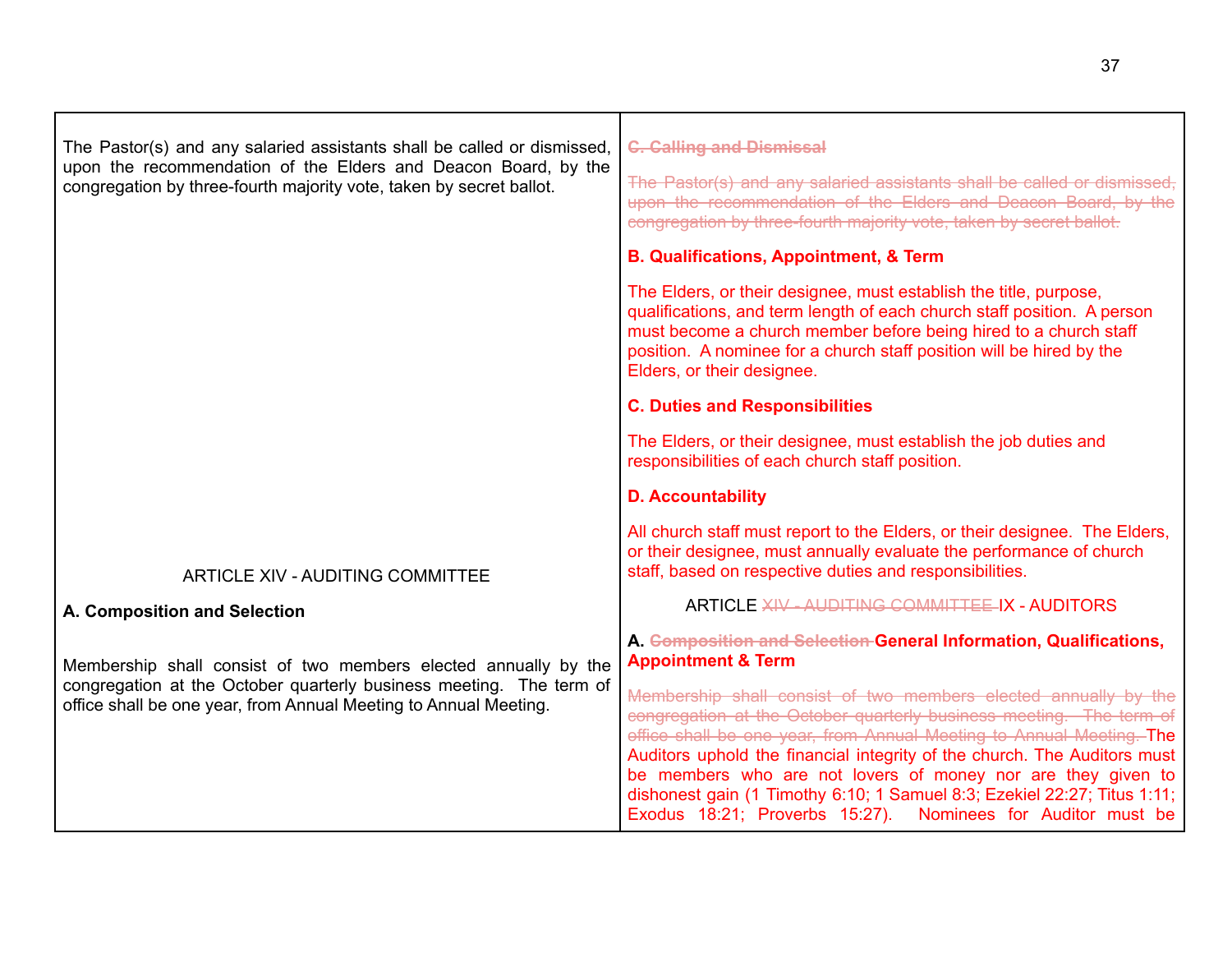<span id="page-37-0"></span>

| <b>B. Duties and Responsibilities</b><br>1. To ascertain that financial policies and procedures established<br>by the congregation are being observed.<br>2. To examine by accepted auditing standards and procedures, the<br>record of receipts, disbursements and any other property or net<br>worth records that may be maintained.<br>3. To report orally to the Deacon Board and the congregation at the<br>first Quarterly Meeting.<br>4. To report in writing to the Deacon Board and the congregation at<br>the Annual Meeting. (Audit reports and analysis should be<br>presented in a manner so as to set forth recommendations for<br>improved control, policy, and procedure.)<br>5. To appoint individuals to assist in fulfilling their duties and<br>responsibilities, as needed. | appointed according to the procedures set forth on nominations in these<br>Bylaws herein. The congregation must appoint two Auditors, who serve<br>a one year, annual term.<br><b>B. Duties and Responsibilities</b><br>The duties and responsibilities of the Auditors are:<br>1. To ascertain that financial policies and procedures established<br>by the congregation-church are being observed.<br>2. To examine, using accepted auditing standards and procedures,<br>the record of receipts, disbursements and any other property or<br>net worth records that may be maintained.<br>3. To report orally to the Deacon Board and to the congregation at<br>the first Quarterly M-second members' meeting of the year about<br>the prior calendar year's financial activity.<br>4. To report in writing to the Deacon Board and the congregation<br>at the annual Meeting. (Audit reports and analysis should be<br>presented in a manner so as to set forth recommendations for<br>improved control, policy, and procedure.)<br>5. To appoint individuals to assist in fulfilling their duties and |
|--------------------------------------------------------------------------------------------------------------------------------------------------------------------------------------------------------------------------------------------------------------------------------------------------------------------------------------------------------------------------------------------------------------------------------------------------------------------------------------------------------------------------------------------------------------------------------------------------------------------------------------------------------------------------------------------------------------------------------------------------------------------------------------------------|-----------------------------------------------------------------------------------------------------------------------------------------------------------------------------------------------------------------------------------------------------------------------------------------------------------------------------------------------------------------------------------------------------------------------------------------------------------------------------------------------------------------------------------------------------------------------------------------------------------------------------------------------------------------------------------------------------------------------------------------------------------------------------------------------------------------------------------------------------------------------------------------------------------------------------------------------------------------------------------------------------------------------------------------------------------------------------------------------------------|
| The congregation may, at its own discretion, choose to employ a public<br>accountant instead of electing an Auditing Committee.                                                                                                                                                                                                                                                                                                                                                                                                                                                                                                                                                                                                                                                                  | responsibilities, as needed.<br>The congregation-church may, at its own discretion, choose to employ a<br>public accountant instead of electing appointing Auditorsing Committee.                                                                                                                                                                                                                                                                                                                                                                                                                                                                                                                                                                                                                                                                                                                                                                                                                                                                                                                         |
| ARTICLE IX - HARBOR CENTER FOR BIBLICAL COUNSELING                                                                                                                                                                                                                                                                                                                                                                                                                                                                                                                                                                                                                                                                                                                                               | ARTICLE K X - HARBOR CENTER FOR BIBLICAL COUNSELING                                                                                                                                                                                                                                                                                                                                                                                                                                                                                                                                                                                                                                                                                                                                                                                                                                                                                                                                                                                                                                                       |
| A. Nature and Oversight                                                                                                                                                                                                                                                                                                                                                                                                                                                                                                                                                                                                                                                                                                                                                                          | A. Nature and Oversight                                                                                                                                                                                                                                                                                                                                                                                                                                                                                                                                                                                                                                                                                                                                                                                                                                                                                                                                                                                                                                                                                   |
| The Harbor Center for Biblical Counseling (henceforth referred to as<br>HCBC) is a biblical counseling and discipleship ministry of Mound<br>Evangelical Free Church that endeavors to make disciples (Matthew<br>28:18-20); hence, it is a ministry of the church. As such, the<br>congregation and the church leadership, in accordance with the church<br>Constitution and By-Laws, has final oversight and governance of HCBC,<br>similar to other church ministries. The congregation delegates regular<br>oversight of HCBC to the Elder Board, to the Director of HCBC, and to                                                                                                                                                                                                            | The Harbor Center for Biblical Counseling (henceforth referred to as<br>HCBC) is a biblical counseling and discipleship ministry of the Mound<br>Evangelical Free Church that endeavors to make disciples of Jesus<br>Christ (Matthew 28:18-20); hence, it is a ministry of the church. As<br>such, the congregation church and the church its' leadership, in<br>accordance with the church Constitution and By-Laws-Bylaws, has final<br>oversight and governance of HCBC, similar to other church ministries.                                                                                                                                                                                                                                                                                                                                                                                                                                                                                                                                                                                          |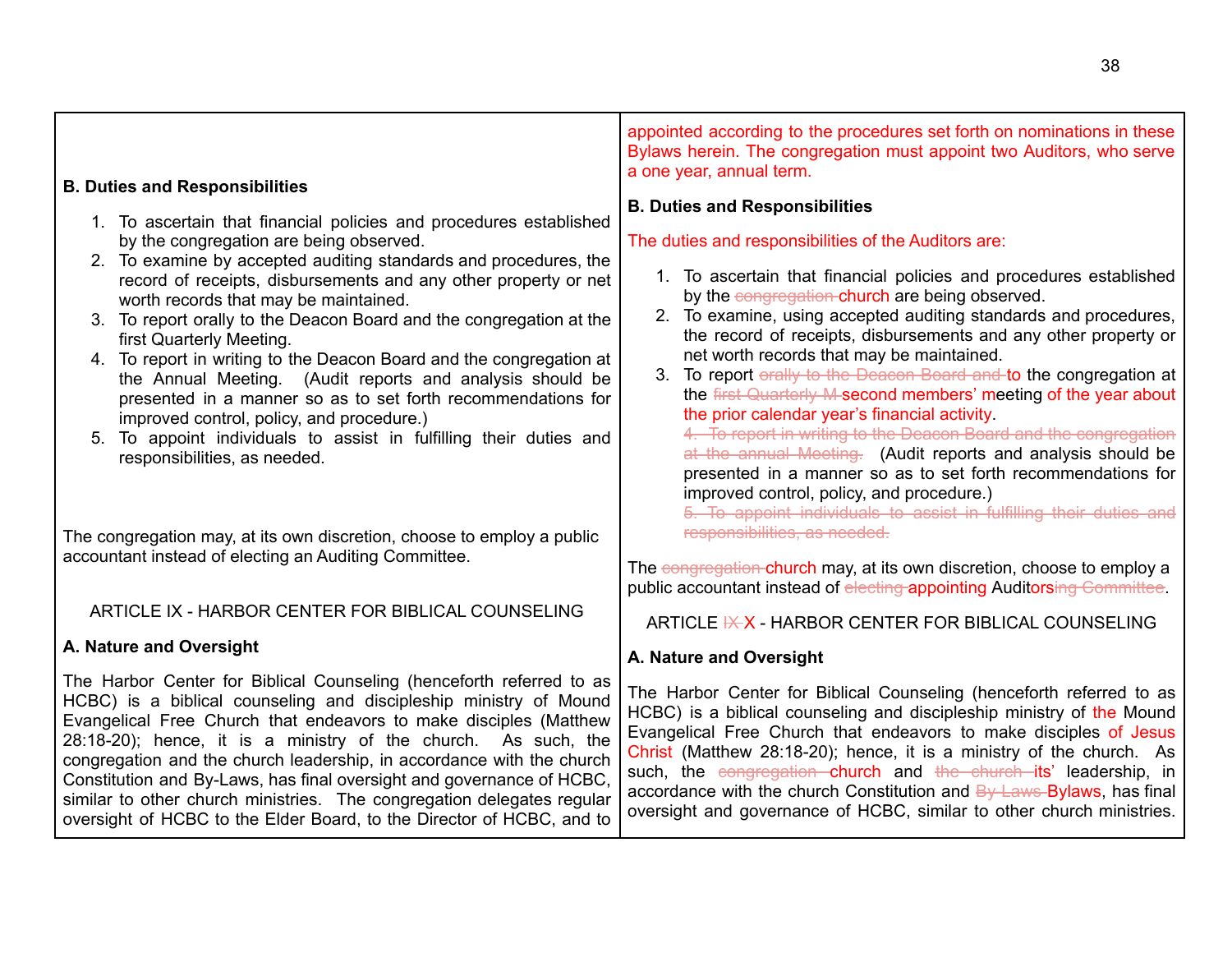| the Harbor Center for Biblical Counseling Committee. The biblical<br>counseling and discipleship ministry of HCBC is performed by the<br>Director of HCBC, who shall be a Pastor of the church, and HCBC<br><b>Biblical Counselors.</b><br><b>B. Director of HCBC</b>                                                                                                                                                                                                                                                                                                                                                                                                                                                                                                                                                                                                                                                                                                                                                                                                                                                                                        | The congregation church delegates regular oversight of HCBC to the<br>Elders-Board, and to the Director of HCBC, and to the Harbor Center for<br><b>Biblical Counseling Committee</b> The biblical counseling and discipleship<br>ministry of HCBC is performed by the Director of HCBC <del>, who shall be a</del><br>Pastor of the church, and HCBC Biblical Counselors.                                                                                                                                                                                                                                                                                                                                                                                                                                                                                                                                                                                                                                                                                                                                                                                                                                                                                                                                                                                                                                                                               |
|--------------------------------------------------------------------------------------------------------------------------------------------------------------------------------------------------------------------------------------------------------------------------------------------------------------------------------------------------------------------------------------------------------------------------------------------------------------------------------------------------------------------------------------------------------------------------------------------------------------------------------------------------------------------------------------------------------------------------------------------------------------------------------------------------------------------------------------------------------------------------------------------------------------------------------------------------------------------------------------------------------------------------------------------------------------------------------------------------------------------------------------------------------------|----------------------------------------------------------------------------------------------------------------------------------------------------------------------------------------------------------------------------------------------------------------------------------------------------------------------------------------------------------------------------------------------------------------------------------------------------------------------------------------------------------------------------------------------------------------------------------------------------------------------------------------------------------------------------------------------------------------------------------------------------------------------------------------------------------------------------------------------------------------------------------------------------------------------------------------------------------------------------------------------------------------------------------------------------------------------------------------------------------------------------------------------------------------------------------------------------------------------------------------------------------------------------------------------------------------------------------------------------------------------------------------------------------------------------------------------------------|
| Pastors and elders have the biblical responsibility to shepherd God's<br>people (1 Peter 5:2-3; Acts 20:18-35). Yet while one pastor or elder<br>cannot do all of the care he also cannot send them out to other<br>"pastures." Further, he has a biblical responsibility to equip the saints<br>for the work of the ministry, for others to participate in the church<br>ministry of biblical counseling and discipleship (Ephesians 4:11-16).<br>Biblical counselors are therefore necessary for the effective ministry of<br>the church. In this regard, one Pastor shall serve as the Director of<br>HCBC. The Director is responsible for daily oversight and supervision<br>of the church ministry. The Director shall sit on the HCBC Committee.<br>The Director shall serve as a Supervisor over the HCBC Biblical<br>Counselors and HCBC Supervisors. The Elder Board shall elect the<br>Director from among the Pastor(s). The Director may be removed for<br>just cause by a unanimous vote of the other members of the Elder<br>Board. If a vacancy occurs in this role, the Elder Board shall elect from<br>among the Pastor(s) a new Director. | <b>B. Director of HCBC</b><br>Pastors and elders have the biblical Elders are responsibleility to<br>shepherd God's people (1 Peter 5:2-3; Acts 20:18-35). Yet while one<br>pastor or elder While the Elders cannot themselves provide do-all of the<br>care, he they also cannot send them people out to other "pastures."<br>Further, he has a biblical the Elders are responsibleility to equip the<br>saints for the work of the ministry, for so that others to participate in the<br>church ministry of biblical counseling and discipleship (Ephesians<br>4:11-16). Biblical counselors are therefore necessary for the effective<br>ministry of the church. In this regard, one Pastor shall an Elder must<br>serve as the Director of HCBC. The Director is responsible for daily<br>oversight and supervision of the church ministry-HCBC. The Director<br>shall sit on the HCBC Committee. The Director shall serves as a<br>Supervisor over the HCBC Biblical Counselors and HCBC Supervisors.<br>The Elder Board shall elect the Director from among the Pastor(s). A<br>nominee for Director must be appointed according to the procedures set<br>forth on nominations in these Bylaws herein. The Director may be<br>removed for just cause by a unanimous vote of the other members of<br>the Elders Board. If a vacancy occurs in this role, the Elders Board shall<br>elect from among the Pastor(s) a new Director. A Director may be |
| <b>C. HCBC Committee</b>                                                                                                                                                                                                                                                                                                                                                                                                                                                                                                                                                                                                                                                                                                                                                                                                                                                                                                                                                                                                                                                                                                                                     | removed according to the procedures set forth on nominations in these<br>Bylaws herein.                                                                                                                                                                                                                                                                                                                                                                                                                                                                                                                                                                                                                                                                                                                                                                                                                                                                                                                                                                                                                                                                                                                                                                                                                                                                                                                                                                  |
| 1. Persons & Qualifications.                                                                                                                                                                                                                                                                                                                                                                                                                                                                                                                                                                                                                                                                                                                                                                                                                                                                                                                                                                                                                                                                                                                                 | <b>C. HCBC Committee</b>                                                                                                                                                                                                                                                                                                                                                                                                                                                                                                                                                                                                                                                                                                                                                                                                                                                                                                                                                                                                                                                                                                                                                                                                                                                                                                                                                                                                                                 |
| The HCBC Committee shall consist of not less than three members<br>elected by the congregation from a slate of names presented by the<br>Nominating Subcommittee at the October business meeting. Persons<br>elected to the HCBC Committee shall be members of the church who<br>faithfully and regularly attend public services of the church. Each                                                                                                                                                                                                                                                                                                                                                                                                                                                                                                                                                                                                                                                                                                                                                                                                         | 1. Persons & Qualifications.<br>mittee shall consist of not less than three members<br>elected by the congregation from a slate of names presented by the<br>Nominating Subcommittee at the October business meeting. Persons                                                                                                                                                                                                                                                                                                                                                                                                                                                                                                                                                                                                                                                                                                                                                                                                                                                                                                                                                                                                                                                                                                                                                                                                                            |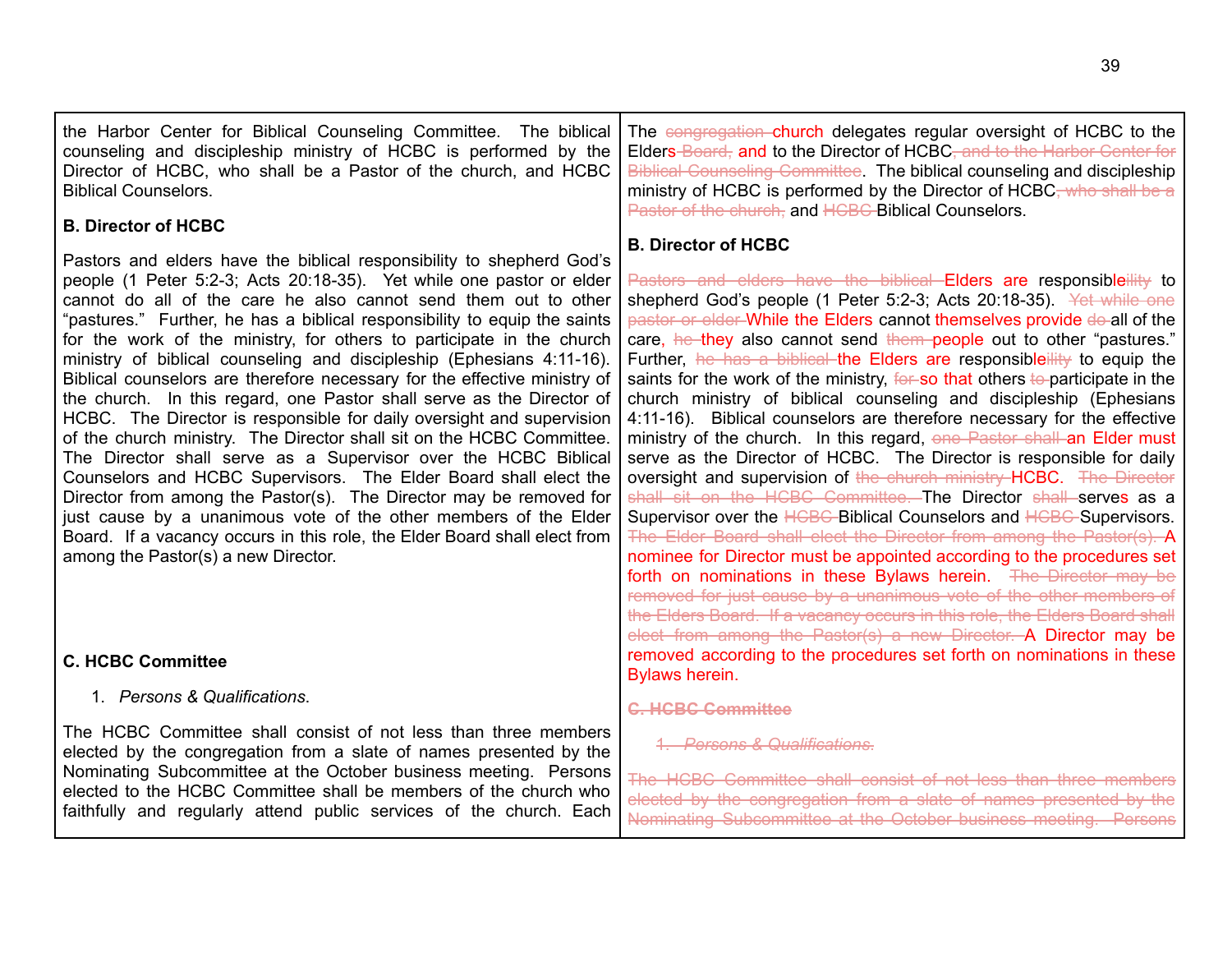member of this committee shall be elected for a term of three years, exclusive of partial terms for which that person may have been appointed. If a vacancy occurs on this committee, the Deacon Board shall appoint a member to complete the unexpired term. This committee shall elect a chairperson and a secretary each year from among their membership. A member of this committee may be removed for just cause by three-fourths vote of the congregation, taken by secret ballot at a meeting called for that purpose.

2. *Duties and Responsibilities*.

The HCBC Committee shall direct this discipleship ministry of the church, as such:

- 1. The chairperson of this committee shall serve ex-officio on the Deacon Board of the church.
- 2. The chairperson of the HCBC Committee shall call for a meeting no less than every other month, at a time and place they shall select to attend to the matters brought before them for decision and/or recommendations to the Deacon Board.
- 3. Spend time in prayer for all individuals involved in the ministry.
- 4. Support the Director in envisioning, enlisting, equipping, and empowering the ministry.
- 5. Oversee the organizational functioning of HCBC, with regard to i) establishing and enforcing compliance with the *HCBC Overview Manual*, which is incorporated herein by reference, as if fully set forth herein, ii) stewarding and giving an account of church funds budgeted for HCBC, iii) administrating the church ministry of HCBC, iv) coordinating with the Trustees Committee with regards to facilities for HCBC, and v) promoting the biblical counseling and discipleship ministry to the church and the community.
- 6. The chairperson of the HCBC Committee shall prepare a written annual report to be included in the Annual Report to the congregation.

elected to the HCBC Committee shall be members of the church who faithfully and regularly attend public services of the church. Each member of this committee shall be elected for a term of three years, exclusive of partial terms for which that person may have been appointed. If a vacancy occurs on this committee, the Deacon Board shall appoint a member to complete the unexpired term. This committee shall elect a chairperson and a secretary each year from among their membership. A member of this committee may be removed for just cause by three fourths vote of the congregation, taken by secret ballot at a meeting called for that purpose.

2. *Duties and Responsibilities*.

The HCBC Committee shall direct this discipleship ministry of the church, as such:

- 1. The chairperson of this committee shall serve ex-officio on the Deacon Board of the church.
- 2. The chairperson of the HCBC Committee shall call for a meeting no less than every other month, at a time and place they shall select to attend to the matters brought before them for decision and/or recommendations to the Deacon Board.
- 3. Spend time in prayer for all individuals involved in the ministry.
- 4. Support the Director in envisioning, enlisting, equipping, and empowering the ministry.
- 5. Oversee the organizational functioning of HCBC, with regard to i) establishing and enforcing compliance with the *HCBC Overview Manual*, which is incorporated herein by reference, as if fully set forth herein, ii) stewarding and giving an account of church funds budgeted for HCBC, iii) administrating the church ministry of HCBC, iv) coordinating with the Trustees Committee with regards to facilities for HCBC, and y) promoting the biblical counseling and discipleship ministry to the church and the community.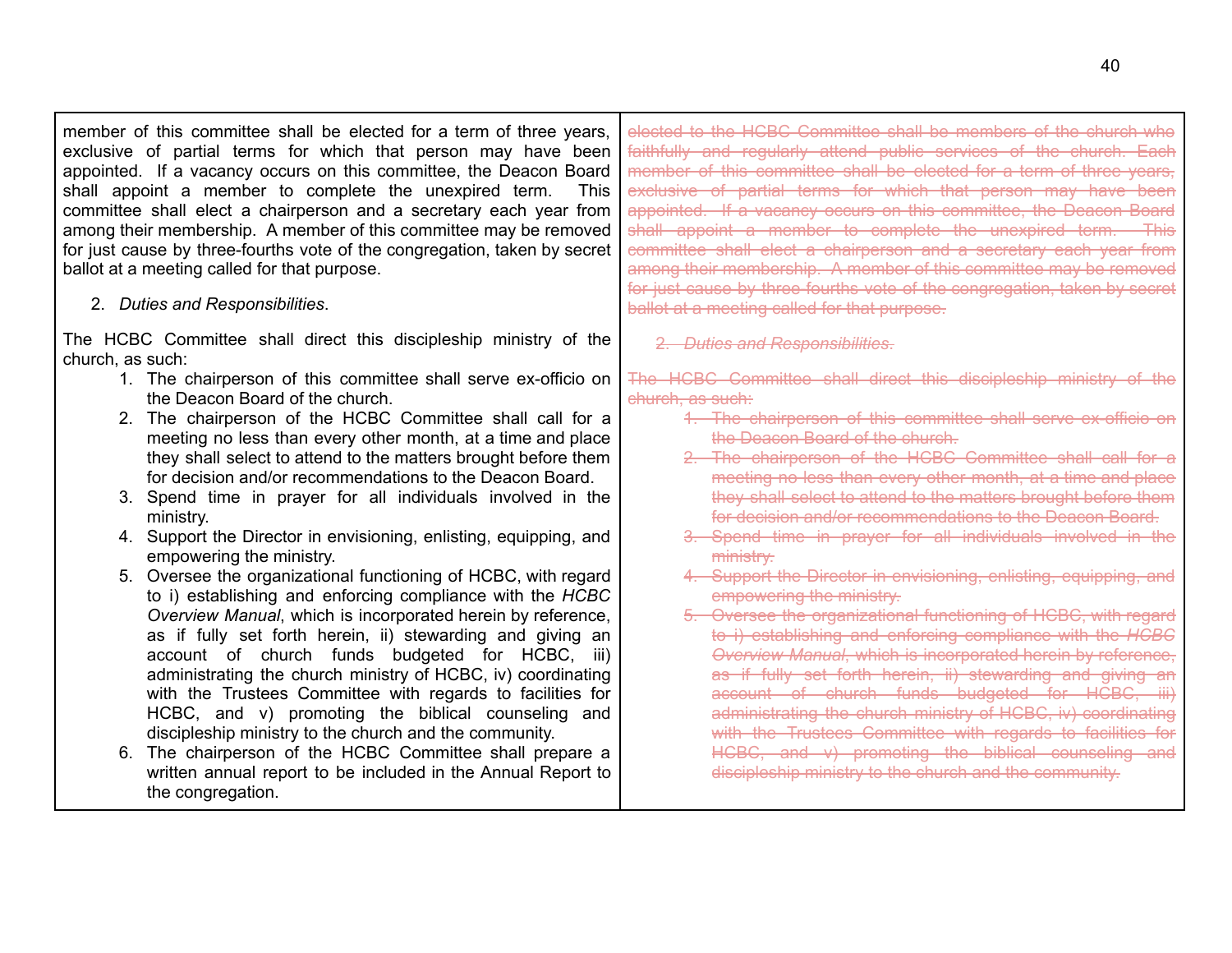## **D. HCBC Biblical Counselors**

Though biblical counseling and discipleship is an every-member ministry of the church (Hebrews 3:12-13; 1 Thessalonians 5:12-15; Romans 15:14; Galatians 6:1-3), some members will be approved by the congregation to serve as HCBC Biblical Counselors, due to gifting and training of their convictions, character, and competence for the ministry of biblical counseling and discipleship (Ephesians 4:11-16; 1 Corinthians 12; Galatians 5:16-6:3). The HCBC Committee shall recommend applicants to the Elder Board. After review, the Elders must publish a list of recommended candidates for Biblical Counselors two Sundays prior to the next business meeting, at which time the congregation will vote. The congregation shall approve HCBC Biblical Counselors by three-fourths majority vote, taken by secret ballot. Biblical Counselors will serve a term of two years. The congregation may thereafter vote to approve Biblical Counselors for a successive term by three-fourths majority vote, taken by secret ballot. At the recommendation of the Elders, Biblical Counselors may be removed for just cause by three-fourths majority vote of the congregation, taken by secret ballot at a business meeting.

## **E. HCBC Supervisors**

Biblical Counselors at HCBC serve as a part of a team, a community of biblical soul caregivers (Romans 15:14; Galatians 6:1-3). Every Biblical 6. The chairperson of the HCBC Committee shall prepare a written annual report to be included in the Annual Report to the congregation.

#### **DC. HCBC Biblical Counselors**

Though biblical counseling and discipleship is an every-member ministry of the church (Hebrews 3:12-13; 1 Thessalonians 5:12-15; Romans 15:14; Galatians 6:1-3), some members will be approved appointed by the congregation-church to serve as HCBC-Biblical Counselors. some members will be approved by the congregation to serve as an HCBC Biblical Counselors, due to gifting and training of their convictions, character, and competence for the ministry of biblical counseling and discipleship (Ephesians 4:11-16; 1 Corinthians 12; Galatians 5:16-6:3). The HCBC Committee shall recommend applicants to the Elder Board. After review, the Elders must publish a list of recommended candidates for Biblical Counselors two Sundays prior to the next business meeting, at which time the congregation will vote. The congregation shall approve HCBC Biblical Counselors by three-fourths majority vote, taken by secret ballot. A Biblical Counselor must be a member in good standing who demonstrates the qualifying convictions, character, and competence for the ministry of biblical counseling and discipleship (Ephesians 4:11-16; 1 Corinthians 12; Galatians 5:16-6:3). A nominee for Biblical Counselor must be appointed according to the procedures set forth on nominations in these Bylaws herein. Biblical Counselors will serve a term of two years. The congregation may thereafter vote to approve Biblical Counselors for a successive term by three-fourths majority vote, taken by secret ballot. At the recommendation of the Elders, Biblical Counselors may be removed for just cause by a three-fourths majority vote of the congregation, taken by secret ballot at a business meeting. A Biblical Counselor may serve consecutive three year terms, exclusive of partial terms. A Biblical Counselor may be removed according to the procedures set forth on nominations in these Bylaws herein.

**ED. HCBC Supervisors**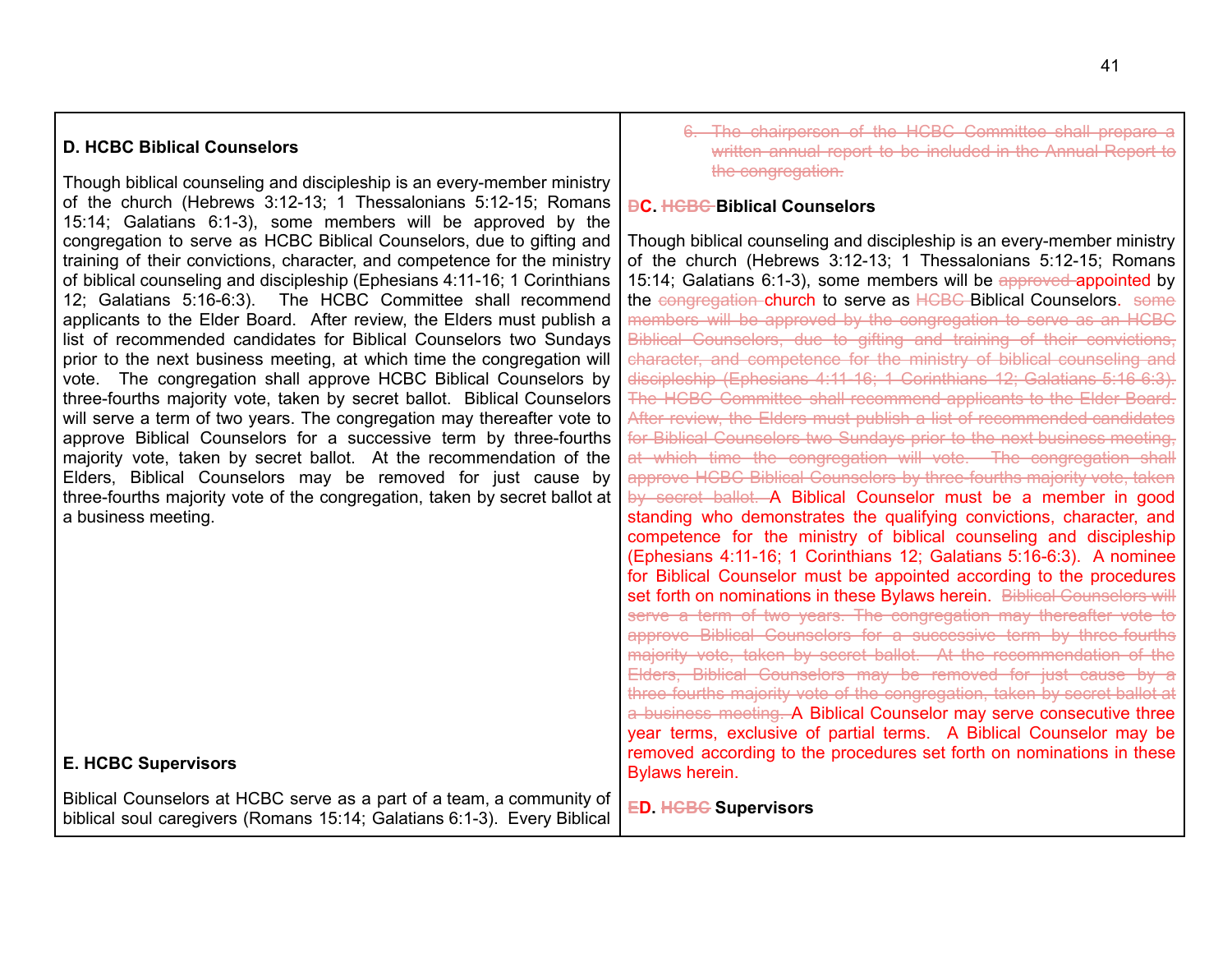Counselor has a designated Supervisor, a Biblical Counselor approved by the Elders, who oversees and equips Biblical Counselors to provide competent biblical counseling. Biblical Counselors also participate in peer supervision. Being a pastor of the church, the Director of HCBC shall always serve as a direct Supervisor to HCBC Biblical Counselors. At all times, a pastor or elder of the church shall maintain supervision and oversight over the HCBC ministry and the HCBC Biblical Counselors.

# **F. Biblical Counselors-in-Training**

Biblical Counselors-in-Training are members currently developing and training to become HCBC Biblical Counselors. The congregation has not yet approved such persons as HCBC Biblical Counselors. Such persons may biblically counsel alongside HCBC Biblical Counselors or under the direct supervision of an HCBC Supervisor, who are always under the supervision of the Director of HCBC.

# **G. Affirmations**

All persons involved with the ministry of HCBC shall abide by, but not limited to, the *HCBC Overview Manual*, which is incorporated herein by reference, as if fully set forth herein, and all related standalone policies of the church specifically relating to the ministry of HCBC.

# ARTICLE XV – AMENDMENTS

**In General:** Amendments to these By-Laws may be adopted by the congregation by a vote of at least two-thirds of the members present and voting at two consecutive business meetings, including special meetings called for that purpose. The second of these meetings must be held at least three weeks after the first, and at all times between these meetings, the proposed amendment or a summary thereof shall be posted on a conspicuous bulletin board of the church.

A Biblical Counselors at HCBC serves as a part of a team, a community of biblical soul caregivers (Romans 15:14; Galatians 6:1-3). Every Biblical Counselor has a designated Supervisor, a Biblical Counselor approved by the Elders, who oversees and equips Biblical Counselors to provide competent biblical counseling. A Biblical Counselors also participates in peer supervision. Being a Pastor of the church, the Director of HCBC shall always serve as a direct Supervisor to HCBC Biblical Counselors - At all times, a Pastor or Elder of the church shall maintain supervision and oversight over the HCBC ministry and the **HCBC Biblical Counselors.** 

# **FE. Biblical Counselors-in-Training**

A Biblical Counselors-in-Training are is a members currently developing and training to become a HCBC Biblical Counselors. The congregation A trainee has not yet approved such persons been appointed as a HCBC Biblical Counselors. Such persons A trainee may biblically counsel alongside a HCBC Biblical Counselors or under the direct supervision of an HCBC Supervisor, who are always under the supervision of the Director of HCBC.

# **GF. Affirmations**

All persons involved with the ministry of HCBC shall must abide by, but not limited to, the *HCBC Overview Manual*, which is incorporated herein by reference, as if fully set forth herein, and all related standalone policies of the church specifically relating to the ministry of HCBC.

# ARTICLE  $\cancel{\mathsf{X} \mathsf{Y}}$  – AMENDMENTS

<span id="page-41-0"></span>**In General:** An Aamendments to these By-Laws may Bylaws will be adopted by the congregation by upon a three-fourths vote of at least two-thirds of the members present and voting at two consecutive business members' meetings, including any special meetings called for that purpose. The second of these meetings must be held at least three weeks after the first, and at all times between these meetings, the